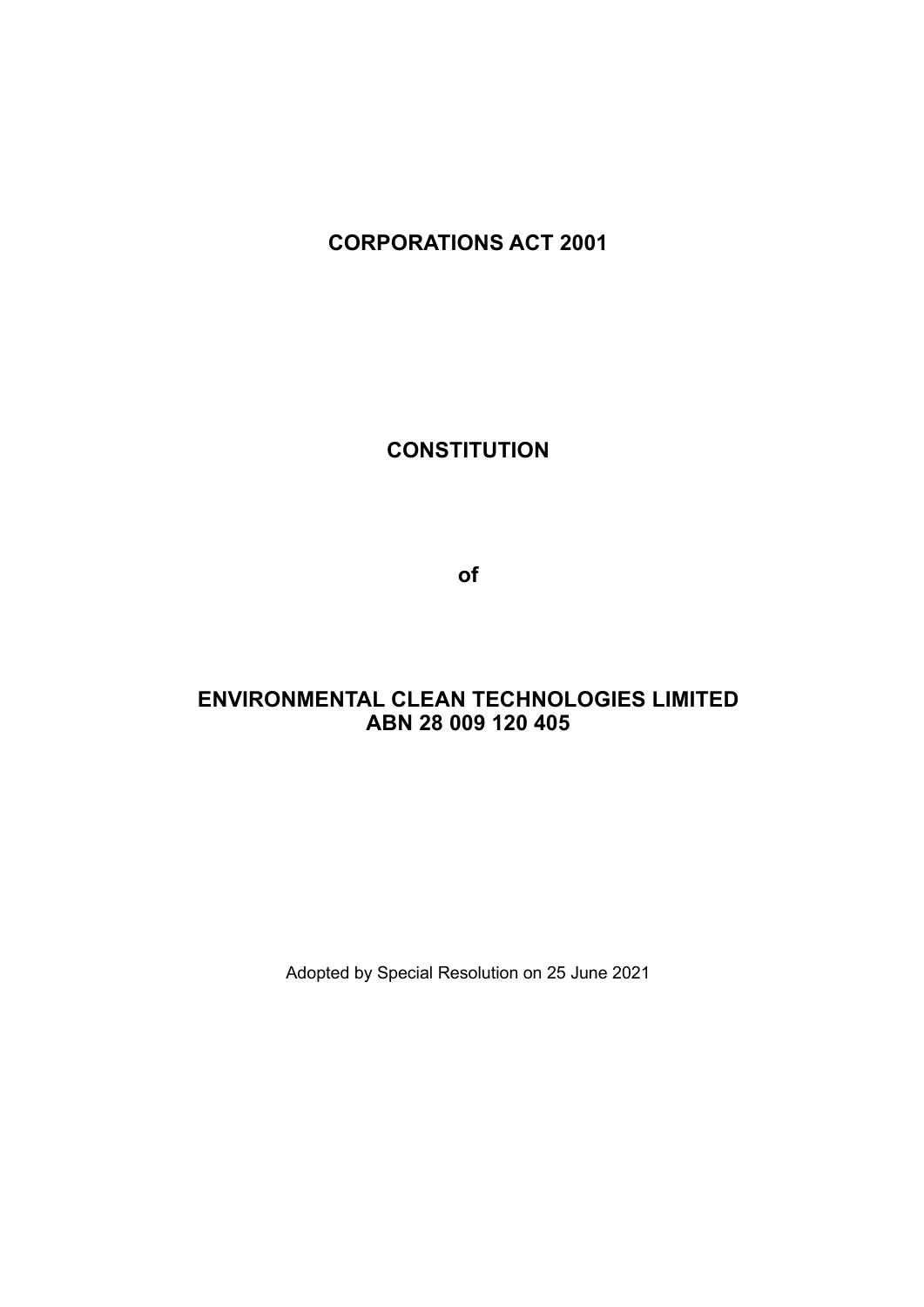# **CONTENTS**

| 1.    |  |
|-------|--|
| 1.1.  |  |
| 1.2.  |  |
| 1.3.  |  |
| 1.4.  |  |
| 1.5.  |  |
| 2.    |  |
| 2.1.  |  |
| 2.2.  |  |
| 2.3.  |  |
| 2.4.  |  |
| 2.5.  |  |
| 2.6.  |  |
| 2.7.  |  |
| 2.8.  |  |
| 2.9.  |  |
| 2.10. |  |
| 2.11. |  |
| 2.12. |  |
| 2.13. |  |
| 2.14. |  |
| 3.    |  |
| 3.1.  |  |
| 3.2.  |  |
| 3.3.  |  |
| 3.4.  |  |
| 3.5.  |  |
| 3.6.  |  |
| 4.    |  |
| 4.1.  |  |
| 4.2.  |  |
| 4.3.  |  |
| 4.4.  |  |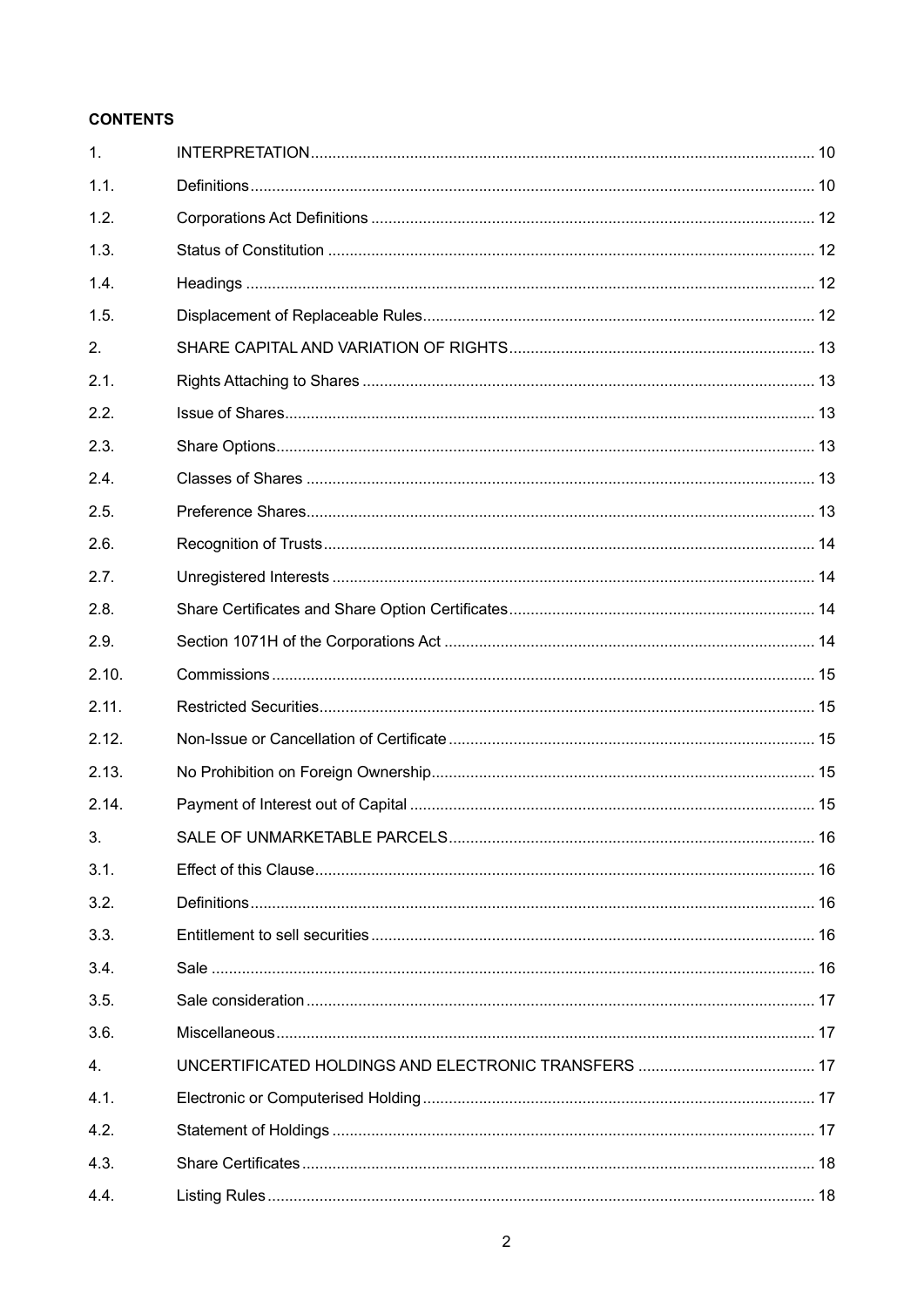| 5.    |  |
|-------|--|
| 5.1.  |  |
| 5.2.  |  |
| 5.3.  |  |
| 5.4.  |  |
| 5.5.  |  |
| 5.6.  |  |
| 5.7.  |  |
| 5.8.  |  |
| 5.9.  |  |
| 5.10. |  |
| 6.    |  |
| 6.1.  |  |
| 6.2.  |  |
| 6.3.  |  |
| 6.4.  |  |
| 6.5.  |  |
| 6.6.  |  |
| 6.7.  |  |
| 6.8.  |  |
| 6.9.  |  |
| 6.10. |  |
| 6.11. |  |
| 7.    |  |
| 7.1.  |  |
| 7.2.  |  |
| 7.3.  |  |
| 7.4.  |  |
| 7.5.  |  |
| 7.6.  |  |
| 7.7.  |  |
| 8.    |  |
| 8.1.  |  |
| 8.2.  |  |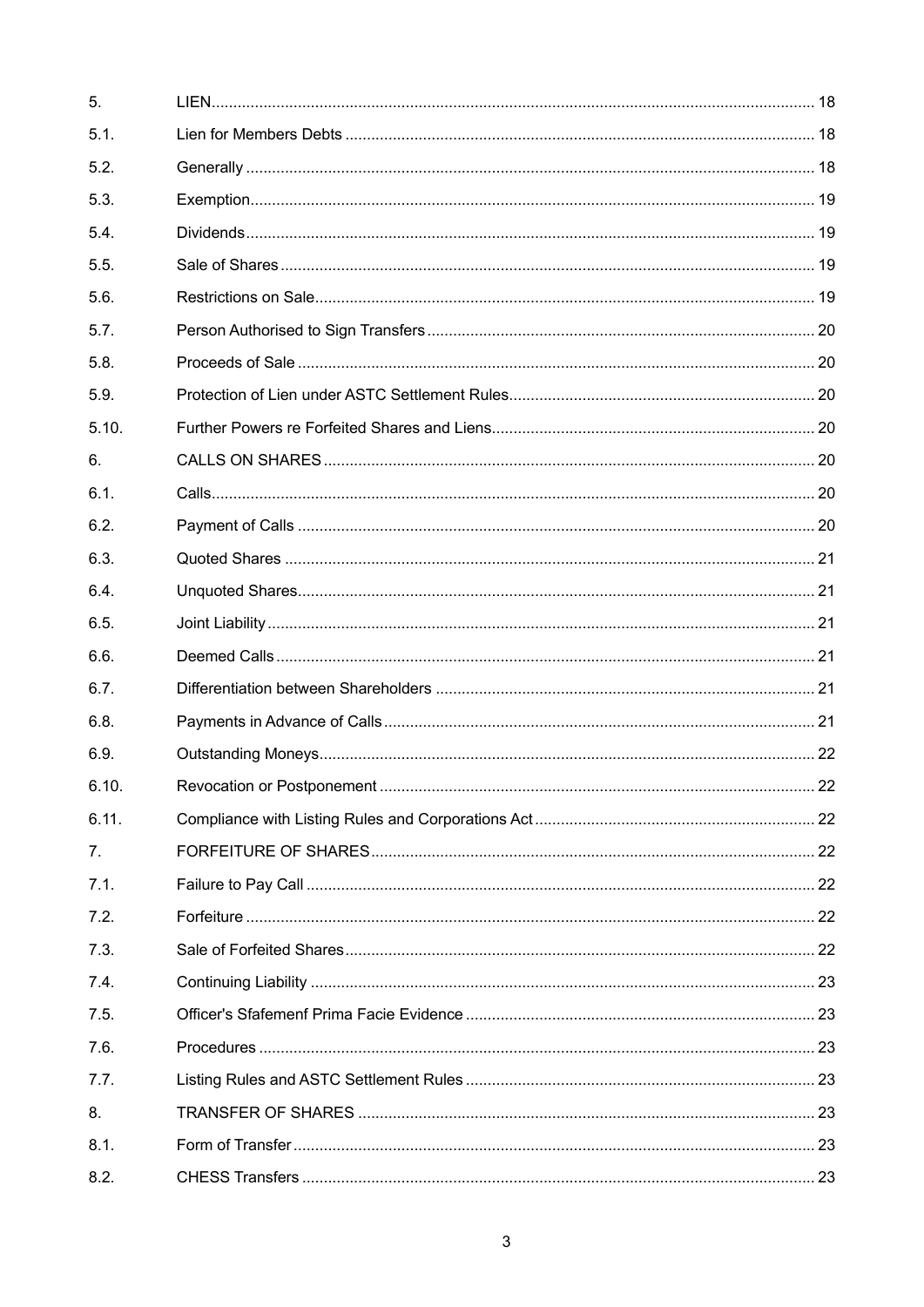| 8.3.  |  |
|-------|--|
| 8.4.  |  |
| 8.5.  |  |
| 8.6.  |  |
| 8.7.  |  |
| 8.8.  |  |
| 8.9.  |  |
| 8.10. |  |
| 8.11. |  |
| 8.12. |  |
| 8.13. |  |
| 9.    |  |
| 9.1.  |  |
| 9.2.  |  |
| 9.3.  |  |
| 9.4.  |  |
| 9.5.  |  |
| 9.6.  |  |
| 9.7.  |  |
| 9.8.  |  |
| 10.   |  |
| 10.1. |  |
| 10.2. |  |
| 10.3. |  |
| 11.   |  |
| 11.1. |  |
| 11.2. |  |
| 11.3. |  |
| 11.4. |  |
| 11.5. |  |
| 11.6. |  |
| 11.7. |  |
| 11.8. |  |
| 12.   |  |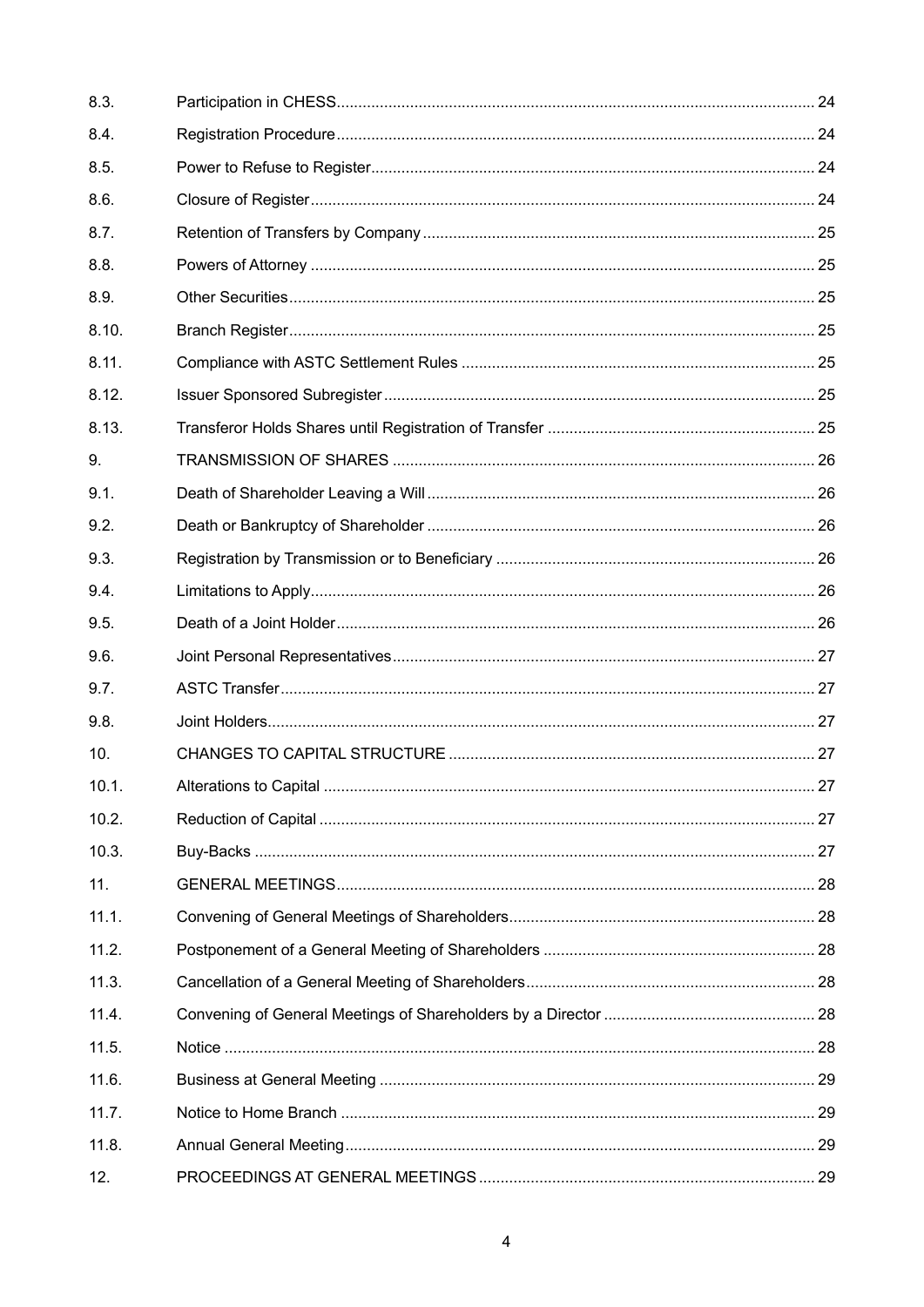| 12.1.  |  |
|--------|--|
| 12.2.  |  |
| 12.3.  |  |
| 12.4.  |  |
| 12.5.  |  |
| 12.6.  |  |
| 12.7.  |  |
| 12.8.  |  |
| 12.9.  |  |
| 12.10. |  |
| 12.11. |  |
| 12.12. |  |
| 12.13. |  |
| 12.14. |  |
| 12.15. |  |
| 12.16. |  |
| 12.17. |  |
| 12.18. |  |
| 12.19. |  |
| 12.20. |  |
| 12.21. |  |
| 12.22. |  |
| 12.23. |  |
| 12.24. |  |
| 13.    |  |
| 13.1.  |  |
| 13.2.  |  |
| 13.3.  |  |
| 13.4.  |  |
| 13.5.  |  |
| 13.6.  |  |
| 13.7.  |  |
| 13.8.  |  |
| 13.9.  |  |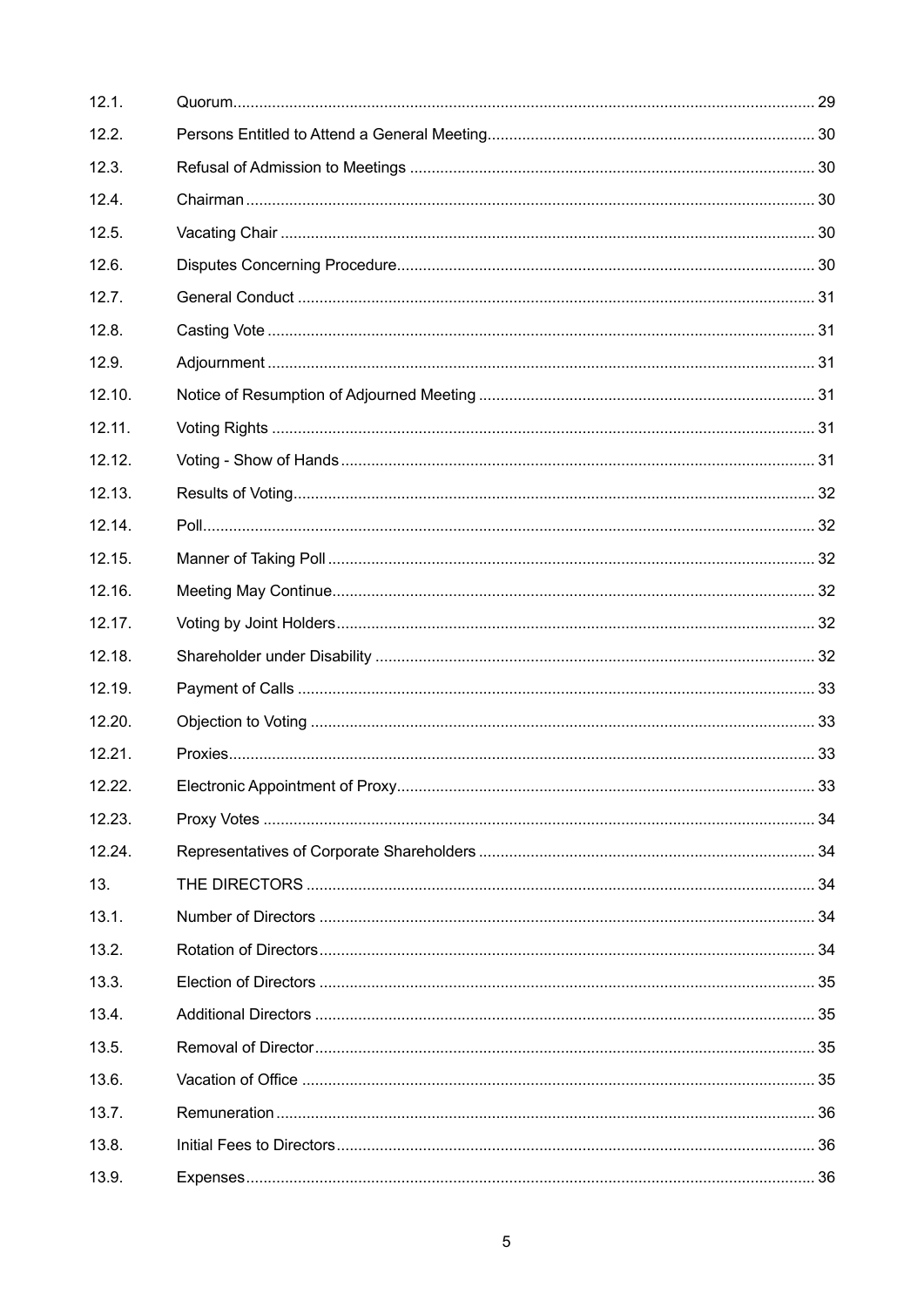| 13.10. |  |
|--------|--|
| 14.    |  |
| 14.1.  |  |
| 14.2.  |  |
| 14.3.  |  |
| 14.4.  |  |
| 14.5.  |  |
| 14.6.  |  |
| 15.    |  |
| 15.1.  |  |
| 15.2.  |  |
| 15.3.  |  |
| 15.4.  |  |
| 15.5.  |  |
| 15.6.  |  |
| 15.7.  |  |
| 15.8.  |  |
| 15.9.  |  |
| 15.10. |  |
| 15.11. |  |
| 15.12. |  |
| 15.13. |  |
| 15.14. |  |
| 15.15. |  |
| 15.16. |  |
| 15.17. |  |
| 15.18. |  |
| 15.19. |  |
| 15.20. |  |
| 16.    |  |
| 16.1.  |  |
| 16.2.  |  |
| 16.3.  |  |
| 16.4.  |  |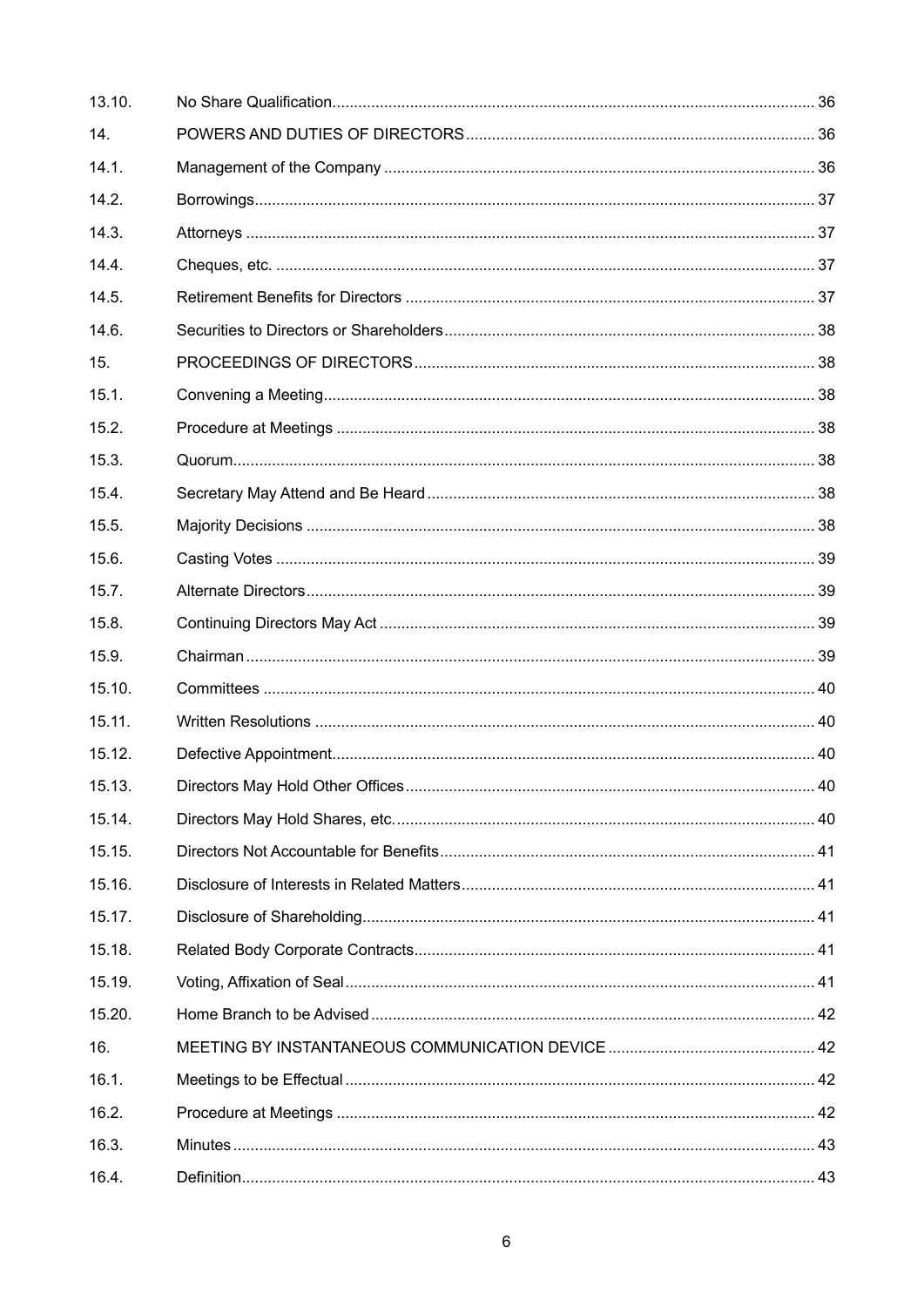| 17.   |  |
|-------|--|
| 17.1. |  |
| 17.2. |  |
| 17.3. |  |
| 17.4. |  |
| 17.5. |  |
| 18.   |  |
| 18.1. |  |
| 18.2. |  |
| 18.3. |  |
| 19.   |  |
| 19.1. |  |
| 19.2. |  |
| 19.3. |  |
| 20.   |  |
| 20.1. |  |
| 20.2. |  |
| 20.3. |  |
| 21.   |  |
| 21.1. |  |
| 21.2. |  |
| 21.3. |  |
| 21.4. |  |
| 21.5. |  |
| 21.6. |  |
| 21.7. |  |
| 21.8. |  |
| 21.9. |  |
| 22.   |  |
| 22.1. |  |
| 22.2. |  |
| 22.3. |  |
| 23.   |  |
| 23.1. |  |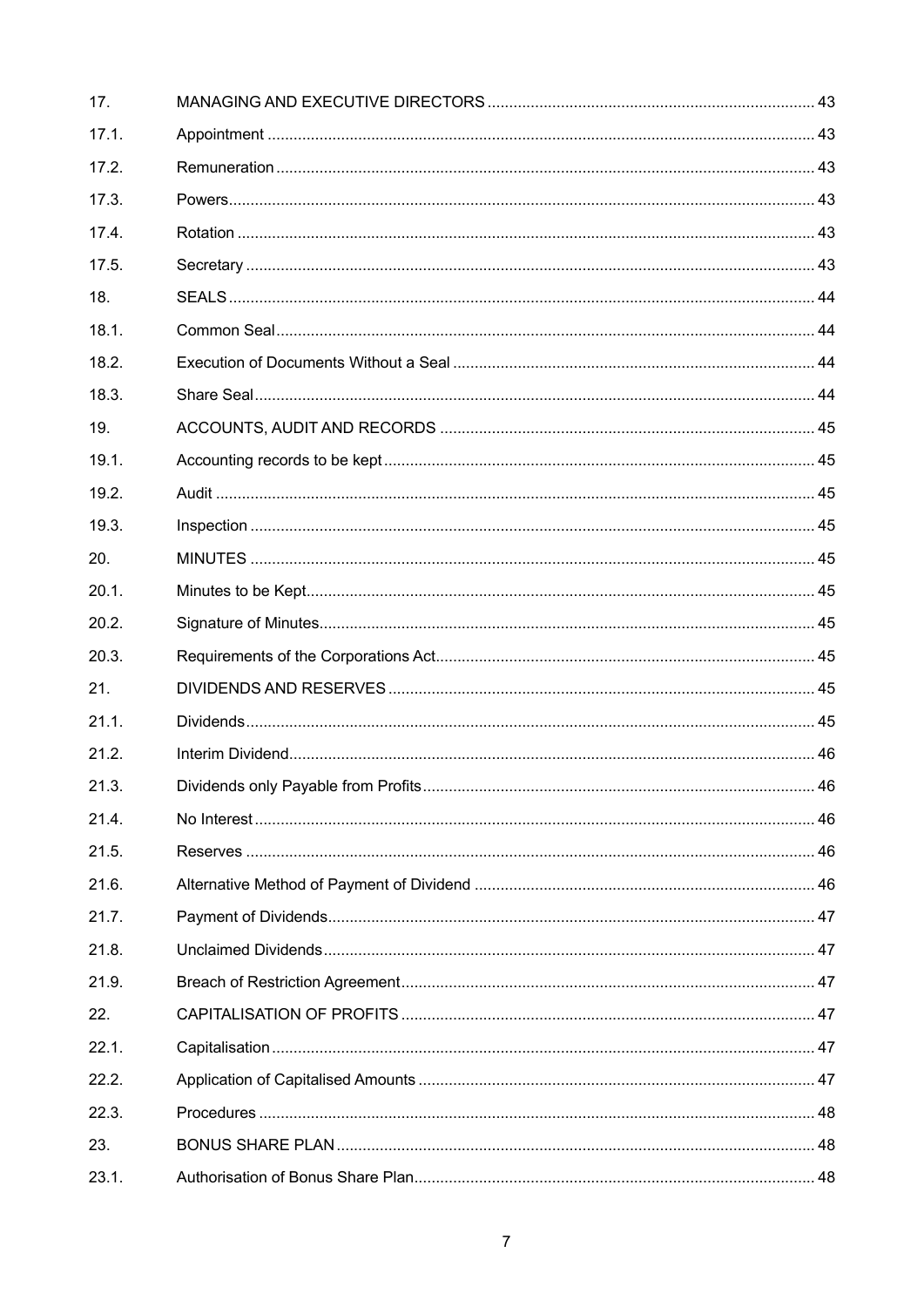| 23.2. |  |
|-------|--|
| 24.   |  |
| 24.1. |  |
| 24.2. |  |
| 25.   |  |
| 25.1. |  |
| 25.2. |  |
| 25.3. |  |
| 25.4. |  |
| 25.5. |  |
| 25.6. |  |
| 25.7. |  |
| 26.   |  |
| 26.1. |  |
| 26.2. |  |
| 26.3. |  |
| 26.4. |  |
| 27.   |  |
| 27.1. |  |
| 27.2. |  |
| 27.3. |  |
| 27.4. |  |
| 27.5. |  |
| 28.   |  |
| 29.   |  |
| 30.   |  |
| 30.1. |  |
| 30.2. |  |
| 30.3. |  |
| 30.4. |  |
| 31.   |  |
| 32.   |  |
| 33.   |  |
| 34.   |  |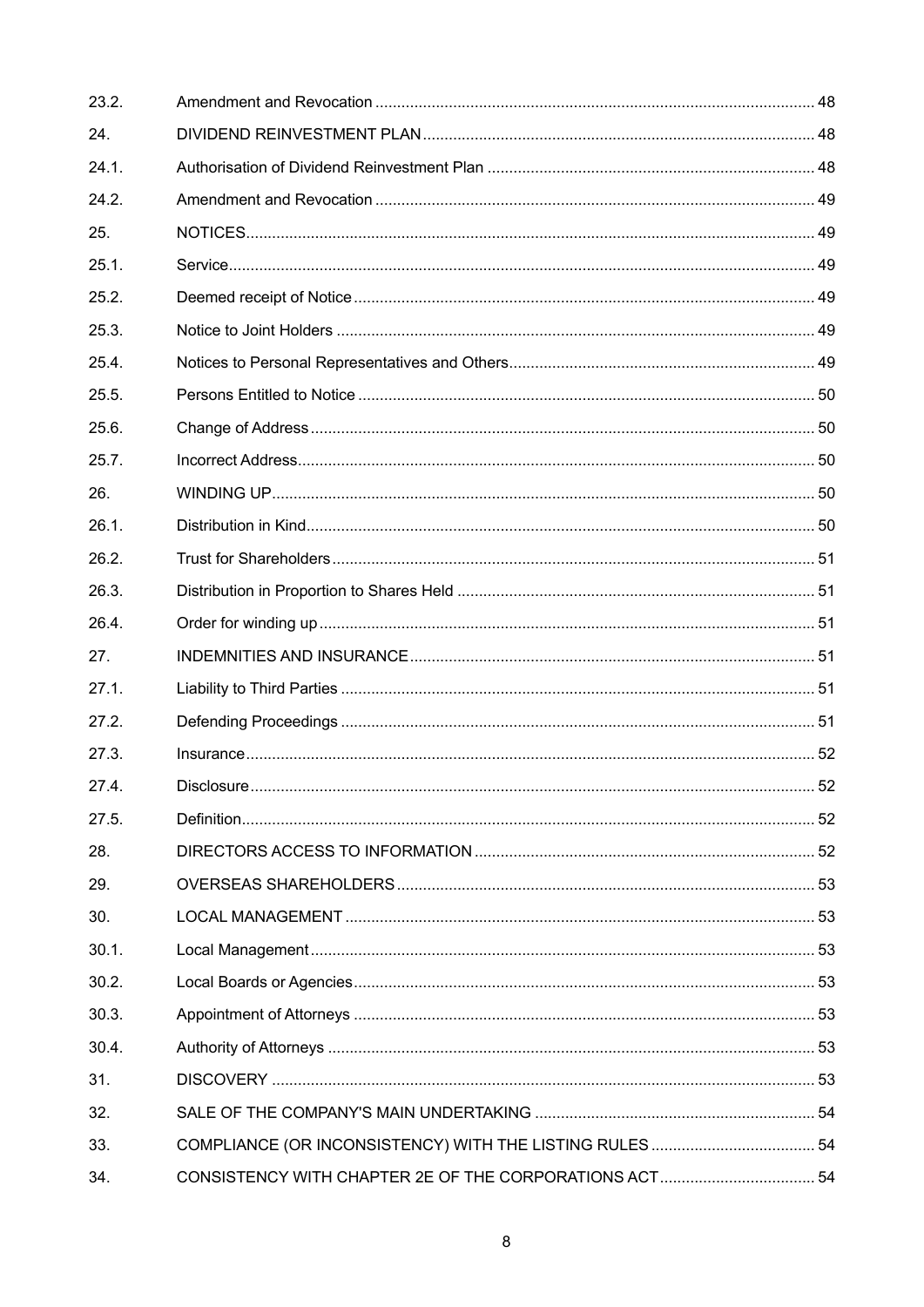| 34.1. |  |
|-------|--|
| 34.2. |  |
| 35.   |  |
| 36.   |  |
| 36.1. |  |
| 36.2. |  |
| 36.3. |  |
| 36.4. |  |
| 36.5. |  |
| 36.6. |  |
| 37.   |  |
| 37.1. |  |
| 37.2. |  |
|       |  |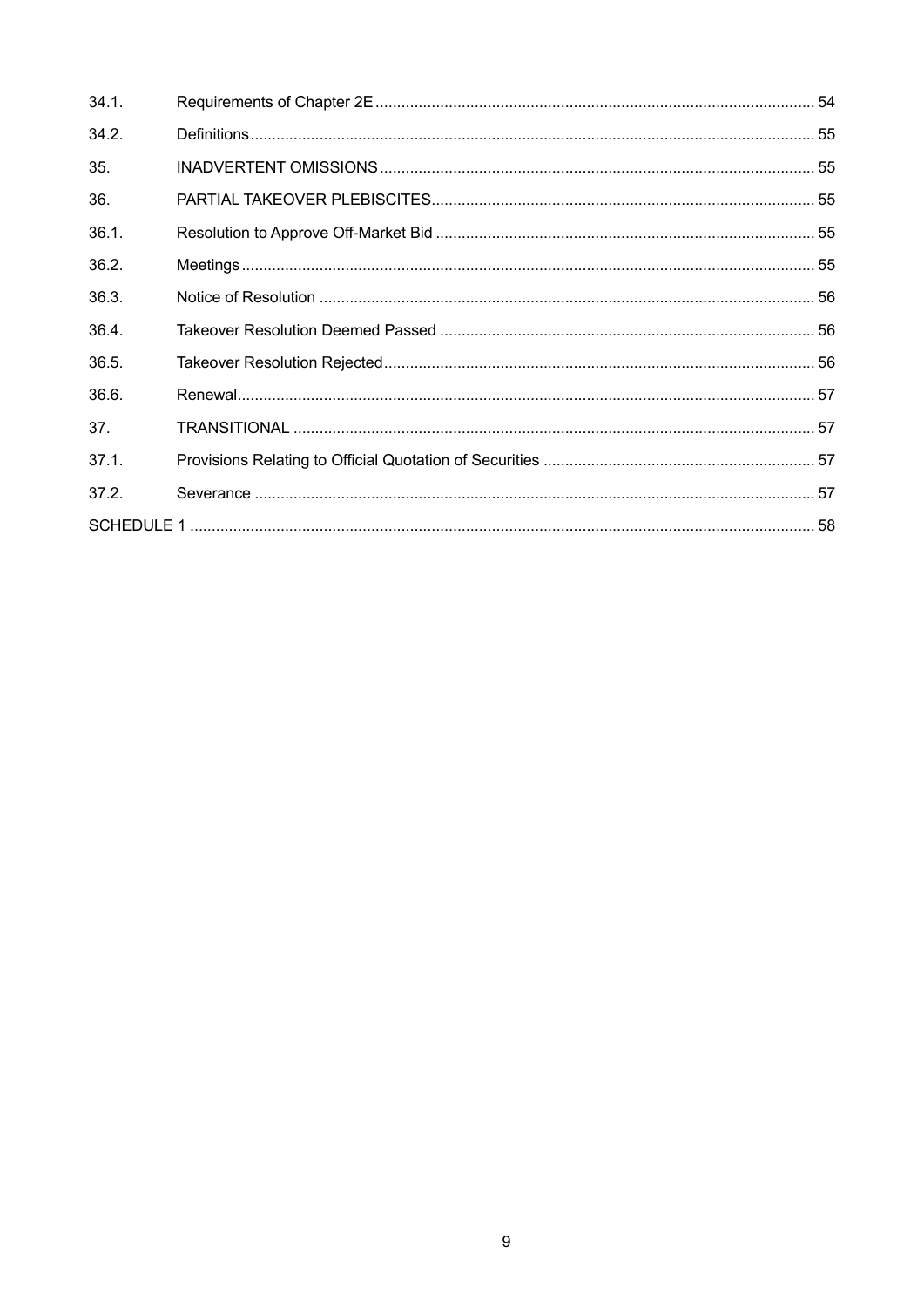#### **CORPORATIONS ACT 2001**

#### **CONSTITUTION**

**of**

# **ENVIRONMENTAL SOLUTIONS INTERNATIONAL LIMITED ABN 28 009 120 405**

#### **1. INTERPRETATION**

# **1.1. Definitions**

In this Constitution:

**Alternate Director** means a person appointed as an alternate director under clause 15.7.

**ASIC** means Australian Securities and Investments Commission.

**ASTC Settlement Rules** mean the settlement rules of Australian Settlement and Transfer Corporation Pty Ltd.

**ASTC Transfer** means a transfer of quoted securities or quoted rights effected in:

- (a) accordance with the ASTC Settlement Rules; or
- (b) substantial accordance with the ASTC Settlement Rules and determined by the Australian Settlement and Transfer Corporation to be an effective transfer.

**ASX** means Australian Stock Exchange Limited.

**Auditor** means the Company's auditor.

**Bonus Share Plan** means a plan implemented under clause 23.

**Business Day** means a day other than a Saturday, a Sunday, New Year's Day, Australia Day, Good Friday, Easter Monday, Anzac Day, Christmas Day, Boxing Day and any other day declared and published by ASX to be a day which is not a business day.

**CHESS Approved Securities** means securities of the Company for which CHESS approval has been given in accordance with the ASTC Settlement Rules, or such amended definition as may be prescribed by the Listing Rules from time to time.

**CHESS System** means the Clearing House Electronic Subregister System operated by Australian Settlement and Transfer Corporation Pty Ltd or such other securities clearing house as is approved pursuant to the Corporations Act and to which the Listing Rules apply.

**Company** means Environmental Solutions International Limited (ABN 28 009 120 405) or as it is from time to time named in accordance with the Corporations Act of this jurisdiction.

**Constitution** means this constitution as altered or amended from time to time.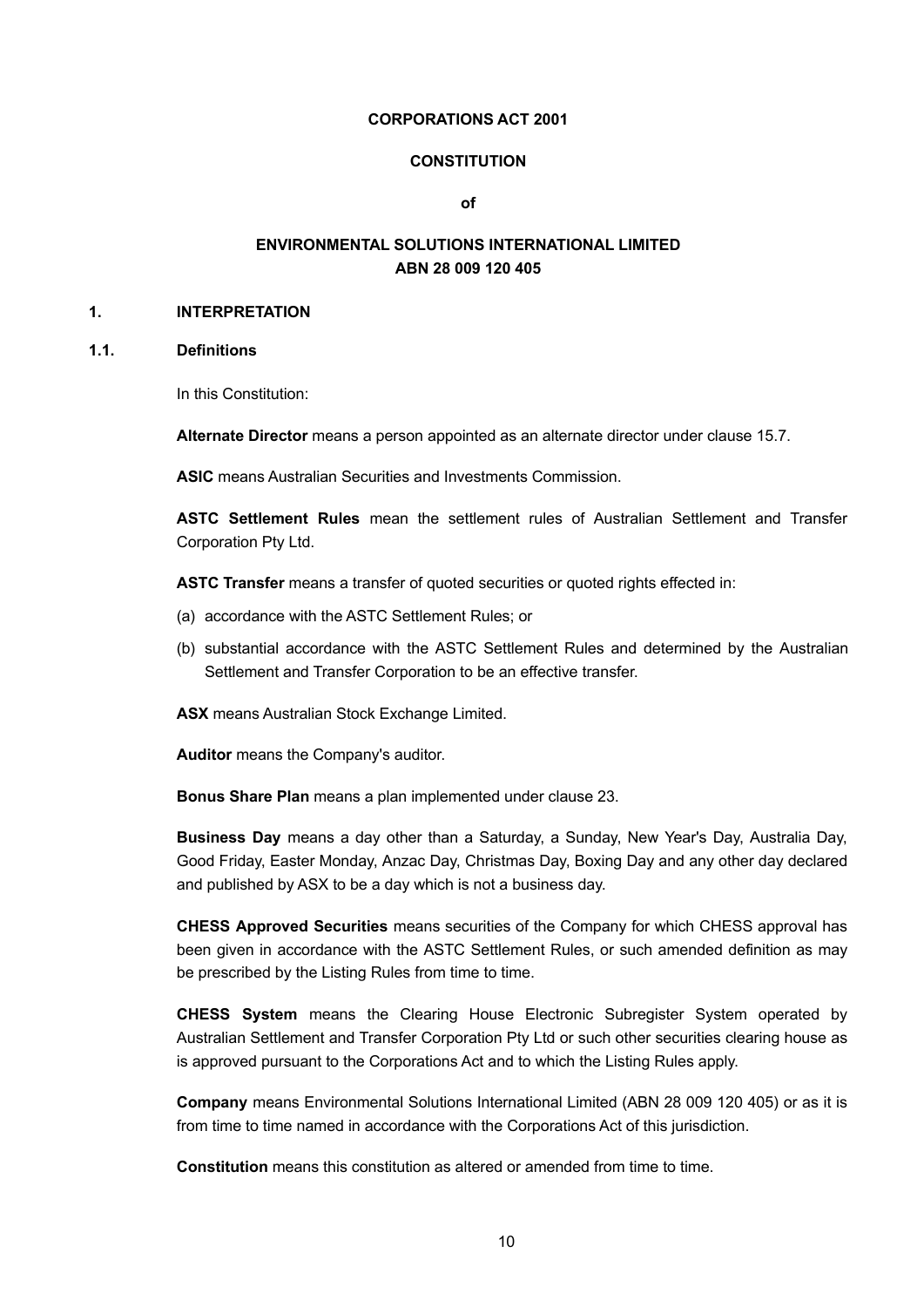**Corporations Act** means the Corporations Act 2001 (Cth).

**Corporations Regulations** means the Corporations Regulations 2001 (Cth).

**Director** means a person appointed to the position of a director of the Company and where appropriate, includes an Alternate Director.

**Directors** means all or some of the Directors acting as a board.

**Dividend Reinvestment Plan** means a plan implemented under clause 24.

**Home Branch** means the state branch of ASX designated as such in relation to the Company by ASX.

**Listed Securities** means any Shares, Share Options, stock, debentures, debenture stock or other securities for the time being issued by the Company and officially quoted by ASX on its stock market.

**Listing Rules** means the listing rules of ASX and any other rules of ASX which are applicable while the Company is admitted to the official list of ASX, each as amended or replaced from time to time, except to the extent of any express written waiver by ASX.

Loan Securities includes:

- (c) unsecured notes or unsecured deposit notes;
- (d) mortgage debentures or mortgage debenture stock;
- (e) debentures or debenture stock; and
- (f) for the purposes of the Listing Rules, convertible loan securities.

**Office** means the registered office of the Company.

**Officer** means any Director or Secretary of the Company or such other person within the meaning of that term as defined by the Corporations Act.

**Prescribed Rate** means the rate of 18% per annum or such other rate as may from time to time be fixed by the Directors.

**Registered Office** means the registered office of the Company in the State.

**Register of Shareholders** means the register of Shareholders kept by the Company in accordance with Section 169 of the Corporations Act (including any branch register and any computerised or electronic subregister established and administered under the ASTC Settlement Rules).

**Related Body Corporate** means a corporation which by virtue of the provisions of Section 50 of the Corporations Act is deemed to be related to the relevant corporation and **related** has a corresponding meaning.

**Representative** means a person authorised to act as a representative of a corporation under clause 12.24.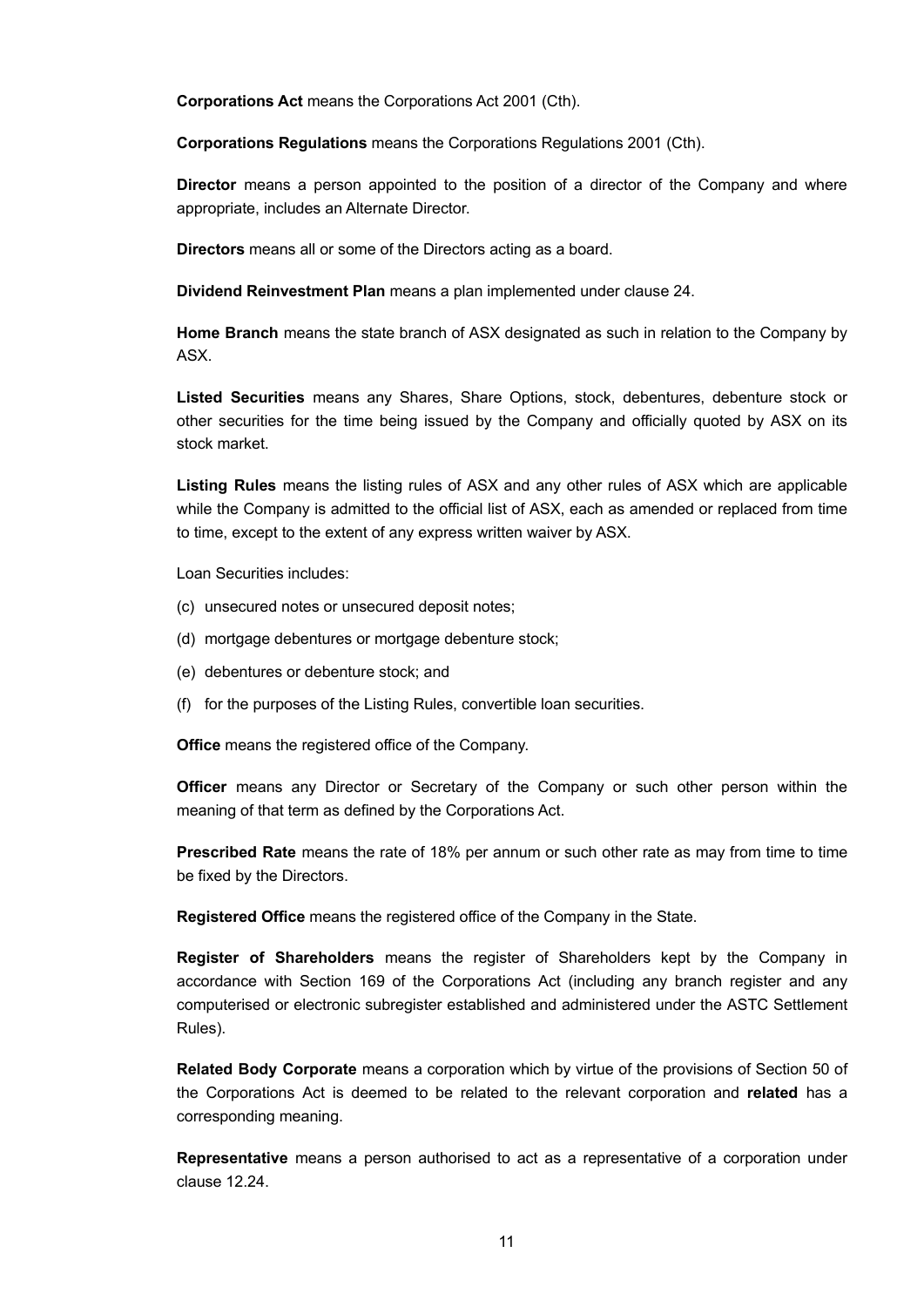**Restricted Securities** has the meaning ascribed to it by the Listing Rules.

**Seal** means the common seal of the Company and includes any official seal and, where the context so admits, the Share Seal of the Company.

**Secretary** means any person appointed to perform the duties of a secretary of the Company.

**Share** means a share in the capital of the Company.

**Shareholder** means a person or company registered in the Register of Shareholders as the holder of one or more Shares and includes any person or company who is a member of the Company in accordance with or for the purposes of the Corporations Act.

**Shareholding Account** means an entry in the Register of Shareholders in respect of a Shareholder for the purpose of providing a separate identification of some or all of the ordinary Shares registered from time to time in the name of that Shareholder and **Securities Account** has an equivalent meaning in relation to Listed Securities of all kinds, including ordinary Shares.

**Share Option** means an option to require the Company to issue a Share.

**Share Seal** means the duplicate common seal referred to in clause 18.3.

**State** means Western Australia.

#### **1.2. Corporations Act Definitions**

Any word or expression defined in or for the purposes of the Corporations Act shall, unless otherwise defined in clause 1.1 or the context otherwise requires, have the same meaning when used in this Constitution, and the rules of interpretation specified in or otherwise applicable to the Corporations Act shall, unless the context otherwise requires, apply in the interpretation of this **Constitution** 

# **1.3. Status of Constitution**

This Constitution is adopted by the Company in substitution for any former memorandum and articles of association or other consistent documents of the Company. To the extent permitted by law, the replaceable rules provided for in the Corporations Act do not apply to the Company.

# **1.4. Headings**

Headings are inserted in this Constitution for convenience only, and shall not affect the interpretation of this Constitution.

### **1.5. Displacement of Replaceable Rules**

The provisions of the Corporations Act that apply to public companies as replaceable rules are displaced completely by this Constitution in relation to the Company.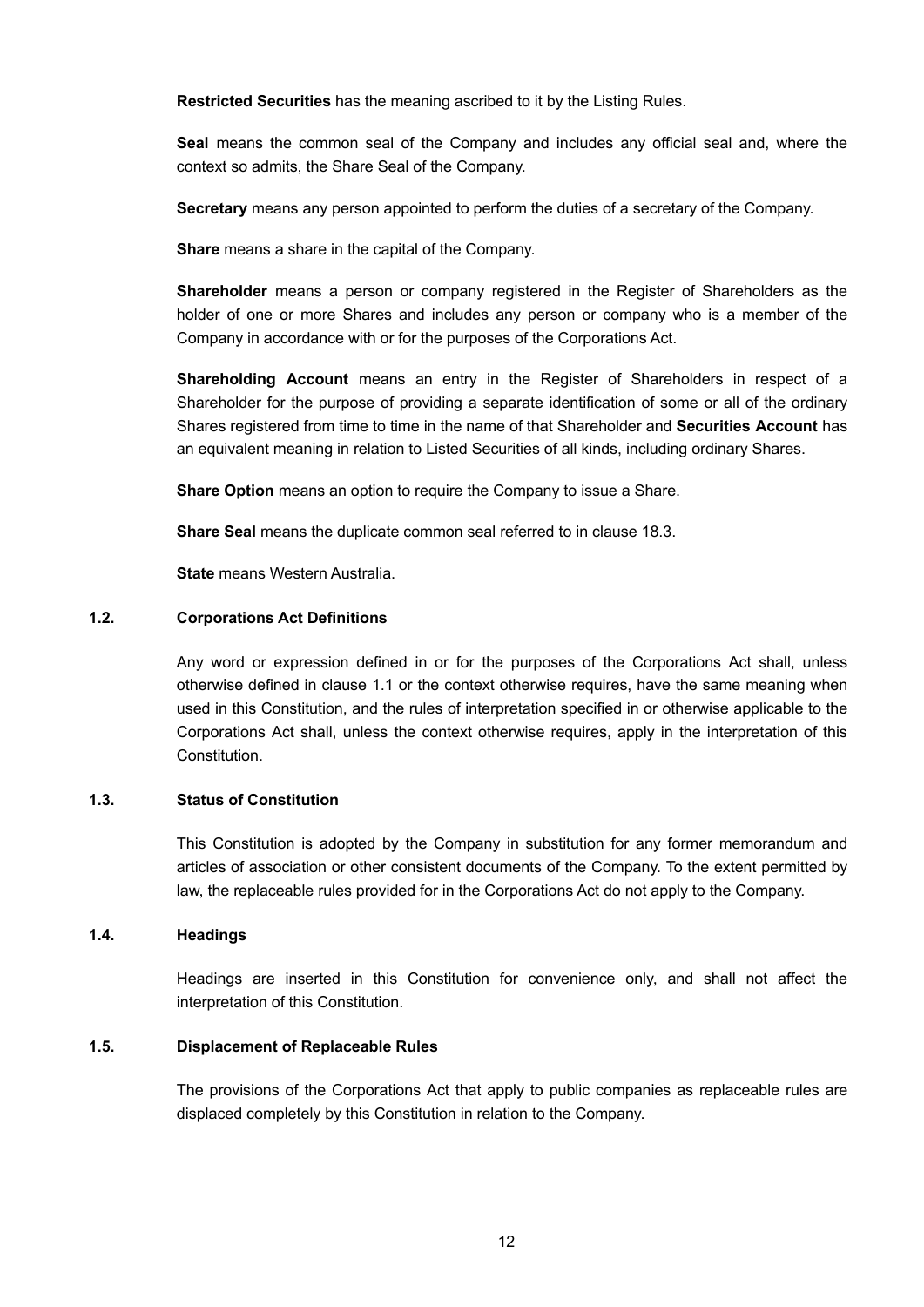# **2. SHARE CAPITAL AND VARIATION OF RIGHTS**

#### **2.1. Rights Attaching to Shares**

Subject to this Constitution and to the terms of issue of Shares, all Shares attract the right to receive notice of and to attend and vote at all general meetings of the Company, the right to receive dividends, in a winding up or a reduction of capital, the right to participate equally in the distribution of the assets of the Company (both capital and surplus), subject to any amounts unpaid on the Share and, in the case of a reduction, to the terms of the reduction.

#### **2.2. Issue of Shares**

Without prejudice to any special rights previously conferred on the holders of any existing Shares or class of Shares, unissued Shares shall be under the control of the Directors and, subject to the Corporations Act, the Listing Rules and this Constitution, the Directors may at any time issue such number of Shares either as ordinary Shares or Shares of a named class or classes (being either an existing class or a new class) at the issue price that the Directors determine and with such preferred, deferred, or other special rights or such restrictions, whether with regard to dividend, voting, return of capital or otherwise, as the Directors shall, in their absolute discretion, determine.

### **2.3. Share Options**

Subject to the Listing Rules, the Directors may at any time and from time to time issue Share Options on such terms and conditions as the Directors shall, in their absolute discretion, determine.

#### **2.4. Classes of Shares**

If at any time the share capital of the Company is divided into different classes of Shares, the rights attached to any class (unless otherwise provided by the terms of issue of the Shares of that class) may be varied, whether or not the Company is being wound up, with the consent in writing of the holders of three quarters of the issued Shares of that class, or if authorised by a special resolution passed at a separate meeting of the holders of the Shares of the class. Any variation of rights under this clause 2.4 shall be subject to Part 2F.2 of Chapter 2F of the Corporations Act. The provisions of this Constitution relating to general meetings shall apply so far as they are capable of application and with necessary alterations to every such separate meeting except that a quorum is constituted by two persons who together hold or represent by proxy not less than one-third of the issued Shares of the class.

#### **2.5. Preference Shares**

Subject to the Listing Rules and the Corporations Act, the Company may issue preference Shares:

- (g) that are liable to be redeemed whether at the option of the Company or otherwise; and
- (h) including, without limitation preference shares of the kind described in clause 2.5(a) in accordance with the terms of Schedule 1.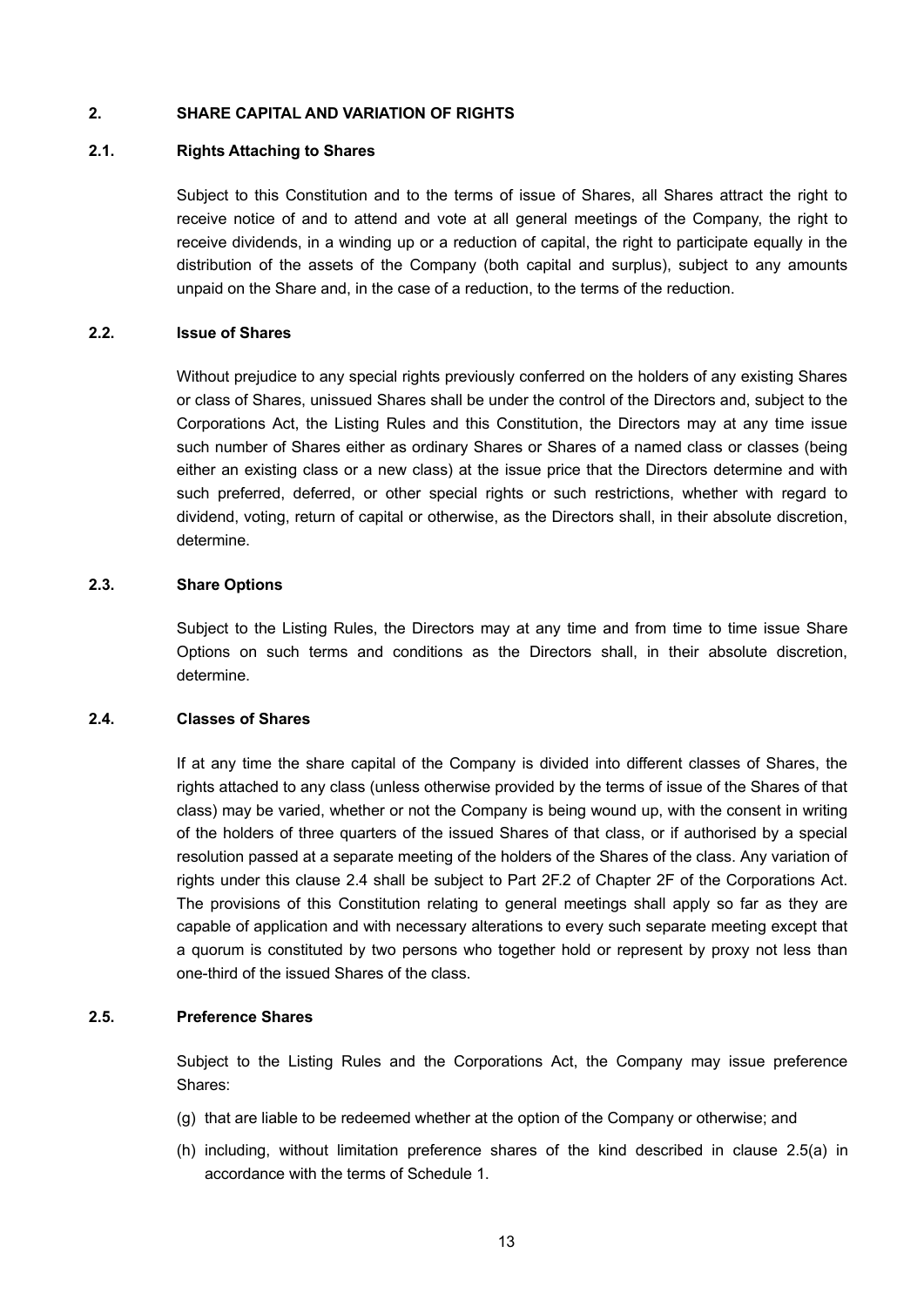### **2.6. Recognition of Trusts**

Except as permitted or required by the Corporations Act, the Company shall not recognise a person as holding a Share or Share Option upon any trust.

# **2.7. Unregistered Interests**

The Company is not bound by or compelled in any way to recognise any equitable, contingent, future or partial right or interest in any Share or Share Option (whether or not it has notice of the interest or right concerned) unless otherwise provided by this Constitution or by law, except an absolute right of ownership in the registered holder of the Share or Share Option.

# **2.8. Share Certificates and Share Option Certificates**

Subject to the ASTC Settlement Rules (if applicable), clause 4 and the Listing Rules, a person whose name is entered as a Shareholder in the Register of Shareholders is entitled without payment to receive a Share certificate or notice (as the case may be) in respect of the Share under the Seal in accordance with the Corporations Act but, in respect of a Share or Shares held jointly by several persons, the Company is not bound to issue more than one certificate or notice. Delivery of a certificate or notice for a Share to one of several joint Shareholders is sufficient delivery to all such holders. In addition:

- (i) Share certificates or notices in respect of Shares shall only be issued in accordance with the Listing Rules;
- (j) subject to this Constitution, the Company shall despatch all appropriate Share certificates within 5 Business Days of the issue of any of its Shares and within 5 Business Days after the date upon which a transfer of any of its Shares is lodged with the Company;
- (k) where a Share certificate is lost, worn out or destroyed, the Company shall issue a duplicate certificate in accordance with the requirements of Section 1070D of the Corporations Act and the Listing Rules; and
- (l) the above provisions of this clause 2.8 shall, with necessary alterations, apply to Share Options.

If securities of the Company are CHESS Approved Securities and held in uncertificated mode, then the preceding provisions of this clause 2.8 do not apply to those Securities and the Company shall allot such CHESS Approved Securities and enter those CHESS Approved Securities into the Shareholder's uncertificated holding in accordance with the Listing Rules and the ASTC Settlement Rules.

# **2.9. Section 1071H of the Corporations Act**

Clause 2.8 shall not apply if and to the extent that, on an application by or on behalf of the Company, the ASIC has made a declaration under Section 1071 H(5) of the Corporations Act published in the Commonwealth of Australia Gazette that the Company is a person in relation to whom Section 1071 H of the Corporations Act does not apply.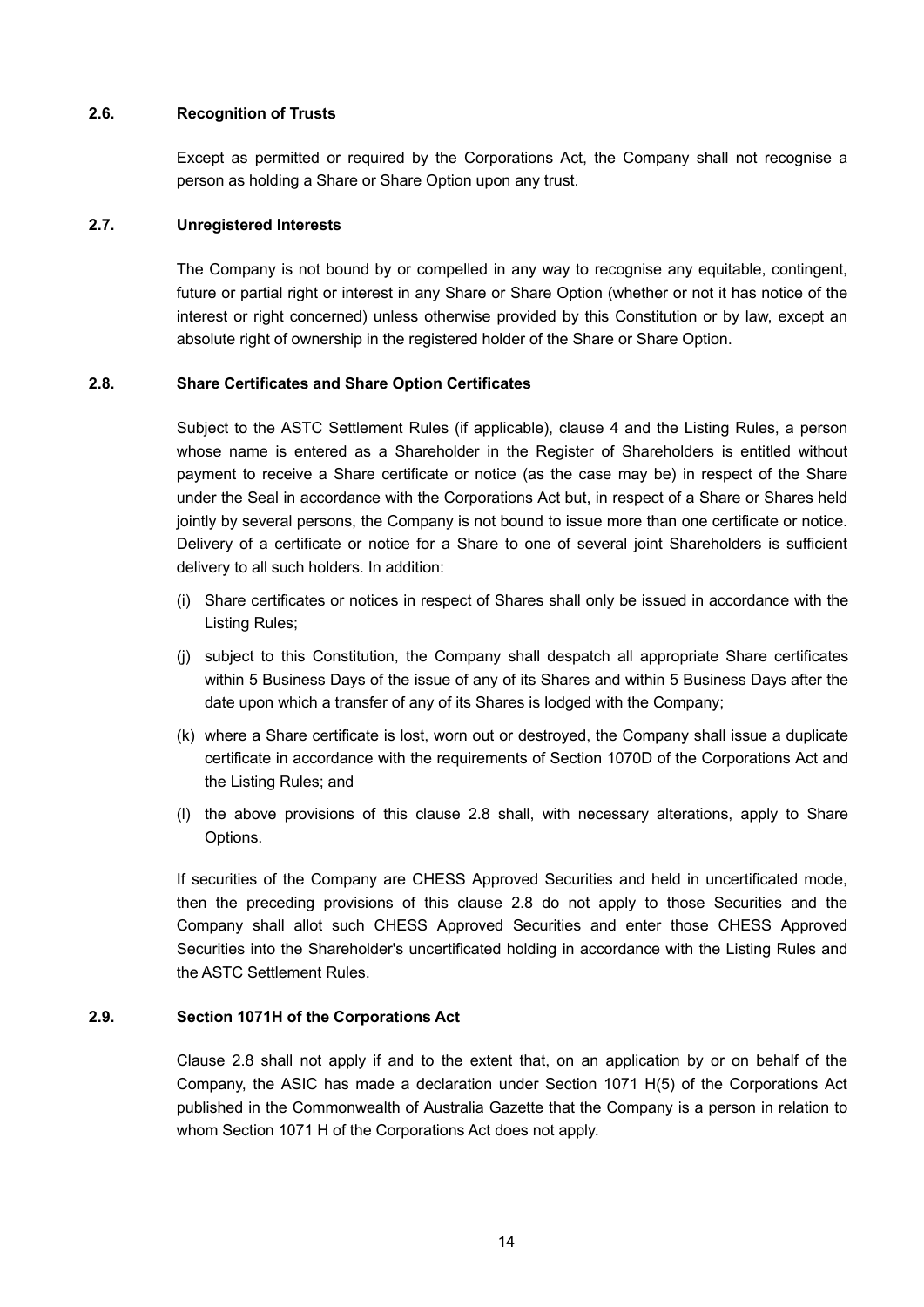### **2.10. Commissions**

The Company may, subject to the Listing Rules, exercise the powers of paying commission conferred by Section 258C of the Corporations Act if the percentage or the amount of the commission paid or agreed to be paid is disclosed. Such commission may be satisfied by the payment of cash or the allotment of fully or partly paid Shares or partly in the one way and partly in the other. The Company may also on any issue of Shares pay such brokerage as may be lawful.

# **2.11. Restricted Securities**

The Company shall comply in all respects with the requirements of the Listing Rules with respect to Restricted Securities. Without limiting the generality of the above:

- (a) Restricted Securities cannot be disposed of during the escrow period except as permitted by the Listing Rules or the ASX;
- (b) the Company will refuse to acknowledge a disposal (including registering a transfer), assignment or transfer of Restricted Securities during the escrow period except as permitted by the Listing Rules or the ASX; and
- (c) during a breach of the Listing Rules relating to Restricted Securities or a breach of a restriction agreement the holder of the Restricted Securities is not entitled to any dividend or distribution, or voting rights, in respect of the Restricted Securities.

# **2.12. Non-Issue or Cancellation of Certificate**

Notwithstanding any other provision of this Constitution, the Company need not issue a certificate, and may cancel any certificate without issuing a certificate in substitution, in respect of any Shares or Share Options of the Company in any circumstances where the non-issue or cancellation of that certificate is permitted by the Corporations Act, the Listing Rules or the ASTC Settlement Rules.

### **2.13. No Prohibition on Foreign Ownership**

Nothing in this Constitution shall have the effect of limiting or restricting the ownership of any securities of the Company by foreign persons except where such limits or restrictions are prescribed by Australian law.

# **2.14. Payment of Interest out of Capital**

Where any Shares are issued for the purpose of raising money to defray the expenses of the construction of any works or buildings or the provision of any plant which can not be made profitable for a lengthened period the Company may pay interest on so much of such share capital as is paid up for the period and may charge this interest to capital as part of the cost of construction of the works, buildings or plant.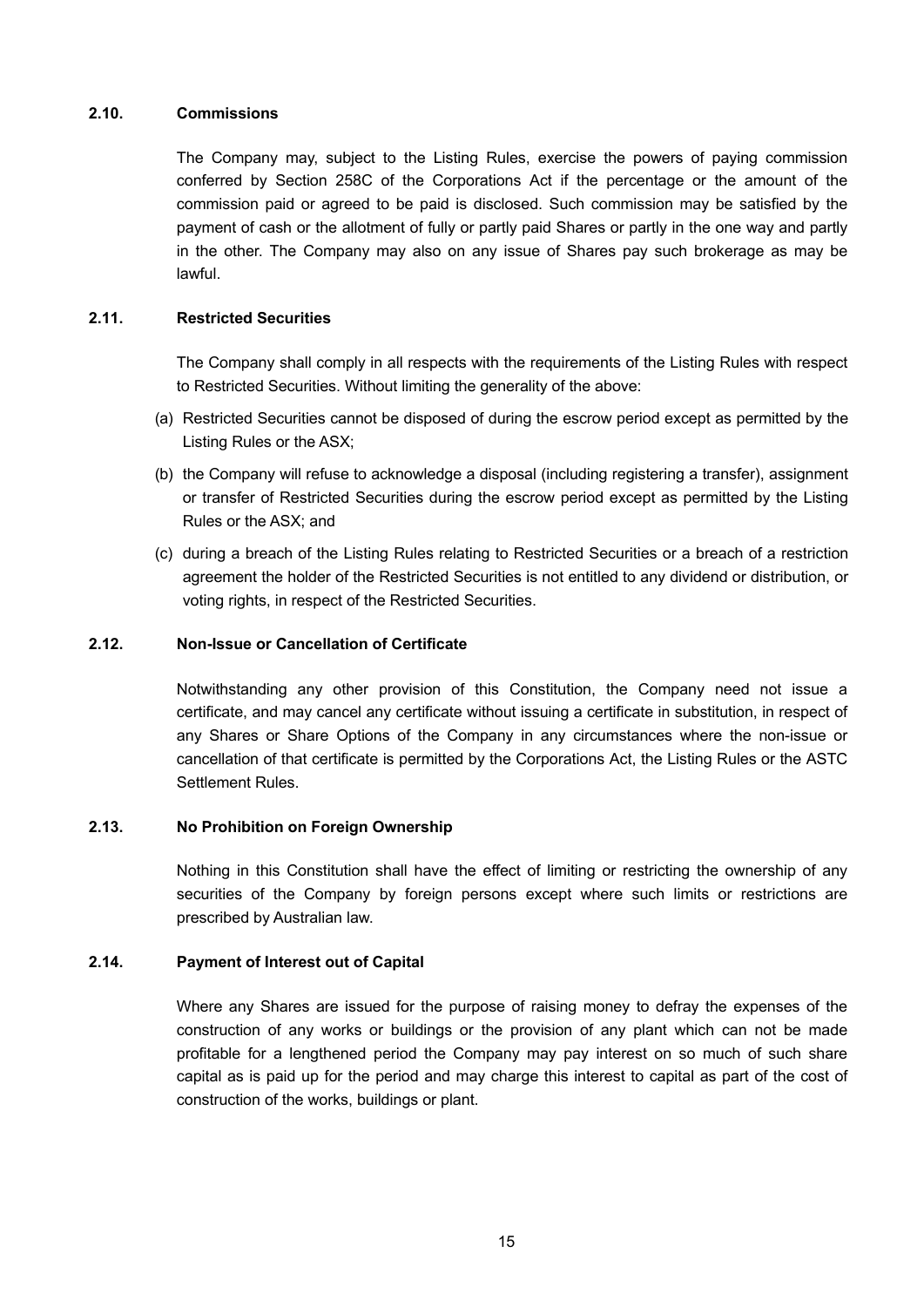### **3. SALE OF UNMARKETABLE PARCELS**

#### **3.1. Effect of this Clause**

The provisions of this clause have effect notwithstanding any other provision of this Constitution, except clause 33.

#### **3.2. Definitions**

In this clause 3:

- (a) Marketable Parcel has the meaning given to it in the Listing Rules;
- (b) Minority Member means the holder of less than a Marketable Parcel of the relevant securities;
- (c) Disposal Notice means the written notice given to a Minority Member in accordance with clause 3.3(a);
- (d) Notice Date means the date that a Disposal Notice is received by a Minority Member;
- (e) Purchaser means the person or persons (including a member or members) to whom the relevant securities are disposed or sold in accordance with clause 3.4; and
- (f) Sale Consideration means the proceeds of any sale or other disposal of the relevant securities of a Minority Member under this clause 3.

#### **3.3. Entitlement to sell securities**

Subject to the Listing Rules, the Company is entitled to sell securities of a Minority Member on the following conditions:

- (a) the Company must give to the Minority Member a Disposal Notice that the Company intends to invoke the power of sale contained in this clause 3;
- (b) the Minority Member must be given at least 6 weeks from the Notice Date in which to advise the Company that the member wishes to retain the member's security holding;
- (c) if the Minority Member advises the Company under clause 3.3(b) that the member wishes to retain the member's security holding, the Company must not sell it; and
- (d) subject to clause 3.3(c), at the expiry of the 6 week period, the Company is entitled to sell any security holding of the Minority Member which is, at the date of sale, less than a Marketable Parcel.

# **3.4. Sale**

For the purposes of the sale of securities under this clause 3 each Minority Member:

- (a) appoints the Company as the Minority Member's agent to sell all of the Minority Member's relevant securities; and
- (b) appoints the Company and each of its directors and company secretaries jointly and severally as the Minority Member's attorneys in that member's name and on that member's behalf to effect all transfer documents, deeds or other documents or instruments necessary to transfer the relevant securities from the Minority Member to the Purchaser.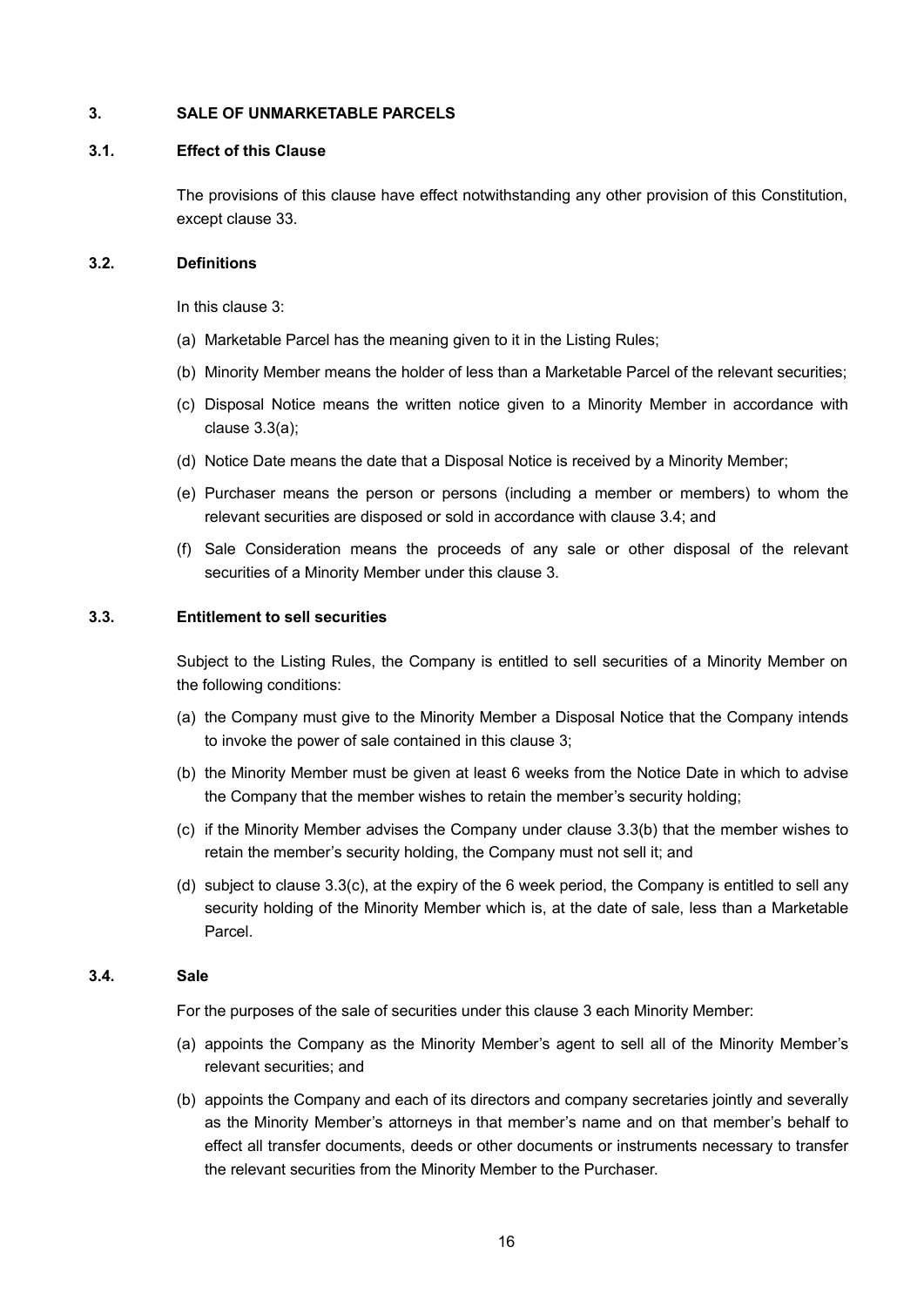### **3.5. Sale consideration**

Subject to this clause 3, with respect to the receipt and payment of the Sale Consideration:

- (a) The Sale Consideration must be received by the Company and paid by the Company to the Minority Member or as the Minority Member may direct.
- (b) The Sale Consideration received by the Company must be paid into a bank account opened and maintained by the Company for that purpose only until paid to the Minority Member or as the Minority Member may direct.
- (c) The Company must hold the Sale Consideration in trust for the Minority Members whose securities are sold under this clause 3 until paid to the Minority Member or as the Minority Member may direct.
- (d) The Company must as soon as practicable after the sale of securities of Minority Members, and to the extent that it may reasonably do so, distribute the Sale Consideration.
- (e) Any Sale Consideration payable to a Minority Member under this clause 3 which is unclaimed for 1 year after receipt by the Company may be invested or otherwise made use of by the directors for the benefit of the Company until claimed or otherwise disposed of according to law. No money payable under this rule by the Company to Minority Members bears interest against the Company.
- (f) The Sale Consideration must not be sent to a Minority Member until the Company receives any holding statement, certificate or similar document of title relating to the securities which have been sold (or is satisfied that the document has been lost or destroyed).

# **3.6. Miscellaneous**

- (a) This clause 3 may be invoked only once in any 12 month period.
- (b) The power to sell in this clause 3 lapses following the announcement of a takeover offer or the making of a takeover announcement. However, the procedure may be started again after the close of the offers made under the takeover offer or takeover announcement.
- (c) The Company must bear all costs and expenses of and incidental to the sale of securities under this clause 3.

# **4. UNCERTIFICATED HOLDINGS AND ELECTRONIC TRANSFERS**

# **4.1. Electronic or Computerised Holding**

The Directors may do anything they consider necessary or desirable and which is permitted under the Corporations Act and the Listing Rules to facilitate the participation by the Company in the CHESS System and any other computerised or electronic system established or recognised by the Corporations Act or the Listing Rules for the purposes of facilitating dealings in Shares or securities.

### **4.2. Statement of Holdings**

Where the Directors have determined not to issue share certificates or to cancel existing Share certificates, a Shareholder shall have the right to receive such statements of the holdings of the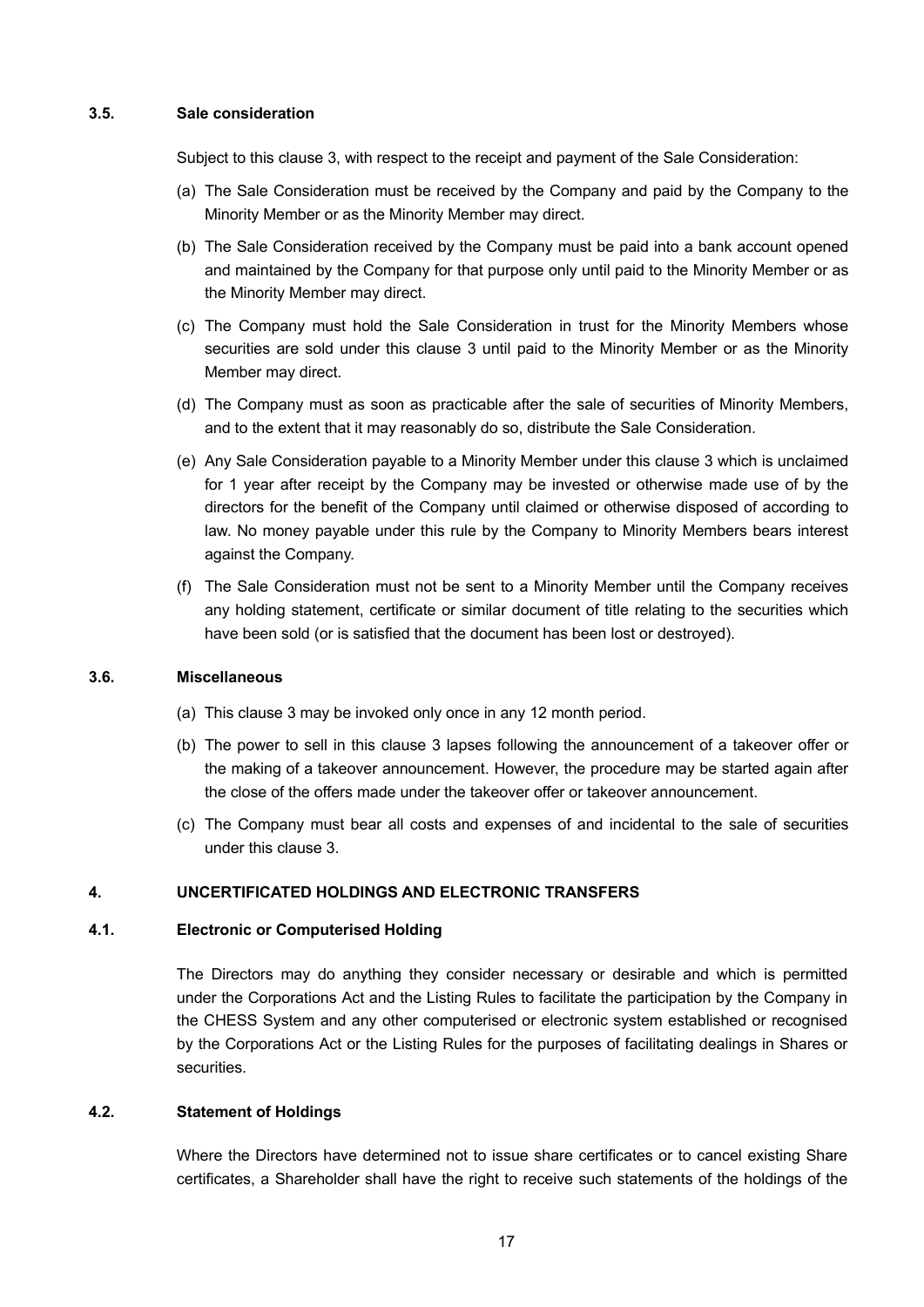Shareholder as are required to be distributed to a Shareholder under the Corporations Act or the Listing Rules.

### **4.3. Share Certificates**

If the Directors determine to issue a certificate for Shares held by a Shareholder, the provisions in relation to Share certificates contained in clause 2 shall apply.

#### **4.4. Listing Rules**

The Company shall comply with the Listing Rules and the ASTC Settlement Rules in relation to the CHESS System.

#### **5. LIEN**

#### **5.1. Lien for Members Debts**

The Company has a first and paramount lien on each Share (except where the Share is a Listed Security and is fully paid up) registered in a Shareholder's name in respect of all money owed to the Company by the Shareholder (including any money payable under clause 5.2 to the extent that the Company has made a payment in respect of a liability or a requirement referred to in that clause) but not any unpaid call once the Share has been forfeited under section 254Q.

#### **5.2. Generally**

Whenever any law for the time being of any country, state or place imposes or purports to impose any immediate or future possible liability upon the Company to make any payments or empowers any government or taxing authority or governmental official to require the Company to make any payment in respect of any Shares held either jointly or solely by any Shareholder, or in respect of any transfer of Shares, or of any dividends, bonuses or other moneys due or payable or accruing due or which may become due or payable to such Shareholder by the Company on or in respect of any Shares or for or on account or in respect of any Shareholder, and whether in consequence of:

- (a) the death of such Shareholder;
- (b) the non-payment of any income tax or other tax by such Shareholder;
- (c) the non-payments of any estate, probate, succession, death, stamp or other duty by the executor or administrator of such Shareholder or by or out of his estate; or
- (d) any other act or thing,

the Company in every case:

- (a) shall be fully indemnified by such Shareholder or his executor or administrator from all liability;
- (b) shall have a lien upon all dividends, bonuses and other moneys payable in respect of the Shares held either jointly or solely by this Shareholder for all moneys paid by the Company in respect of the Shares or in respect of any dividend, bonus or other money or for an account or in respect of this Shareholder under or in consequence of any law, together with interest at the Prescribed Rate from date of payment to date of repayment, and may deduct or set off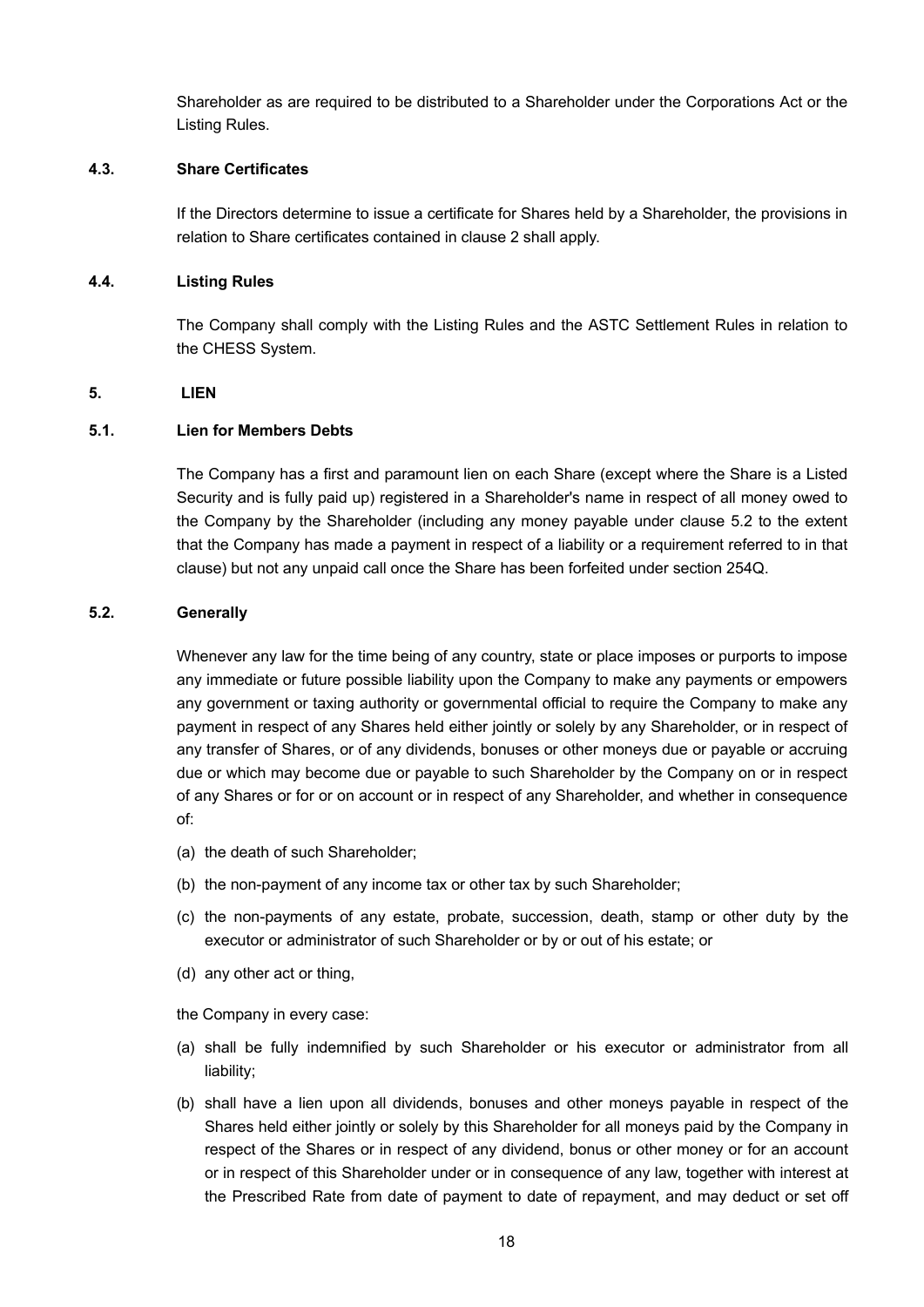against any dividend, bonus or other moneys so paid or payable by the Company together with interest at the Prescribed Rate;

- (c) may recover as a debt due from this Shareholder or his or her executor or administrator, wherever constituted or situate, any moneys paid by the Company under or in consequence of any such law and interest on these moneys at the Prescribed Rate and for the period mentioned above in excess of any dividend, bonus or other money as mentioned above then due or payable by the Company to such Shareholder; and
- (d) may, subject to the Listing Rules, if any such money be paid or payable by
- (e) the Company under any such law, refuse to register a transfer of any Shares by this Shareholder or his executor or administrator until the money and interest mentioned above is set off or deducted or, in case the money and interest exceeds the amount of any dividend, bonus or other money then due or payable by the Company to the Shareholder, until this excess is paid to the Company.

Nothing in this clause contained shall prejudice or affect any right or remedy which any law may confer or purport to confer on the Company, and, as between the Company and every such Shareholder, his or her executor, administrator and estate, wherever constituted or situate, any right or remedy which this law shall confer on the Company shall be enforceable by the Company.

### **5.3. Exemption**

The Directors may at any time exempt a Share wholly or in part from the provisions of this clause 5.

### **5.4. Dividends**

Whenever the Company has a lien on a Share, the lien extends to all dividends payable in respect of the Share.

### **5.5. Sale of Shares**

Subject to clause 5.6, the Company may sell, in such manner as the Directors think fit, any Shares on which the Company has a lien.

### **5.6. Restrictions on Sale**

A Share on which the Company has a lien shall not be sold unless:

the sum in respect of which the lien exists is presently payable; and

the Company has, not less than 14 days before the date of the sale, given to the registered holder for the time being of the Share or the person entitled to the Share by reason of the death or bankruptcy of the registered holder a notice in writing setting out, and demanding payment of, that part of the amount in respect of which the lien exists as is presently payable.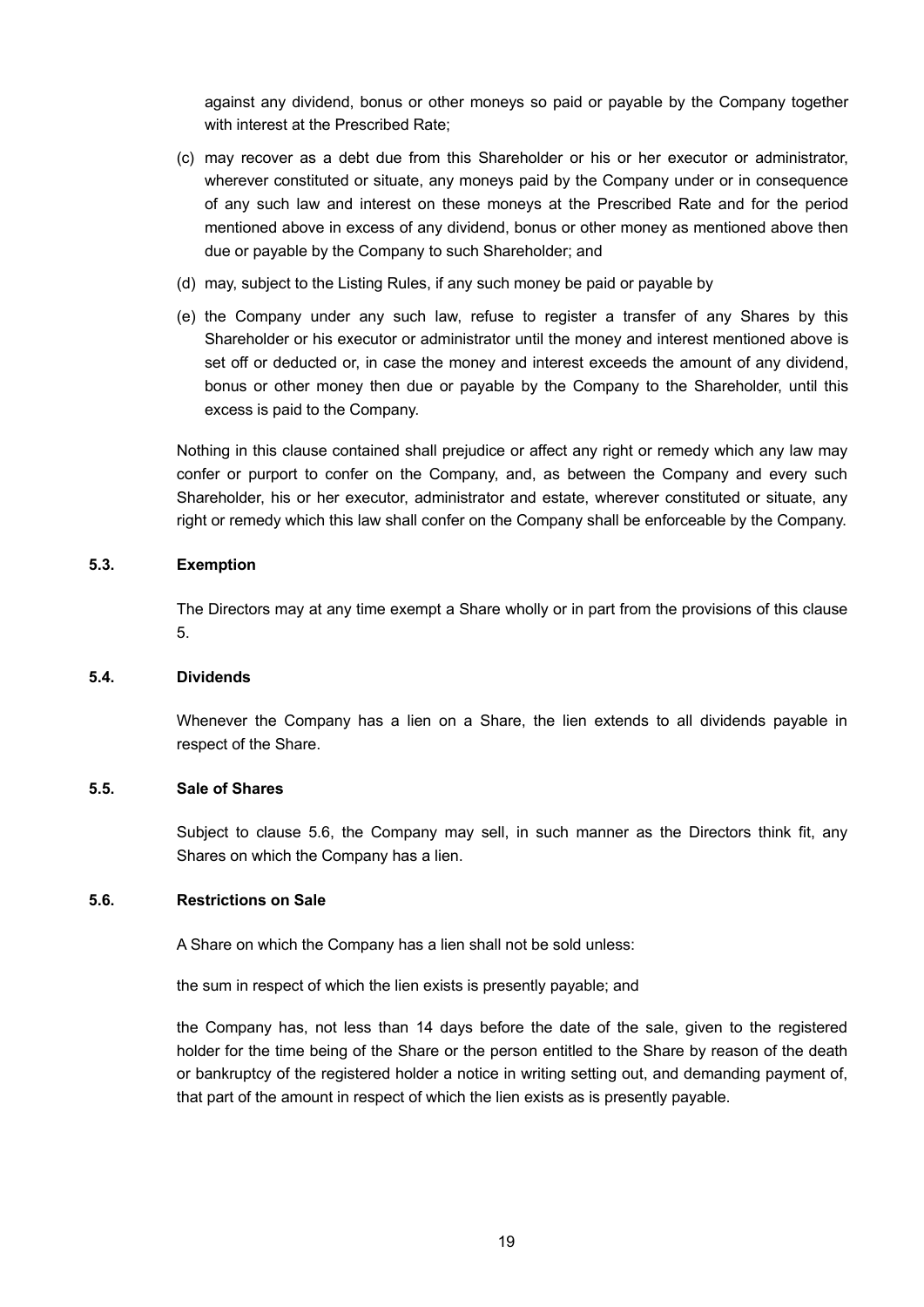# **5.7. Person Authorised to Sign Transfers**

For the purpose of giving effect to a sale of a Share under clause 5.5, the Directors may authorise a person to transfer the Shares sold to the purchaser of the Shares. The Company shall register the purchaser as the holder of the Shares comprised in any such transfer and he or she is not bound to see to the application of the purchase money. The title of the purchaser to the Shares is not affected by any irregularity or invalidity in connection with the sale.

# **5.8. Proceeds of Sale**

The proceeds of a sale under clause 5.5 shall be applied by the Company in payment of that part of the amount in respect of which the lien exists as is presently payable, and the residue (if any) shall (subject to any like lien for sums not presently payable that existed upon the Shares before the sale) be paid to the person entitled to the Shares at the date of the sale.

# **5.9. Protection of Lien under ASTC Settlement Rules**

The Company may do all such things as may be necessary or appropriate for it to do under the ASTC Settlement Rules to protect any lien, charge or other right to which it may be entitled under any law or this Constitution.

# **5.10. Further Powers re Forfeited Shares and Liens**

Where a transfer following the sale of any Shares after forfeiture or for enforcing a lien, charge or right to which the Company is entitled under any law or under this Constitution is effected by an ASTC Transfer, the Company may do all things necessary or desirable for it to do under the ASTC Settlement Rules in relation to that transfer.

### **6. CALLS ON SHARES**

### **6.1. Calls**

- (a) The Directors may by resolution make calls on Shareholders of party paid Shares to satisfy the whole or part of the debt owing on those Shares provide that the dates for payment of those Shares were not fixed at the time of issue.
- (b) A call shall be deemed to have been made at the time when the resolution of the Directors authorising the call was passed.
- (c) A call may be required or permitted to be paid by instalments.
- (d) Failure to send a notice of a call to any Shareholder or the non-receipt of a notice by any Shareholder does not invalidate the call.

# **6.2. Payment of Calls**

A Shareholder to whom notice of a call is given in accordance with this Constitution must pay to the Company the amount called in accordance with the notice.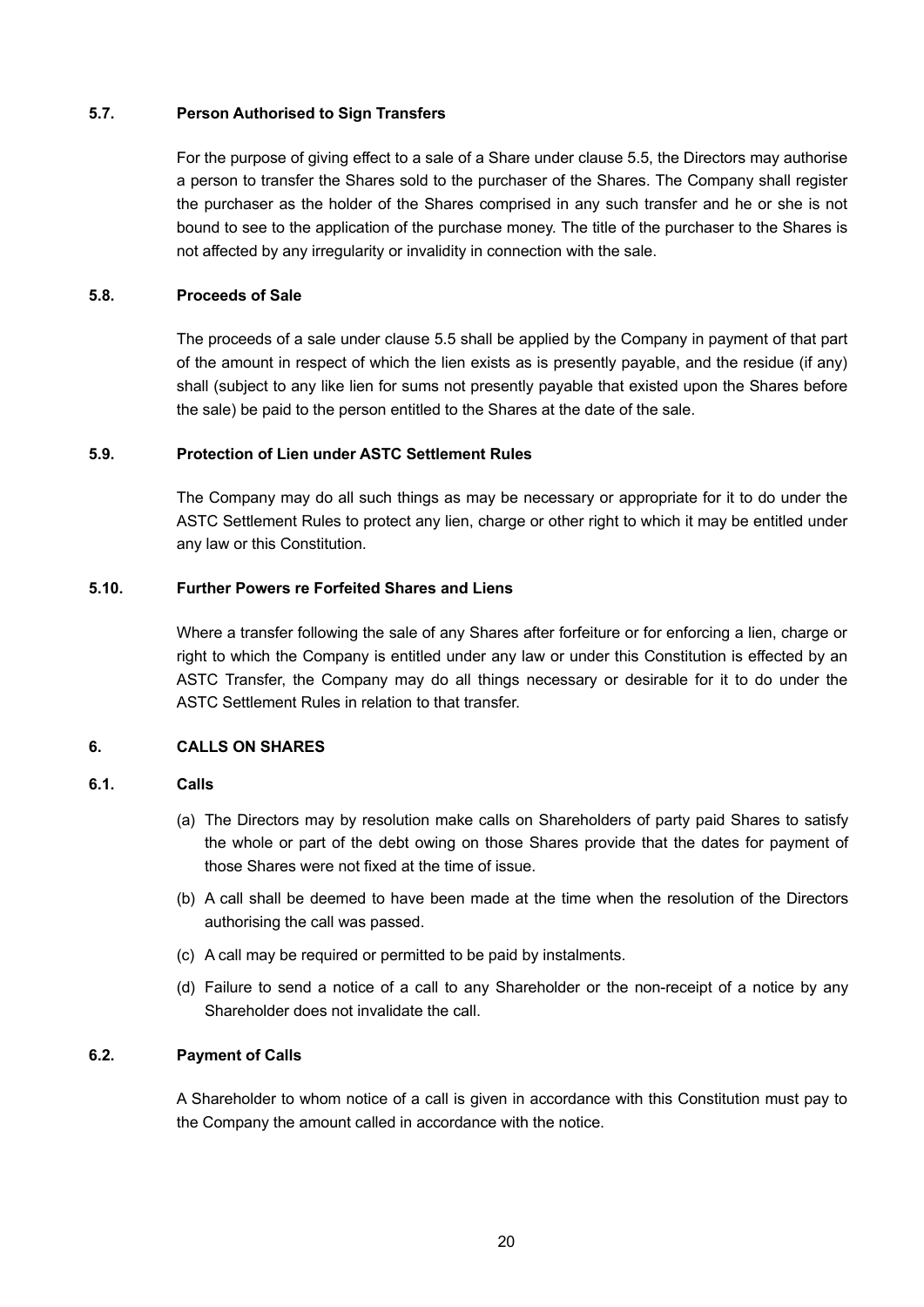# **6.3. Quoted Shares**

- (a) The Directors must not make the date for payment of calls, **(Due Date),** for Shareholders who hold quoted partly paid Shares, less than 30 Business Days and no more than 40 Business Days from the date the Company dispatches notices to relevant Shareholders that a call is made.
- (b) If after a call is made, new Shareholders purchase the same class of Share subject to the call, or if the holdings of the original Shareholders on whom the call was made change, Directors must dispatch a notice informing these Shareholders that a call has been made at least 4 days before the Due Date.
- (c) The Company must enter a call payment on the Company register no more than 5 Business Days after the Due Date.

# **6.4. Unquoted Shares**

The Directors must not make the Due Date for Shareholders who hold quoted partly paid Shares, less than 5 Business Days from the date the Company dispatches notices to relevant Shareholders that a call is made.

# **6.5. Joint Liability**

The joint holders of a Share are jointly and severally liable to pay all calls in respect of the Share.

# **6.6. Deemed Calls**

Any amount that, by the terms of issue of a Share, becomes payable on allotment or at a fixed date, shall for the purposes of this Constitution be deemed to be a call duly made and payable, and, in case of non-payment, all the relevant provisions of this Constitution as to payment of interest and expenses, forfeiture or otherwise apply as if the amount had become payable by virtue of a call duly made and notified.

# **6.7. Differentiation between Shareholders**

The Directors may, on the issue of Shares, differentiate between the holders as to the amount of calls to be paid and the times of payment.

### **6.8. Payments in Advance of Calls**

The Directors may accept from a Shareholder the whole or any part of the amount unpaid on a Share although no part of that amount has been called up, in which case the Directors shall nominate whether the amount so paid is to be treated as capital or a loan to the Company by the Shareholder, and:

(a) if the amount paid is nominated to be capital, it shall be deemed as from the date of the nomination to have been applied in paying up (so far as it will extend) the unpaid balance of the total issue price of the Share, but the dividend entitlement attaching to the Share shall remain as it was prior to the payment so made until there is a call in respect of the Share under this clause 6 of an amount equal to or greater than the amount so paid; or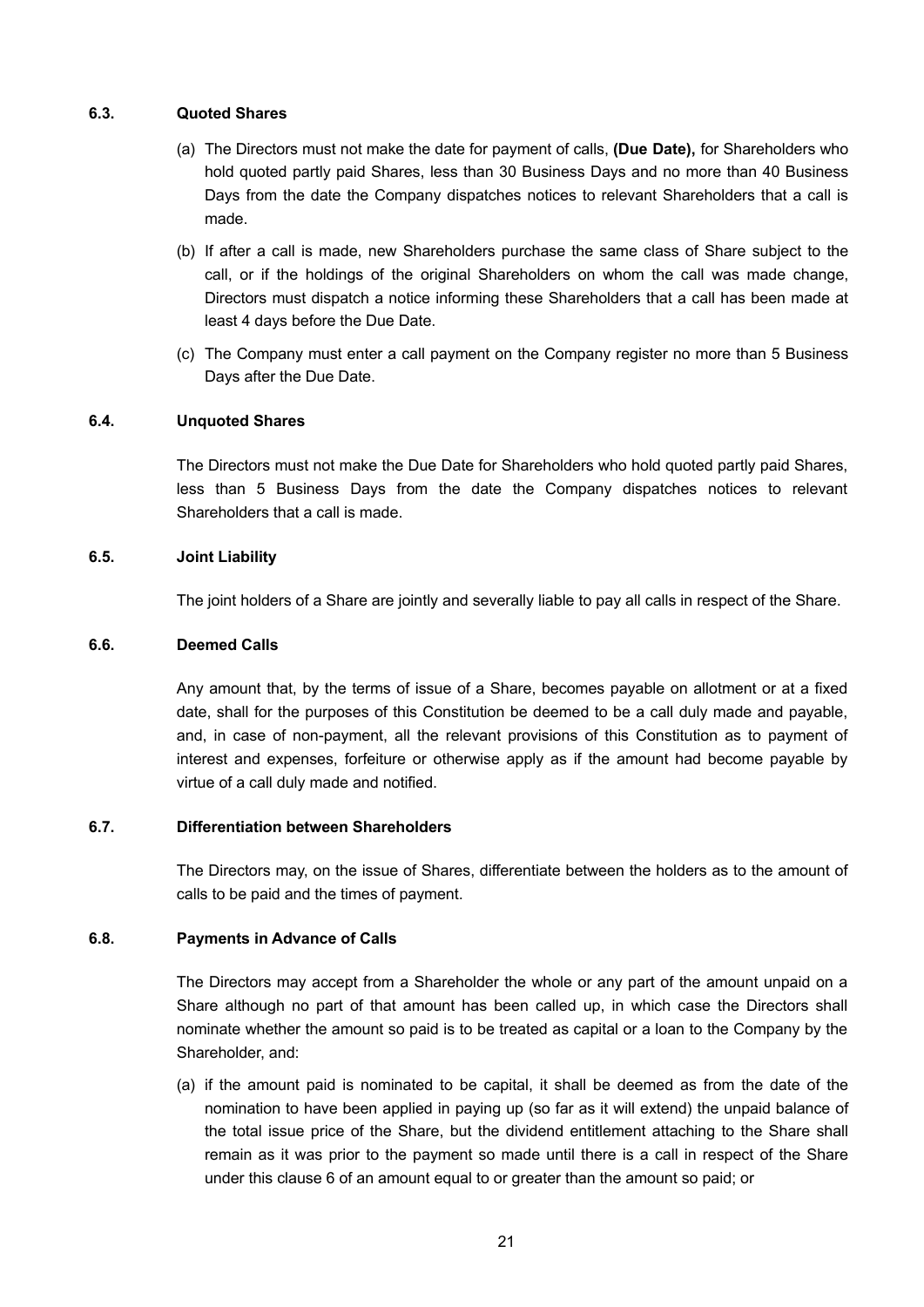(b) if the amount paid is nominated to be a loan to the Company, it shall carry interest at a rate, not exceeding the Prescribed Rate, as is agreed between the Directors and the Shareholder, shall not be repayable unless the Directors so determine, shall not confer on the Shareholder any rights attributable to subscribed capital, and shall, unless so repaid, be applied in payment of calls on the Share as and when the calls become due.

#### **6.9. Outstanding Moneys**

Any moneys payable in respect of a call made in accordance with this Constitution which remain outstanding shall from and including the day for payment until the date payment is received bear interest at the Prescribed Rate.

#### **6.10. Revocation or Postponement**

The Directors may revoke or postpone a call in accordance with the Listing Rules and/ or the Corporations Act, if revocation or postponement is not prohibited by either.

#### **6.11. Compliance with Listing Rules and Corporations Act**

The Company shall comply with the Listing Rules and the Corporations Act in relation to calls. All Listing Rule requirements in relation to calls are not covered in this Constitution.

#### **7. FORFEITURE OF SHARES**

### **7.1. Failure to Pay Call**

If a Shareholder fails to pay a call or instalment of a call on the day appointed for payment of the call or instalment, the Directors may, at any time after this day during the time any part of the call or instalment remains unpaid (but subject to this clause 7.1) serve a notice on him requiring payment of so much of the call or instalment as is unpaid, together with any interest that has accrued. The notice shall name a further day being not less than 14 days after the date of notice on or before which the payment required by the notice is to be made and shall state that, in the event of non-payment at or before the time appointed, the Shares in respect of which the call was made will be liable to be forfeited.

#### **7.2. Forfeiture**

If the requirements of a notice served under clause 7.1 are not complied with, any Share in respect of which a call is unpaid at the expiration of 14 days after the day for its payment may be forfeited by a resolution of the Directors to that effect. Such a forfeiture shall include all dividends declared in respect of the forfeited Shares and not actually paid before the forfeiture.

# **7.3. Sale of Forfeited Shares**

A forfeited Share may be sold or otherwise disposed of on the terms and in the manner that the Directors determine and, at any time before a sale or disposition, the forfeiture may be cancelled on the terms the Directors determine.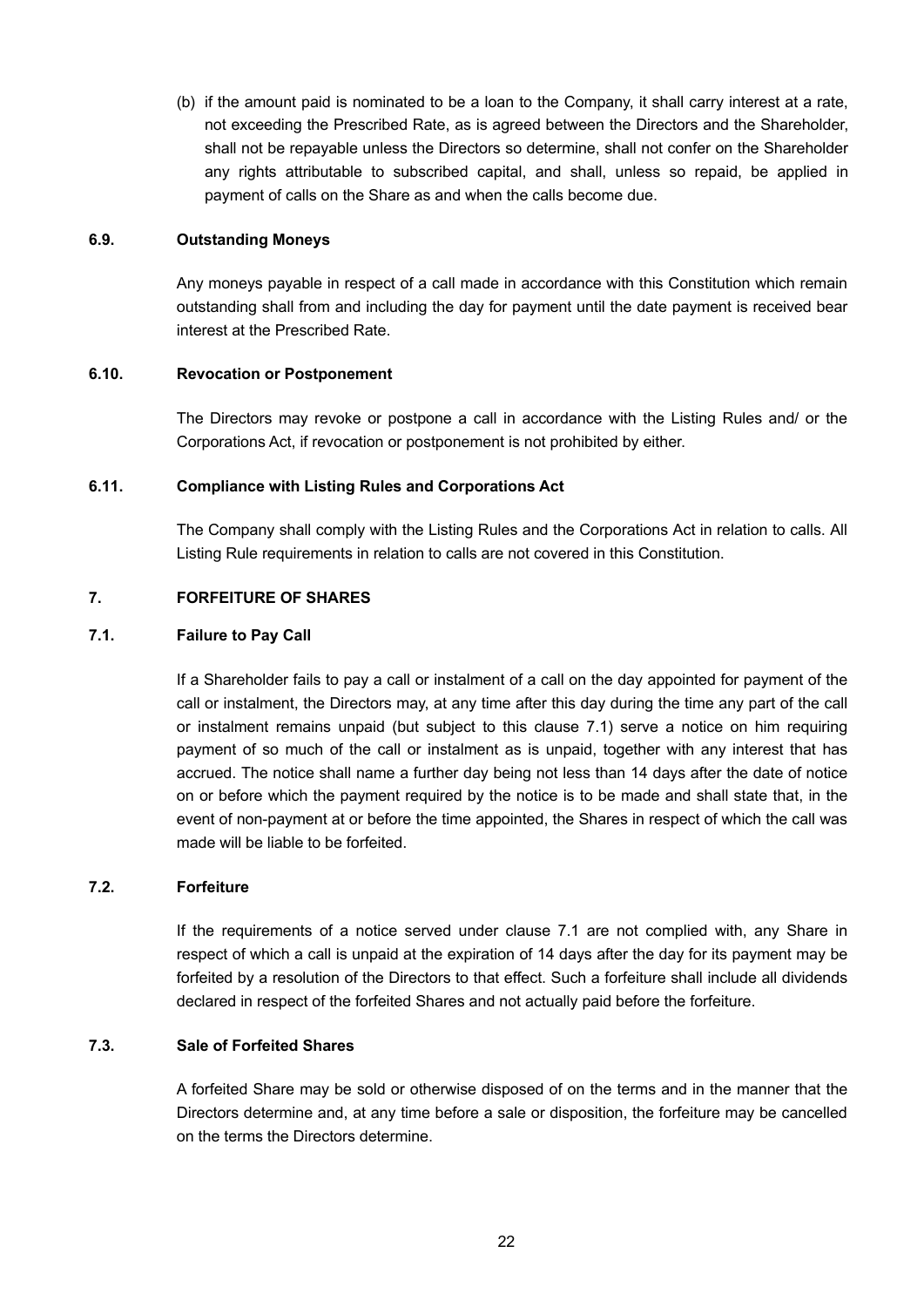# **7.4. Continuing Liability**

A person whose Shares have been forfeited ceases to be a Shareholder in respect of the forfeited Shares, but remains liable to pay the Company all money that, at the date of forfeiture, was payable by him to the Company in respect of the Shares (including interest at the Prescribed Rate from the date of forfeiture on the money for the time being unpaid if the Directors decide to enforce payment of the interest), but his or her liability ceases if and when the Company receives payment in full of all the money (including interest) payable in respect of the Shares.

# **7.5. Officer's Sfafemenf Prima Facie Evidence**

A statement in writing declaring that the person making the statement is a Director or a Secretary of the Company, and that a Share in the Company has been duly forfeited on a date stated in the statement, is prima facie evidence of the facts stated in the statement as against all persons claiming to be entitled to the Share.

#### **7.6. Procedures**

The Company may receive the consideration (if any) given for a forfeited Share on any sale or disposition of the Share, and may execute a transfer of the Share in favour of the person to whom the Share is sold or disposed of. Upon the execution of the transfer, the transferee shall be registered as the holder of the Share and is not bound to see to the application of any money paid as consideration. The title of the transferee to the Share is not affected by any irregularity or invalidity in connection with the forfeiture, sale or disposal of the Share.

### **7.7. Listing Rules and ASTC Settlement Rules**

The Company shall comply with the Listing Rules with respect to forfeited Shares and may do all such things as may be necessary or appropriate for it to do under the ASTC Settlement Rules to protect any lien, charge or other right to which it may be entitled under any law or this **Constitution** 

### **8. TRANSFER OF SHARES**

#### **8.1. Form of Transfer**

Subject to this Constitution, Shareholders may transfer any Share held by them by:

- (a) an ASTC Transfer or any other method of transferring or dealing in Shares introduced by ASX or operated in accordance with the ASTC Settlement Rules or Listing Rules and in any such case recognised under the Corporations Act; or
- (b) an instrument in writing in any usual or common form or in any other form that the Directors approve.

### **8.2. CHESS Transfers**

(a) The Company must comply with all obligations imposed on the Company under the Corporations Act, the Listing Rules and the ASTC Settlement Rules in respect of an ASTC Transfer or any other transfer of Shares.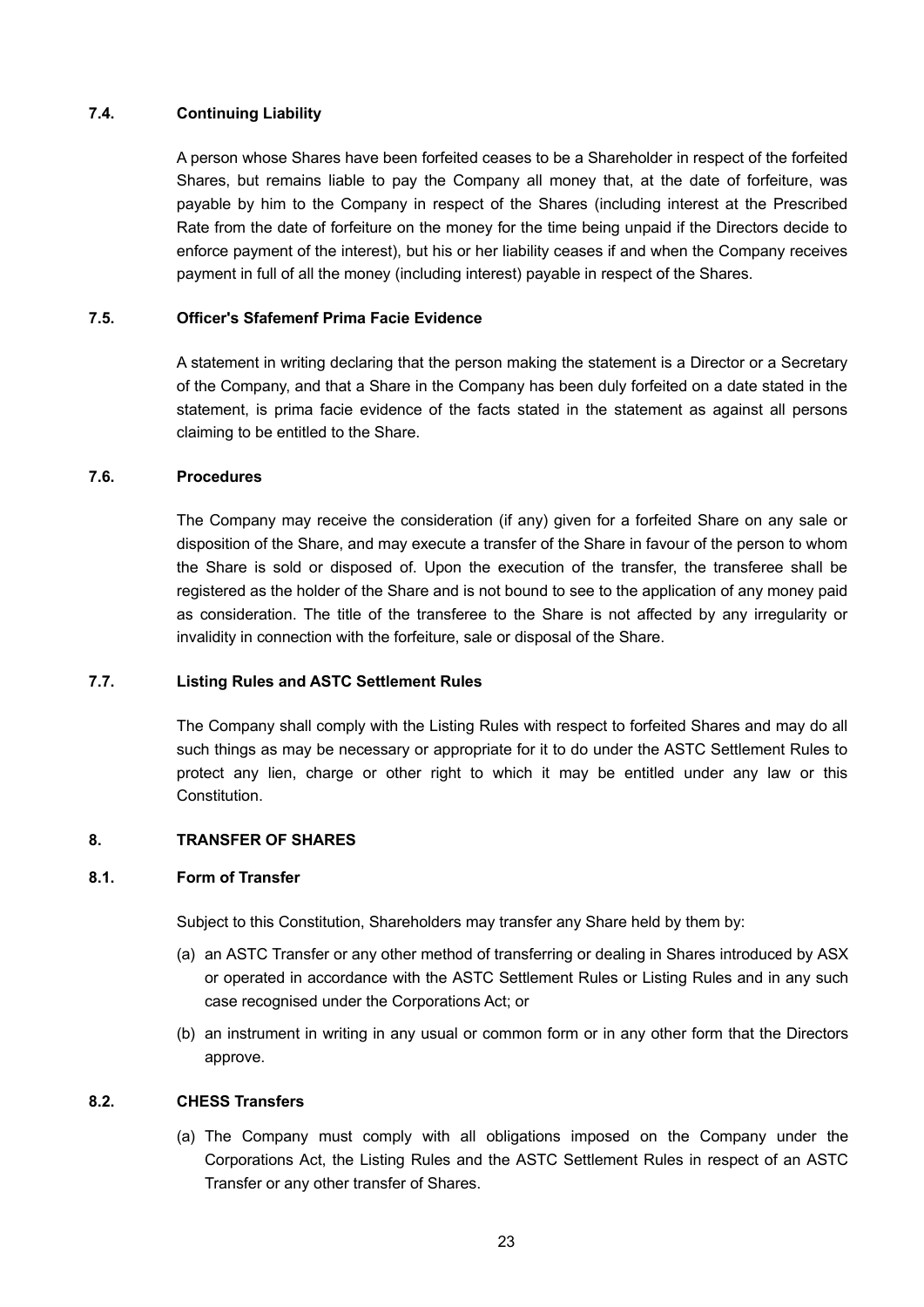(b) Notwithstanding any other provision in this Constitution, the Company must not prevent, delay or interfere with the registration of an ASTC Transfer or any other transfer of Shares.

#### **8.3. Participation in CHESS**

The Directors may do anything they consider necessary or desirable and which is permitted under the Corporations Act, the Listing Rules and the ASTC Settlement Rules to facilitate participation by the Company in any system established or recognised by the Corporations Act and the Listing Rules or the ASTC Settlement Rules in respect of transfers of or dealings in marketable securities.

#### **8.4. Registration Procedure**

Where an instrument of transfer referred to in clause 8.1(b) is to be used by a Shareholder to transfer Shares, the following provisions apply:

- (a) the instrument of transfer must be executed by or on behalf of both the transferor and the transferee unless it is a sufficient transfer of marketable securities within the meaning of the Corporations Act;
- (b) the instrument of transfer shall be left at the Registered Office for registration accompanied by the certificate for the Shares to be transferred (if any) and such other evidence as the Directors may require to prove the title of the transferor and his right to transfer the shares;
- (c) a fee shall not be charged on the registration of a transfer of Shares or other securities; and
- (d) on registration of a transfer of Shares, the Company must cancel the old certificate (if any).

# **8.5. Power to Refuse to Register**

The Directors may refuse to register any transfer of Shares (other than an ASTC Transfer) where:

- (a) the Listing Rules permit the Company to do so;
- (b) the Listing Rules require the Company to do so; or
- (c) the transfer is a transfer of Restricted Securities which is or might be in breach of the Listing Rules or any escrow agreement entered into by the Company in relation to such Restricted Securities pursuant to the Listing Rules.

Where the Directors refuse to register a transfer in accordance with this clause, they shall send notice of the refusal and the precise reasons for the refusal to the transferee and the lodging broker (if any) in accordance with the Listing Rules.

#### **8.6. Closure of Register**

Subject to the Listing Rules and the ASTC Settlement Rules, the Register of Shareholders may be closed during such time as the Directors may determine, not exceeding 30 days in each calendar year or any one period of more than 5 consecutive Business Days.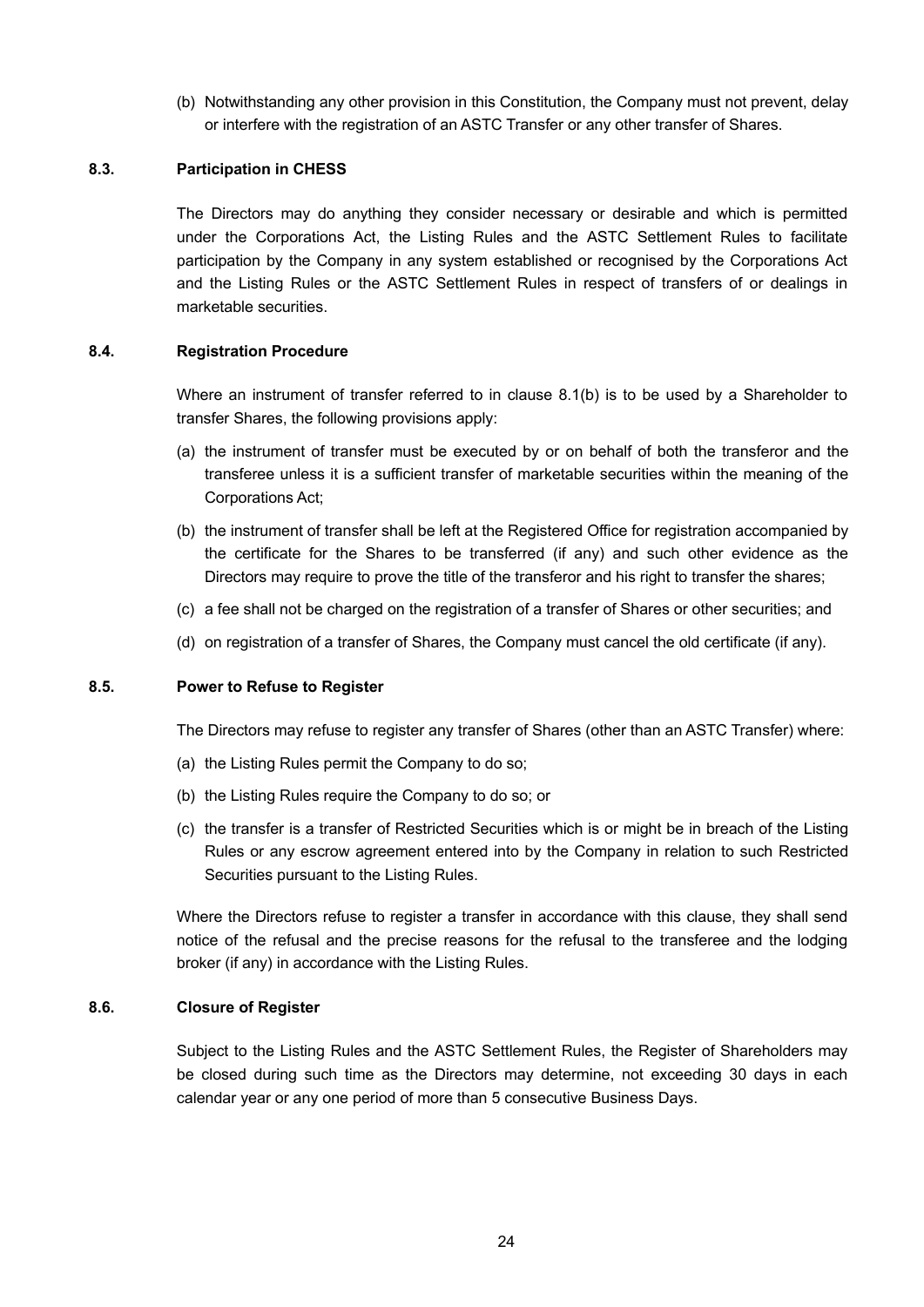# **8.7. Retention of Transfers by Company**

All instruments of transfer which are registered will be retained by the Company, but any instrument of transfer which the Directors decline or refuse to register (except in the case of fraud) shall on demand be returned to the transferee.

# **8.8. Powers of Attorney**

Any power of attorney granted by a Shareholder empowering the donee to transfer Shares which may be lodged, produced or exhibited to the Company or any Officer of the Company will be taken and deemed to continue and remain in full force and effect, as between the Company and the grantor of that power, and the power of attorney may be acted on, until express notice in writing that it has been revoked or notice of the death of the grantor has been given and lodged at the Office or at the place where the Register of Shareholders is kept.

# **8.9. Other Securities**

The provisions of this clause 8 shall apply, with necessary alterations, to any other Listed Securities for the time being issued by the Company.

# **8.10. Branch Register**

The Company may cause a Register of Shareholders to be kept in any place (including without limitation, a branch register) and the Directors may from time to time make such provisions as they (subject to the Corporations Act, the Listing Rules and the ASTC Settlement Rules) may think fit with respect to the keeping of any such Register.

# **8.11. Compliance with ASTC Settlement Rules**

The Company shall comply with the ASTC Settlement Rules and the Listing Rules in relation to all matters covered by those rules.

## **8.12. Issuer Sponsored Subregister**

The Company may establish and maintain an issuer sponsored subregister in compliance with any relevant provisions of the Corporations Act, the Listing Rules or the ASTC Settlement Rules.

# **8.13. Transferor Holds Shares until Registration of Transfer**

A transferor of Shares remains the registered holder of the Shares transferred until an ASTC Transfer has taken effect in accordance with the ASTC Settlement Rules or the transfer is registered in the name of the transferee and is entered in the Register of Shareholders in respect of them, whichever is the earlier.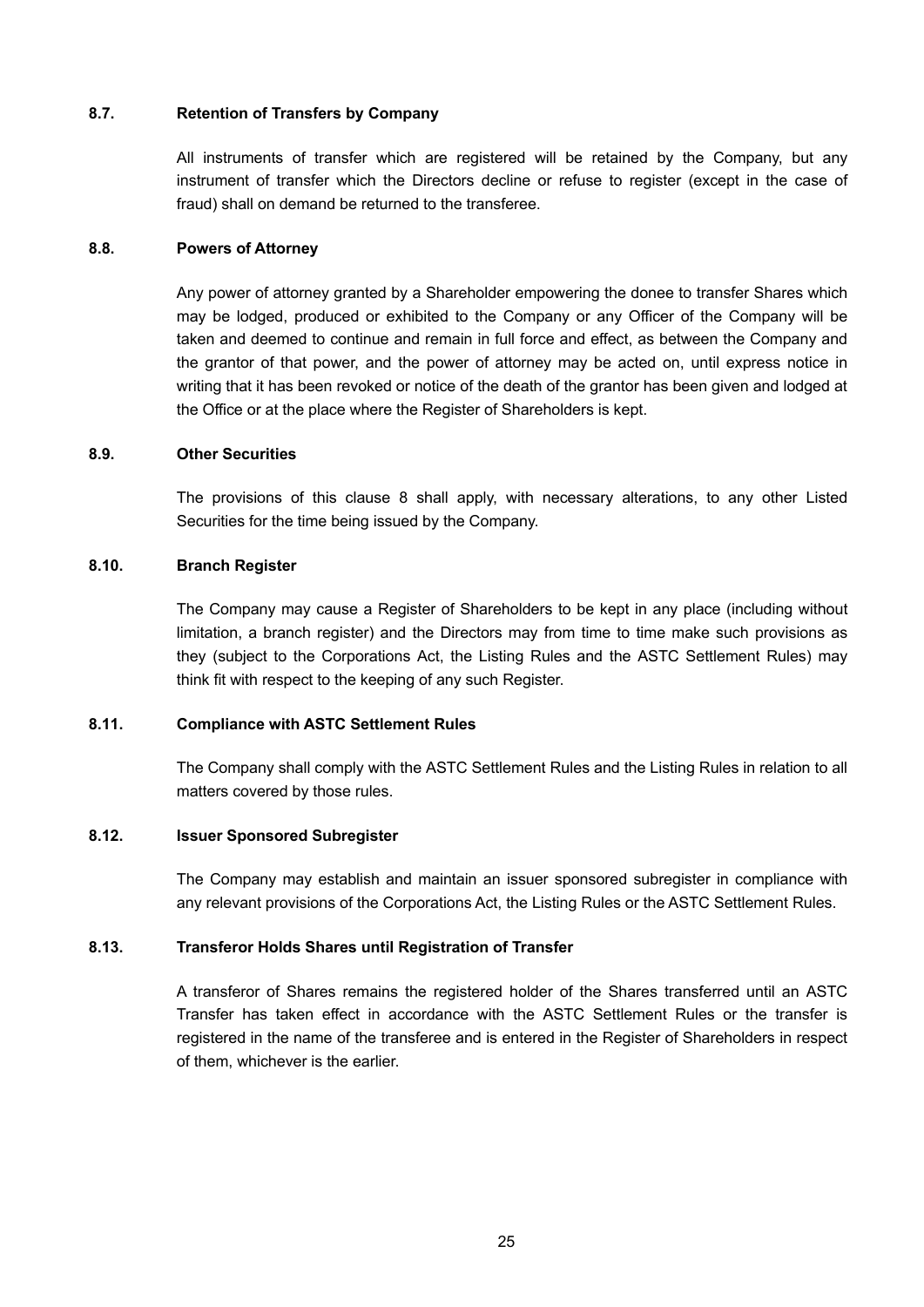### **9. TRANSMISSION OF SHARES**

#### **9.1. Death of Shareholder Leaving a Will**

On the death of a Shareholder who leaves a will appointing an executor, the executor shall be entitled as from the date of death, and on behalf of the deceased Shareholder's estate, to the same dividends and other advantages and to the same rights whether in relation to meetings of the Company, or voting or otherwise, as the Shareholder would have been entitled to if he or she had not died, whether or not probate of the will has been granted. Nevertheless, if probate of the will is granted to a person or persons other than the executor first referred to in this clause 9, his or her executor's rights shall cease, and these rights shall only be exercisable by the person or persons to whom probate is granted as provided in clauses 9.2 and 9.3. The estate of a deceased Shareholder will not be released from any liability to the Company in respect of the Shares.

#### **9.2. Death or Bankruptcy of Shareholder**

Subject to clause 9.1, where the registered holder of a Share dies or becomes bankrupt, his or her personal representative or the trustee of his or her estate, as the case may be, shall be entitled upon the production of such information as is properly required by the Directors, to the same dividends and other advantages, and to the same rights (whether in relation to meetings of the Company, or to voting or otherwise), as the registered holder would have been entitled to if he or she had not died or become bankrupt.

#### **9.3. Registration by Transmission or to Beneficiary**

A person becoming entitled to a Share in consequence of the death or, subject to the Bankruptcy Act 1966, the bankruptcy of a Shareholder may, upon information being produced that is properly required by the Directors, elect by written notice to the Company either to be registered himself or herself as holder of the Share or to have some other person nominated by the person registered as the transferee of the Share. If this person elects to have another person registered, he or she shall execute a transfer of the Share to that other person.

### **9.4. Limitations to Apply**

All the limitations, restrictions and provisions of this Constitution relating to the right to transfer Shares and the registration of a transfer of Shares are applicable to any notice or transfer as if the death or bankruptcy of the Shareholder had not occurred and the notice or transfer were a transfer signed by that Shareholder.

#### **9.5. Death of a Joint Holder**

In the case of the death of a Shareholder who was a joint holder, the survivor or survivors shall be the only persons recognised by the Company as having any title to the deceased's interest in the Shares, but this clause 9.5 does not release the estate of a deceased joint holder from any liability in respect of a Share that had been jointly held by this person with one or more other persons.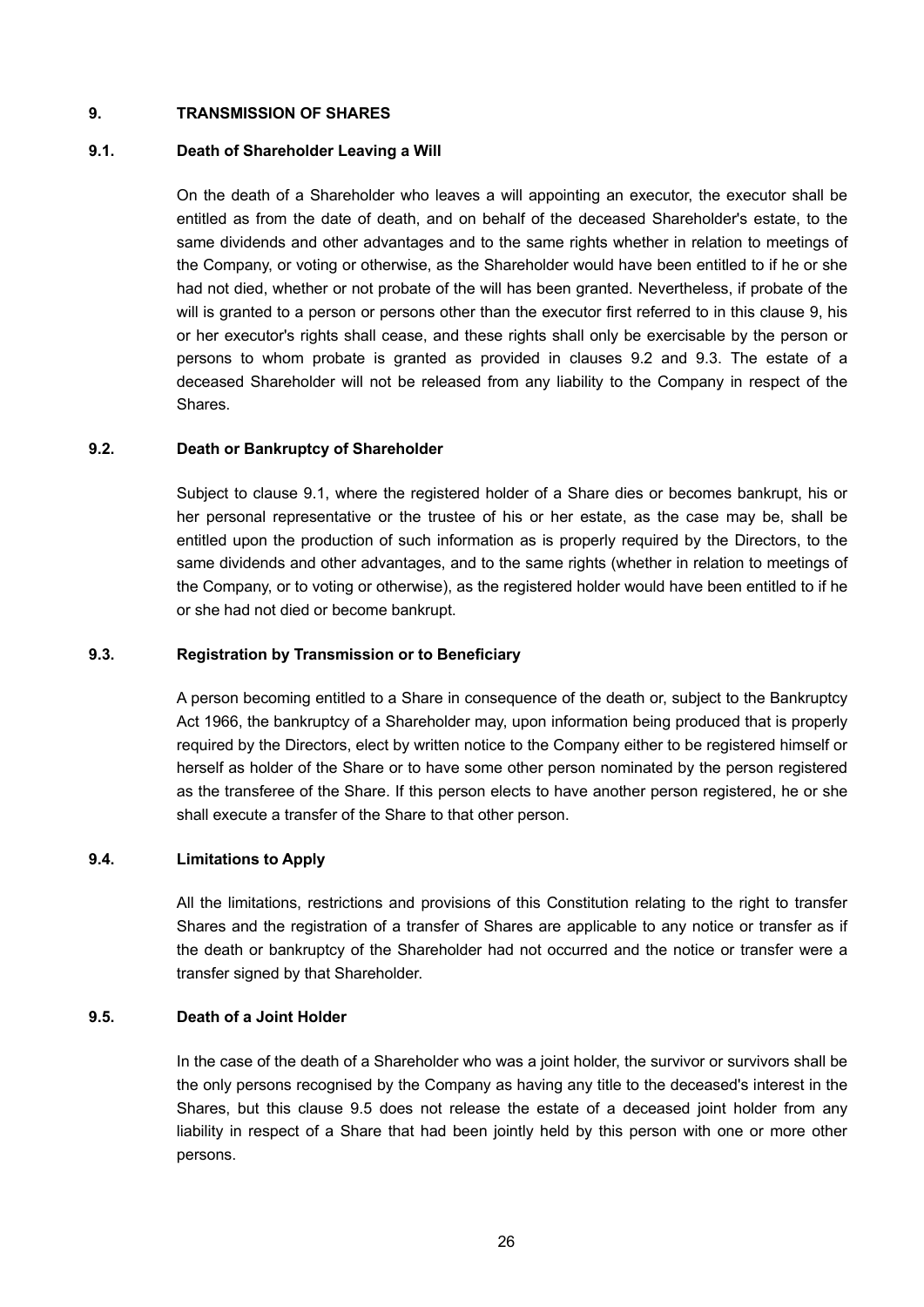#### **9.6. Joint Personal Representatives**

Where two or more persons are jointly entitled to any Share in consequence of the death of the registered holder, they shall, for the purpose of this Constitution, be deemed to be joint holders of the Share.

#### **9.7. ASTC Transfer**

In the case of an ASTC Transfer the provisions of this clause 9 are subject to any obligation imposed on the Company or the person entitled to the relevant Shares on the death or bankruptcy of a member by the Listing Rules, the ASTC Settlement Rules or any law.

#### **9.8. Joint Holders**

If more than three persons are registered as holders of Shares in the Company in the Register of Shareholders (or a request is made to register more than three persons), then only the first three persons will be regarded as holders of Shares in the Company and all other names will be disregarded by the Company for all purposes.

#### **10. CHANGES TO CAPITAL STRUCTURE**

#### **10.1. Alterations to Capital**

Subject to the Listing Rules, the Company may, by ordinary resolution:

- (a) issue new Shares of such amount specified in the resolution;
- (b) consolidate and divide all or any of its Shares into Shares of larger amount than its existing Shares;
- (c) subject to the Listing Rules, sub-divide all or any of its Shares into Shares of smaller amount, but so that in the sub-division the proportion between the amount paid and the amount (if any) unpaid on each such Share of a smaller amount remains the same; and
- (d) cancel Shares that, at the date of the passing of the resolution, have not been taken or agreed to be taken by any person or have been forfeited and, subject to the Corporations Act, reduce the amount of its share capital by the amount of the Shares so cancelled.

## **10.2. Reduction of Capital**

Subject to the Corporations Act and the Listing Rules, the Company may reduce its share capital in any way including, but not limited to, distributing to shareholders securities of any other body corporate and, on behalf of the shareholders, consenting to each shareholder becoming a member of that body corporate and agreeing to be bound by the constitution of that body corporate.

# **10.3. Buy-Backs**

In this clause "Buy-Back Provisions" means the provisions of Part 2J.1 Division 2 of the Corporations Act.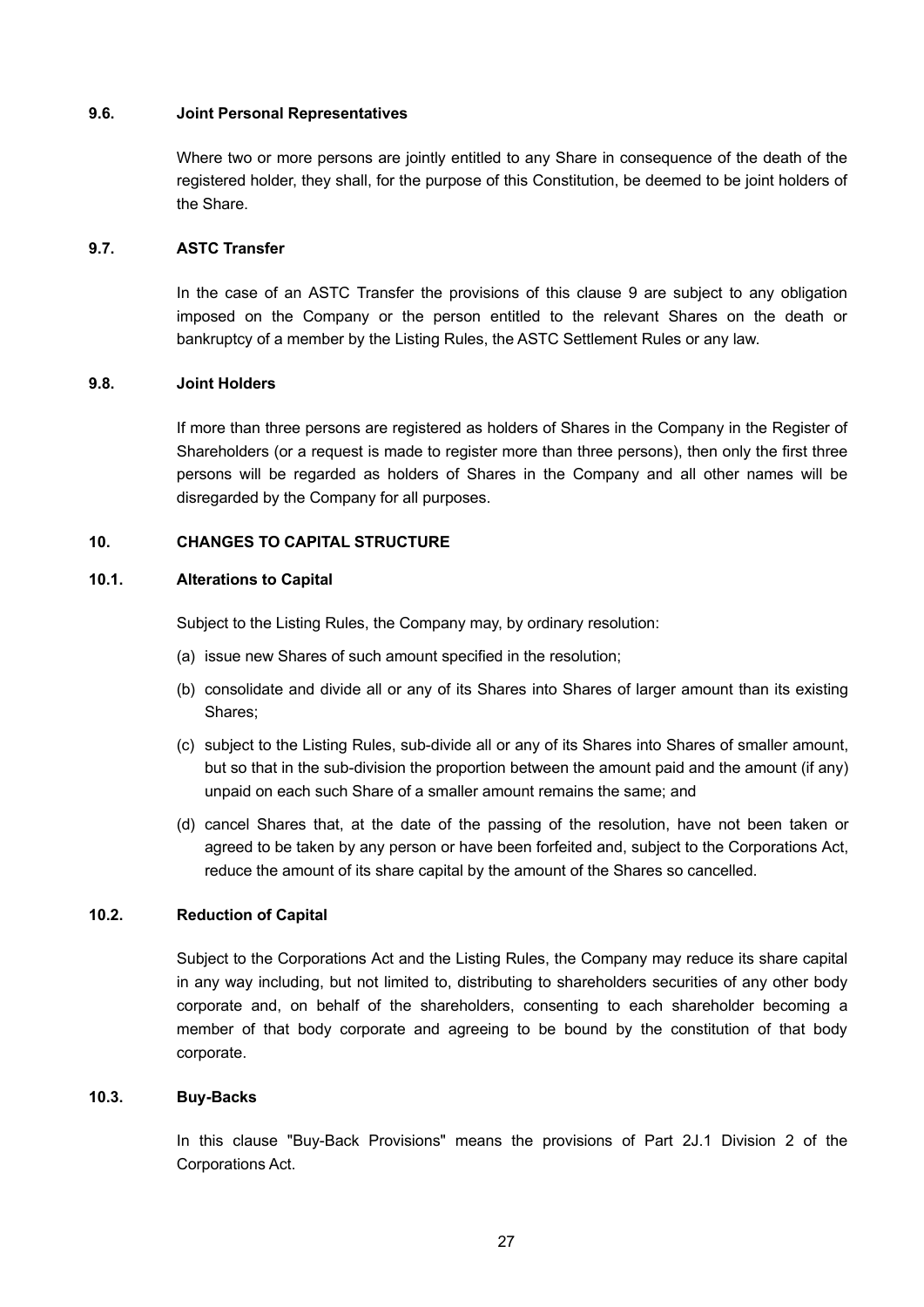The Company may, subject to the Corporations Act and the Listing Rules and in accordance with the Buy-Back Provisions, purchase its own Shares on such terms and at such times as may be determined by the Directors from time to time:

The Company may give financial assistance to any person or entity for the purchase of its own Shares in accordance with the Buy-Back Provisions on such terms and at such times as may be determined by the Directors from time to time.

# **11. GENERAL MEETINGS**

#### **11.1. Convening of General Meetings of Shareholders**

The Directors may, by a resolution passed by a majority of Directors, convene a general meeting of Shareholders in accordance with this clause 11 and the requirements of the Corporations Act.

## **11.2. Postponement of a General Meeting of Shareholders**

The Directors may, subject to the Corporations Act and the Listing Rules, postpone a meeting of Shareholders or change the place for a general meeting of shareholders by giving written notice to ASX. If a meeting of Shareholders is postponed for one month or more, the Company must give new notice of the postponed meeting.

#### **11.3. Cancellation of a General Meeting of Shareholders**

- (a) A general meeting of Shareholders convened by the Directors in accordance with clause 11.1 may be cancelled by a resolution passed by a majority of Directors.
- (b) Notice of the cancellation of a general meeting of Shareholders must be given to the Shareholders in accordance with clause 25, but notice of such cancellation must be given to each Shareholder not less than two (2) days prior to the date on which the meeting was proposed to be held.

### **11.4. Convening of General Meetings of Shareholders by a Director**

Any Director may, whenever he or she thinks fit, convene a general meeting of Shareholders, and a general meeting shall also be convened on requisition as is provided for by the Corporations Act, or in default, may be convened by such requisitions as empowered to do so by the Corporations Act. If there are no Directors for the time being, a Secretary may convene a general meeting of Shareholders for the purpose of enabling the election of Directors but for no other purpose. A general meeting may be held at two or more venues simultaneously using any technology that gives the Shareholders as a whole a reasonable opportunity to participate.

#### **11.5. Notice**

A notice of a general meeting shall be given in accordance with the requirements of the Corporations Act, clause 25 and the Listing Rules, and:

- (a) must specify the place, the day and the time of the meeting;
- (b) must state the general nature of the business to be transacted at the meeting;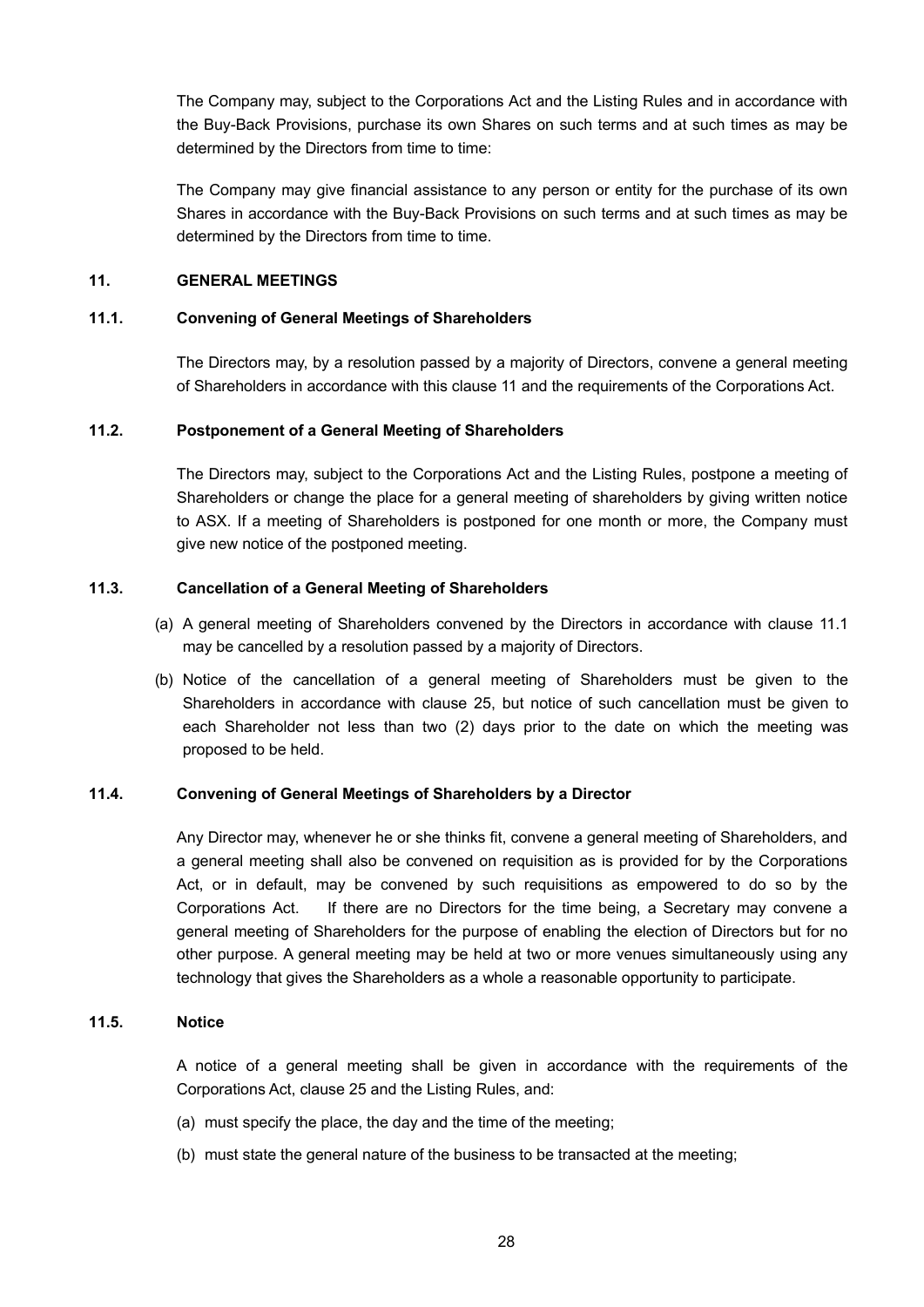- (c) must include such statements about the appointment of proxies as are required by the Corporations Act;
- (d) must specify a place and fax number for the purposes of receipt of proxy appointments; and
- (e) may specify an electronic address for the purposes of receipt of proxy appointments,

and shall include any other information required to be included in the notice by the Listing Rules. The non-receipt of a notice of a general meeting by a Shareholder or the accidental omission to give this notice to a Shareholder shall not invalidate any resolution passed at the meeting.

#### **11.6. Business at General Meeting**

Subject to the Corporations Act, only matters that appear in a notice of meeting shall be dealt with at a general meeting or an annual general meeting, as the case may be.

# **11.7. Notice to Home Branch**

- (a) The Company shall notify the Home Branch of any meeting at which Directors are to be elected at least 5 Business Days before the closing day for receipt of nominations for Directors, and in any other case (other than a meeting to pass a special resolution) at least 10 Business Days before the meeting is held, and in the case of a meeting convened to pass a special resolution, at least 15 Business Days before the meeting is held. All notices convening meetings shall specify the place, date and hour of the meeting, and shall set out all resolutions to be put to the meeting.
- (b) The Company shall notify the Home Branch as soon as is practicable after any general meeting in the case of special business as to whether or not the resolutions were carried and in the case of ordinary business as to which of those resolutions were not carried or were amended or were withdrawn.

#### **11.8. Annual General Meeting**

An annual general meeting shall be held in accordance with the requirements of the Corporations Act.

#### **12. PROCEEDINGS AT GENERAL MEETINGS**

#### **12.1. Quorum**

No business shall be transacted at any general meeting unless a quorum is present comprising 2 Shareholders present in person, by proxy, attorney or Representative. For the purpose of determining whether a quorum is present, a person attending as a proxy, attorney or Representative, shall be deemed to be the Shareholder present in person. If a quorum is not present within 15 minutes after the time appointed for a general meeting, the meeting, if convened upon a requisition shall be dissolved, but in any other case, it shall stand adjourned to a date and place to be fixed by the Directors. If at such adjourned meeting a quorum is not present, the Shareholders present in person, by proxy, attorney or Representative shall constitute a quorum.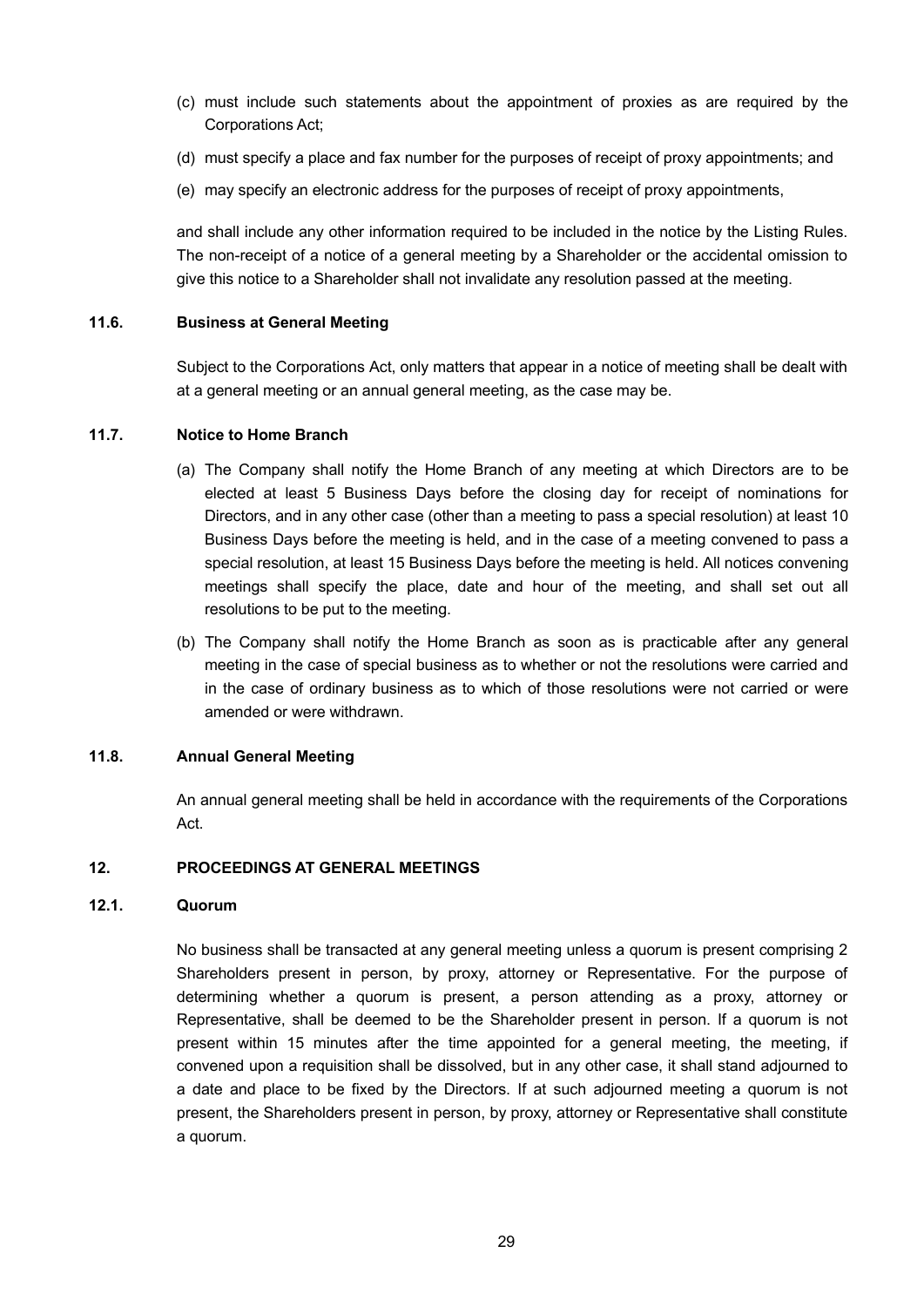# **12.2. Persons Entitled to Attend a General Meeting**

The persons entitled to attend a general meeting shall be:

- (a) Shareholders, in person, by proxy, attorney or Representative;
- (b) Directors;
- (c) the Company's auditor; and
- (d) any other person or persons as the chairman may approve.

#### **12.3. Refusal of Admission to Meetings**

The chairman of a general meeting may refuse admission to a person, or require a person to leave and not return to, a meeting if the person:

- (a) refuses to permit examination of any article in the person's possession;
- (b) is in possession of any:
	- i. electronic or recording device;
	- ii. placard or banner; or
	- iii. other article,

which the chairman considers to be dangerous, offensive or liable to cause disruption; or

(c) causes any disruption to the meeting.

#### **12.4. Chairman**

The person elected as the chairman of the Directors' meeting under clause 15.9 shall, if willing, preside as chairman at every general meeting. Where a general meeting is held and a chairman has not been elected under clause 15.9 or the chairman or, in his absence, the vice-chairman is not present within 15 minutes after the time appointed for holding of the meeting or is unwilling to act:

- (a) the Directors present may elect a chairman of the meeting; or
- (b) if no chairman is elected in accordance with subsection (a), the Shareholders present shall elect one of their number to be the acting chairman of the meeting.

### **12.5. Vacating Chair**

At any time during a meeting and in respect of any specific item or items of business, the chairman may elect to vacate the chair in favour of another person nominated by the chairman (which person must be a Director unless no Director is present or willing to act). That person is to be taken to be the chairman and will have all the power of the chairman (other than the power to adjourn the meeting), during the consideration of that item of business or those items of business.

## **12.6. Disputes Concerning Procedure**

If there is a dispute at a general meeting about a question of procedure, the chairman may determine the question.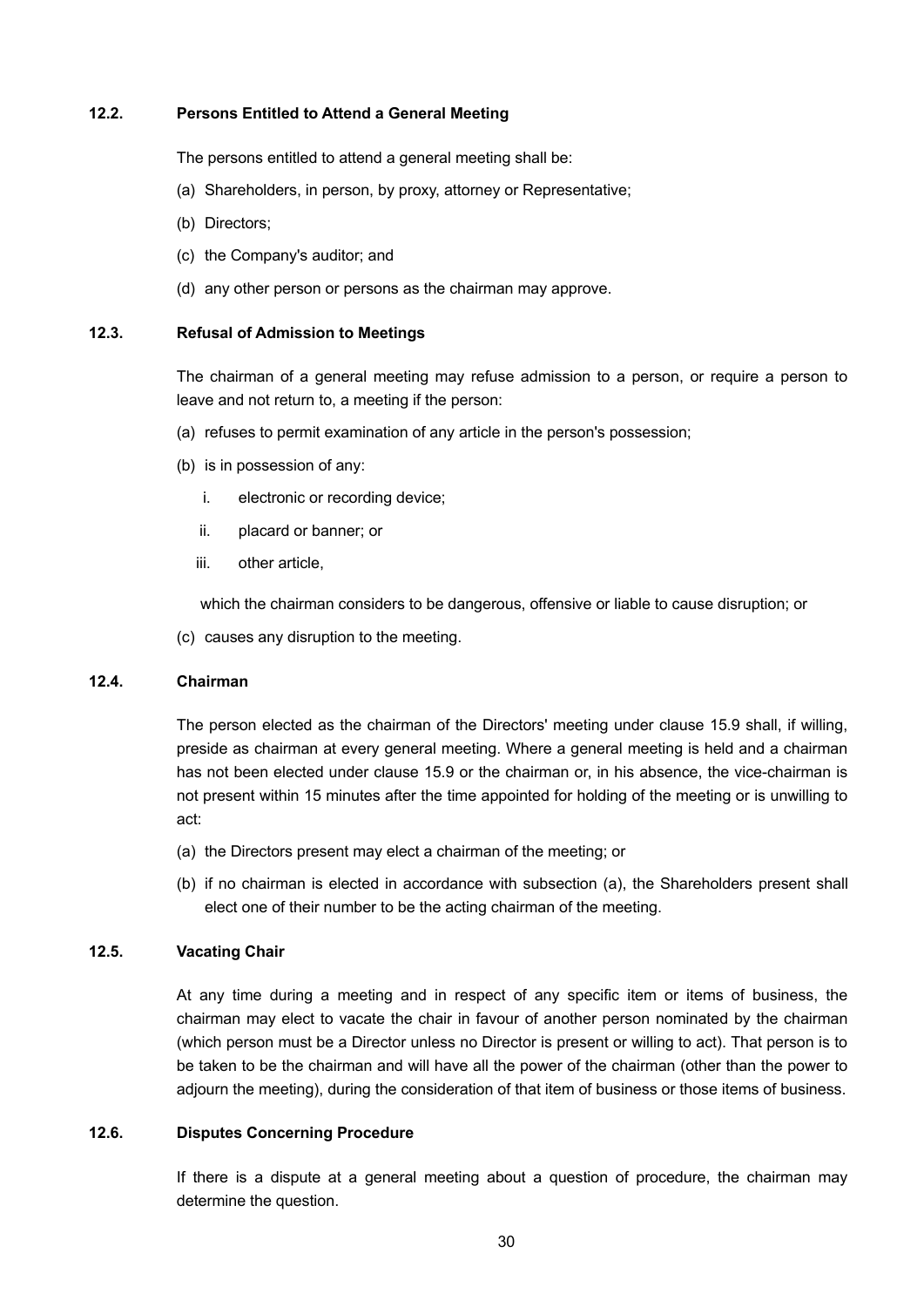# **12.7. General Conduct**

The general conduct of each general meeting of the Company and the procedures to be adopted at the meeting will be determined by the chairman, including the procedure for the conduct of the election of Directors.

# **12.8. Casting Vote**

In the case of an equality of votes, the chairman of the meeting shall have a second or casting vote.

# **12.9. Adjournment**

The chairman may, with the consent of the meeting, and shall, if so directed by the meeting, adjourn the meeting from time to time and from place to place, but no business shall be transacted on the resumption of any adjourned meeting other than the business left unfinished at the meeting from which the adjournment took place. A poll cannot be demanded on any resolution concerning the adjournment of a general meeting except by the chairman.

# **12.10. Notice of Resumption of Adjourned Meeting**

When a meeting is adjourned for 30 days or more, notice of the resumption of the adjourned meeting shall be given in the same manner as for the original meeting, but otherwise, it is not necessary to give any notice of any adjournment or of the business to be transacted on the resumption of the adjourned meeting.

# **12.11. Voting Rights**

Subject to any rights or restrictions for the time being attached to any class or classes of Shares, at meetings of Shareholders or classes of Shareholders:

- (a) each Shareholder entitled to vote may vote in person or by proxy, attorney or Representative;
- (b) on a show of hands, every person present who is a Shareholder or a proxy, attorney or Representative of a Shareholder has one vote; and
- (c) on a poll, every person present who is a Shareholder or a proxy, attorney or Representative of a Shareholder shall, in respect of each fully paid Share held by him, or in respect of which he is appointed a proxy, attorney or Representative, have one vote for the Share, but in respect of partly paid Shares, shall have such number of votes being equivalent to the proportion which the amount paid (not credited) is of the total amounts paid and payable in respect of those Shares (excluding amounts credited).

### **12.12. Voting - Show of Hands**

At any general meeting a resolution put to the vote of the meeting shall be decided on a show of hands unless a poll is demanded in accordance with clause 12.14.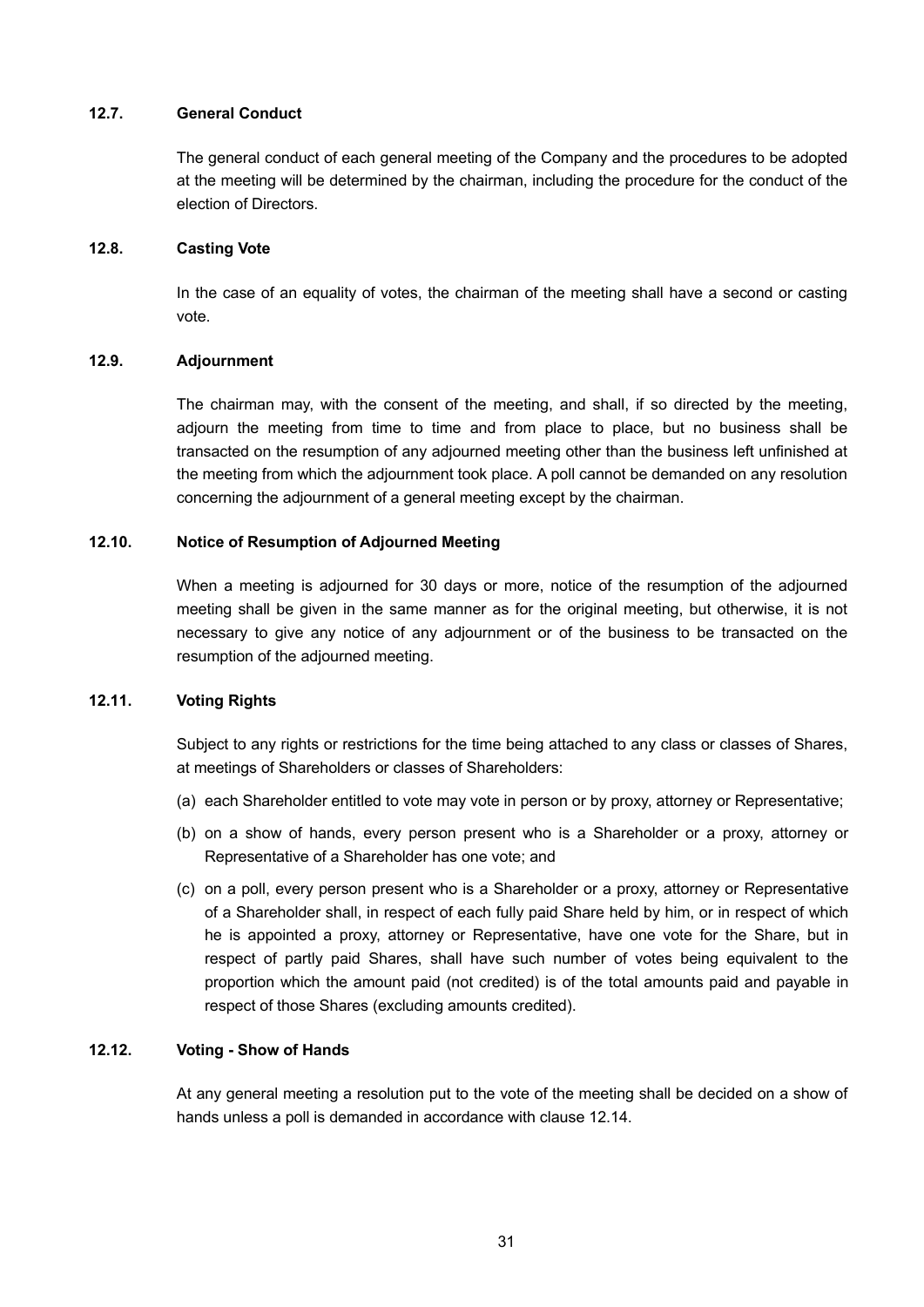# **12.13. Results of Voting**

Unless a poll is so demanded, a declaration by the chairman that a resolution has on a show of hands been carried or carried unanimously or by a particular majority, or lost, and an entry to that effect in the book containing the minutes of the proceedings of general meetings of the Company, is conclusive evidence of the fact without proof of the number or proportion of the votes recorded in favour of or against the resolution.

# **12.14. Poll**

A poll may be demanded before or immediately upon the declaration of the result of the show of hands by:

- (a) the chairman of the general meeting;
- (b) at least 5 Shareholders present in person or by proxy, attorney or Representative having the right to vote on the resolution; or
- (c) any one or more Shareholders holding not less than *5%* of the total voting rights of all Shareholders having the right to vote on the resolution.

# **12.15. Manner of Taking Poll**

If a poll is duly demanded, it shall be taken in such manner and either at once or after an interval or adjournment or otherwise as the chairman directs, and the result of the poll shall be the resolution of the meeting at which the poll was demanded. A poll demanded on the election of a chairman or on a question of adjournment shall be taken forthwith.

### **12.16. Meeting May Continue**

A demand for a poll shall not prevent the continuation of the meeting for the transaction of other business.

### **12.17. Voting by Joint Holders**

In the case of joint holders of Shares, the vote of the senior who tenders a vote, whether in person or by proxy, attorney or Representative, shall be accepted to the exclusion of the votes of the other joint holders and, for this purpose, seniority shall be determined by the order in which the names stand in the Register of Shareholders.

### **12.18. Shareholder under Disability**

If a Shareholder is of unsound mind or is a person whose person or estate is liable to be dealt with in any way under the law relating to mental health, his committee or trustee or any other person that properly has the management of his estate may exercise any rights of the Shareholder in relation to a general meeting as if the committee, trustee or other person were the Shareholder.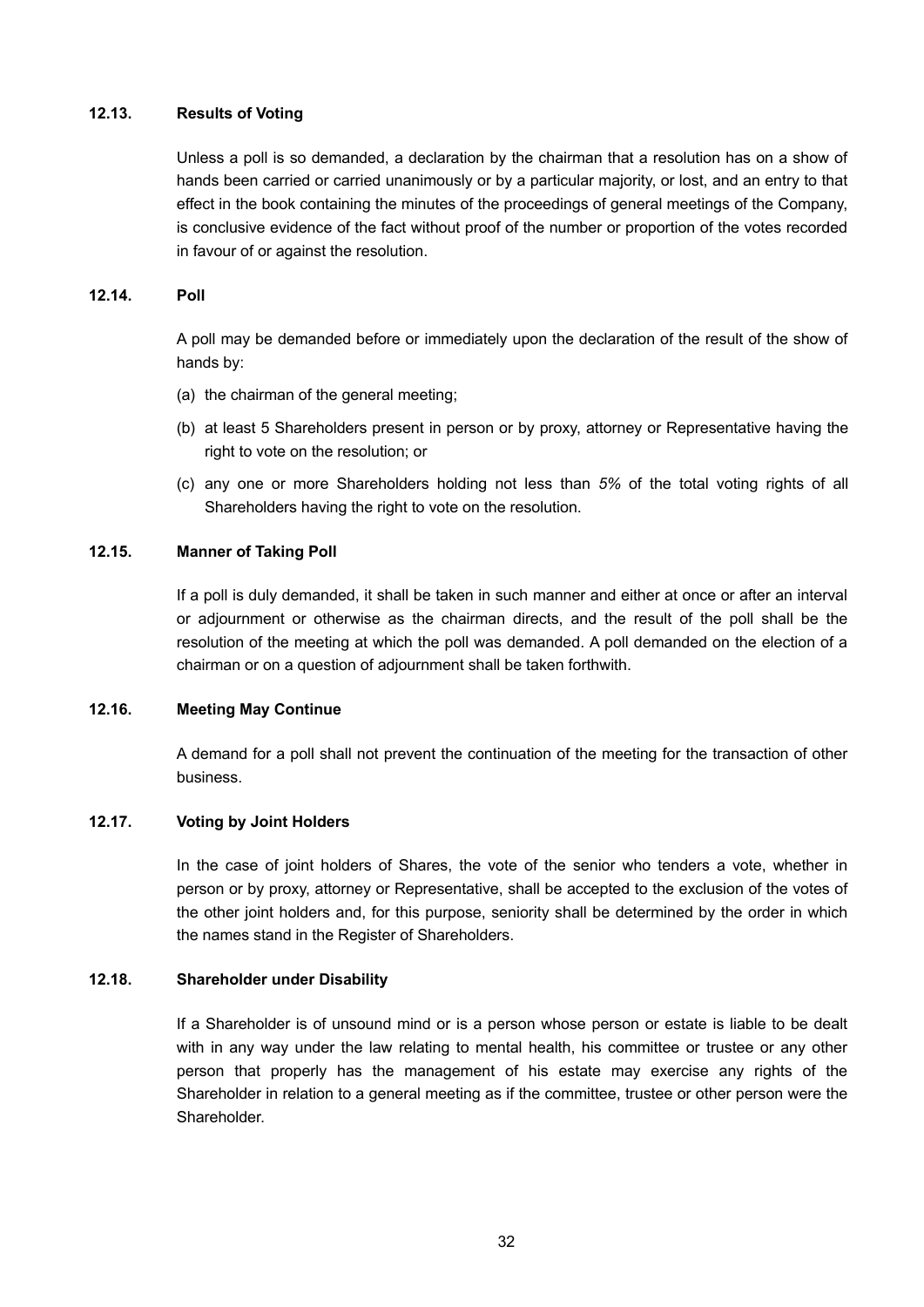# **12.19. Payment of Calls**

A Shareholder is not entitled to any vote at a general meeting unless all calls presently payable by him in respect of Shares have been paid. Nothing in this clause prevents such a Shareholder from voting at a general meeting in relation to any other Shares held by that Shareholder provided all calls and other sums payable by him have been paid on those other Shares.

# **12.20. Objection to Voting**

An objection may be raised to the qualification of a voter only at the meeting or adjourned meeting at which the vote objected to is given or tendered. This objection shall be referred to the chairman of the meeting, whose decision shall be final. A vote not disallowed pursuant to such an objection is valid for all purposes.

#### **12.21. Proxies**

An instrument appointing a proxy:

- (a) shall be in writing under the hand of the appointor or of his attorney, or, if the appointor is a corporation, executed in accordance with the Corporations Act;
- (b) shall specify the manner in which the proxy is to vote in respect of a particular resolution and, where an instrument of proxy so provides, the proxy is not entitled to vote on the resolution except as specified in the instrument;
- (c) shall be deemed to confer authority to demand or join in demanding a poll;
- (d) shall be in such form as the Directors determine and which complies with Division 6 of Part 2G.2 of the Corporations Act;
- (e) shall not be valid unless the original instrument and the power of attorney or other authority (if any) under which the instrument is signed, or a copy or facsimile which appears on its face to be an authentic copy of that proxy, power or authority, is or are deposited or sent by facsimile transmission to the Registered Office, or at such other place (being the place or being in the reasonable proximity of the place at which the meeting is to be held) as is specified for that purpose in the notice convening the meeting, duly stamped where necessary, by the time (being not less than 48 hours) prior to the commencement of the meeting (or the resumption of the meeting if the meeting is adjourned and notice is given in accordance with clause 12.10) as shall be specified in the notice convening the meeting (or the notice under clause 12.10, as the case may be); and
- (f) shall comply with the Listing Rules.

#### **12.22. Electronic Appointment of Proxy**

For the purposes of clause 12.21, an appointment received at an electronic address will be taken to be signed by the appointor if:

- (a) a personal identification code allocated by the Company to the appointor has been input into the appointment; or
- (b) the appointment has been verified in another manner approved by the Directors.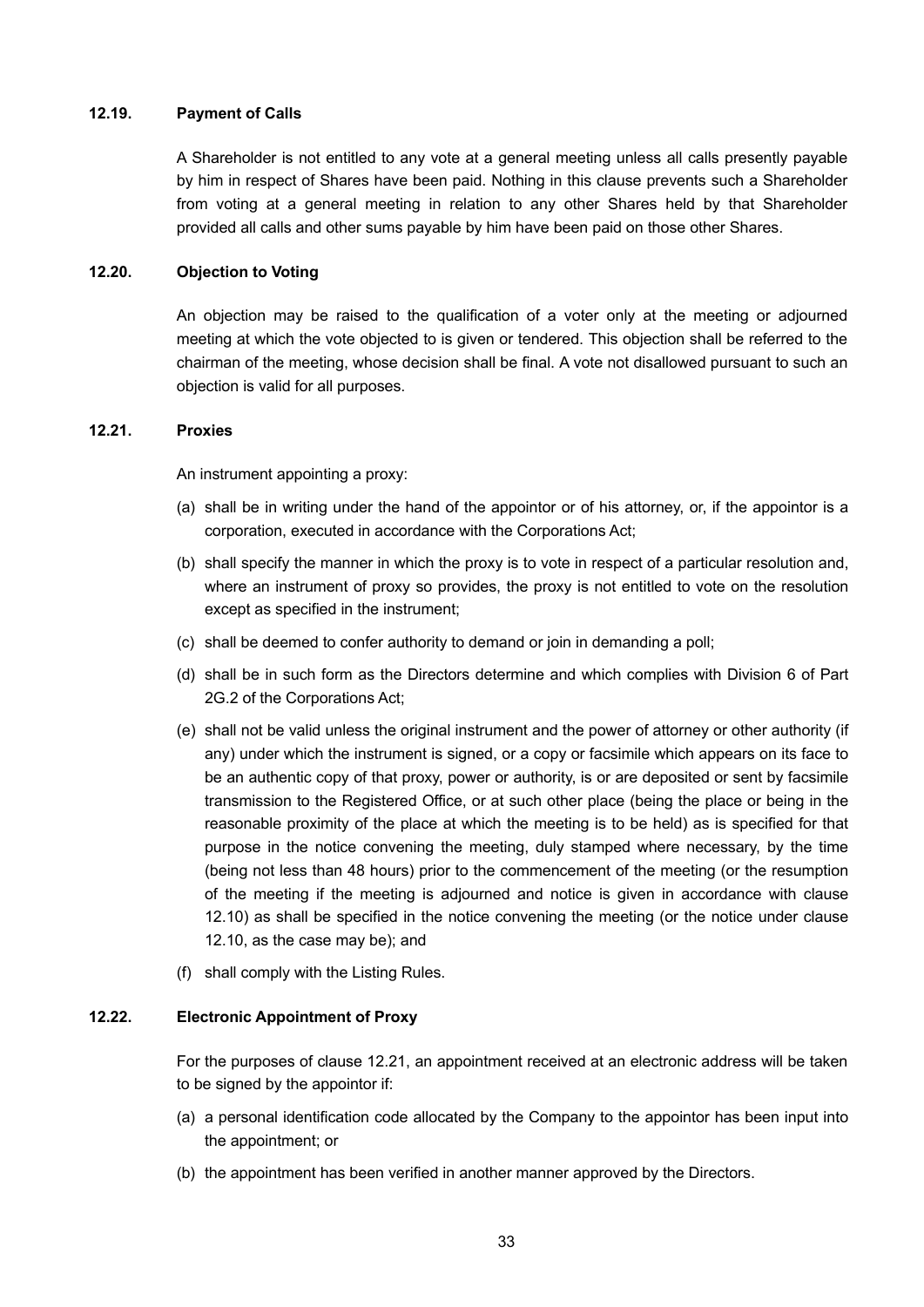# **12.23. Proxy Votes**

A vote given in accordance with the terms of an instrument of proxy is valid notwithstanding the previous death or unsoundness of mind of the principal, the revocation of the instrument (or the authority under which the instrument was executed) or the transfer of the Share in respect of which the instrument or power is given, if no intimation in writing of the death, unsoundness of mind, revocation or transfer has been received by the Company at the Registered Office before the commencement of the meeting or adjourned meeting at which the instrument is used or the power is exercised.

### **12.24. Representatives of Corporate Shareholders**

A body corporate **(the appointor)** that is a Shareholder may authorise, in accordance with Section 250D of the Corporations Act, by resolution of its Directors or other governing body, such person or persons as it may determine to act as its Representative at any general meeting of the Company or of any class of Shareholders. A person so authorised shall be entitled to exercise all the rights and privileges of the appointor as a Shareholder. When a Representative is present at a general meeting of the Company, the appointor shall be deemed to be personally present at the meeting unless the Representative is otherwise entitled to be present at the meeting. The original form of appointment of a Representative, a certified copy of the appointment, or a certificate of the body corporate evidencing the appointment of a Representative is evidence of a Representative having been appointed.

### **13. THE DIRECTORS**

# **13.1. Number of Directors**

The Company shall at all times have at least 3 Directors. The number of Directors shall not exceed 9. Subject to the Corporations Act, the Company may, by ordinary resolution, increase or reduce the number of Directors and may also determine in what rotation the increased or reduced number is to go out of office. Subject to any resolution of the Company determining the maximum and minimum numbers of Directors, the Directors may from time to time determine the respective number of Executive and Non Executive Directors.

# **13.2. Rotation of Directors**

Subject to clause 17.4, at the Company's first annual general meeting after incorporation, all the Directors shall retire from office, and at the annual general meeting in every subsequent year, one-third of the Directors for the time being, or, if their number is not a multiple of 3, then the number nearest one-third (rounded upwards in case of doubt), shall retire from office, provided always that no Director except a Managing Director shall hold office for a period in excess of 3 years, or until the third annual general meeting following his or her appointment, whichever is the longer, without submitting himself for re-election. The Directors to retire at an annual general meeting other than the first annual general meeting are those who have been longest in office since their last election, but, as between persons who became Directors on the same day, those to retire shall (unless they otherwise agree among themselves) be determined by drawing lots. A retiring Director is eligible for re-election. An election of Directors shall take place each year.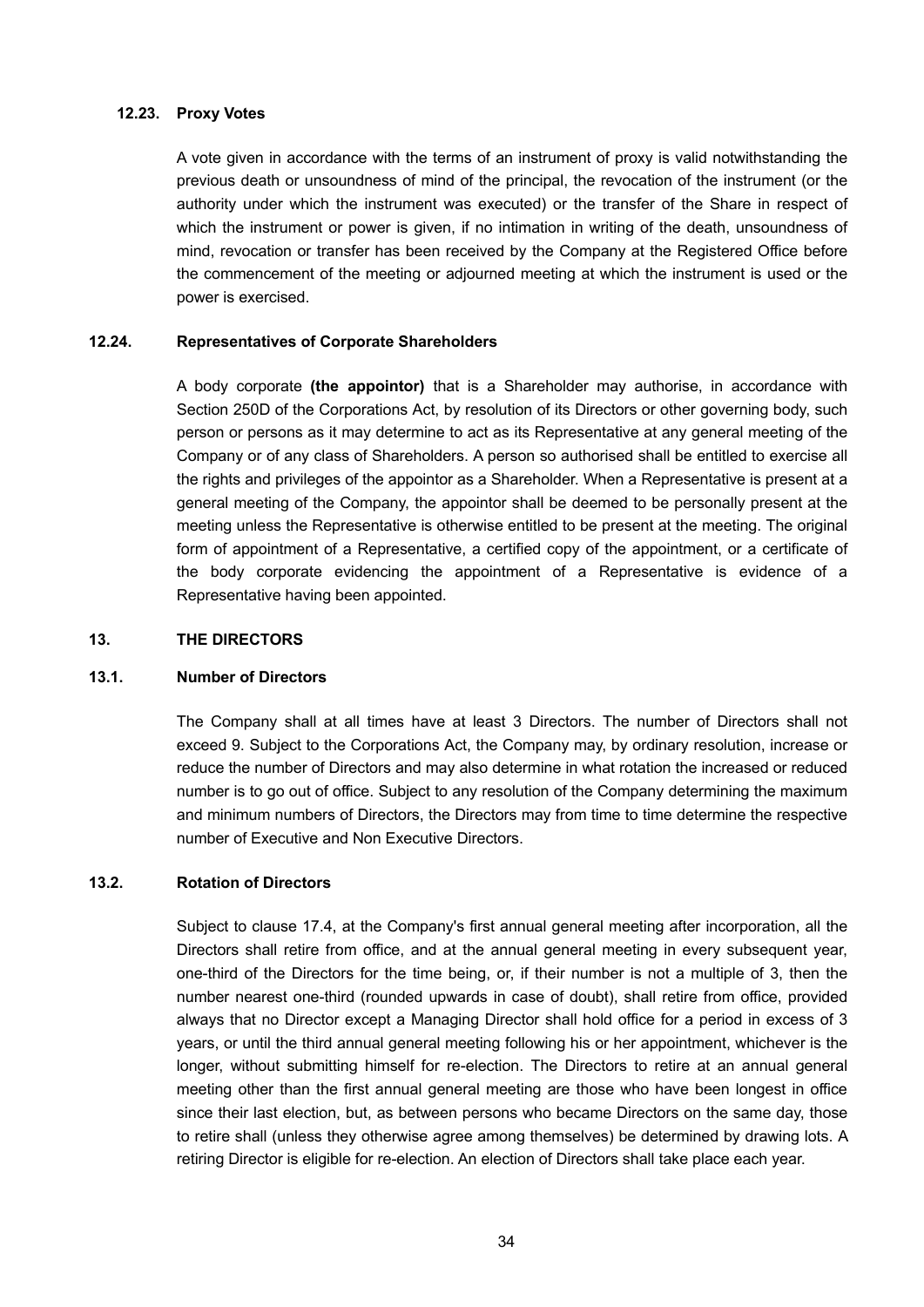#### **13.3. Election of Directors**

Subject to the provisions of this Constitution, the Company may elect a person as a Director by resolution passed in general meeting. A Director elected at a general meeting is taken to have been elected with effect immediately after the end of that general meeting unless the resolution by which the Director was appointed or elected specifies a different time. No person other than a Director seeking reelection shall be eligible for election to the office of Director at any general meeting unless the person or some Shareholder intending to propose his or her nomination has, at least 30 Business Days before the meeting, left at the Registered Office a notice in writing duly signed by the nominee giving his or her consent to the nomination and signifying his or her candidature for the office or the intention of the Shareholder to propose the person. Notice of every candidature for election as a Director shall be given to each Shareholder with or as part of the notice of the meeting at which the election is to take place. The Company shall observe the requirements of Section 225 of the Corporations Act with respect to the election of Directors. If the number of nominations exceeds the vacancies available having regard to clause 13.1, the order in which the candidates shall be put up for election shall be determined by the drawing of lots supervised by the Directors and once sufficient candidates have been elected to fill up the vacancies available, the remaining candidates shall be deemed defeated without the need for votes to be taken on their election.

#### **13.4. Additional Directors**

The Directors may at any time appoint a person to be a Director, either to fill a casual vacancy or as an addition to the existing Directors, but so that the total number of Directors does not at any time exceed the maximum number specified by this Constitution. Any Director so appointed holds office only until the next following general meeting and is then eligible for re-election but shall not be taken into account in determining the Directors who are to retire by rotation (if any) at that meeting.

#### **13.5. Removal of Director**

The Company may by resolution remove any Director before the expiration of his period of office, and may by resolution appoint another person in his place. The person so appointed is subject to retirement at the same time as if he had become a Director on the day on which the Director in whose place he is appointed was last elected a Director.

#### **13.6. Vacation of Office**

The office of Director shall automatically become vacant if the Director:

- (a) ceases to be a Director by virtue of Section 203D or any other provision of the Corporations Act;
- (b) becomes bankrupt or makes any arrangement or composition with his creditors generally;
- (c) becomes prohibited from being a Director by reason of any order made under the Corporations Act;
- (d) becomes of unsound mind or a person whose person or estate is liable to be dealt with in any way under the law relating to mental health;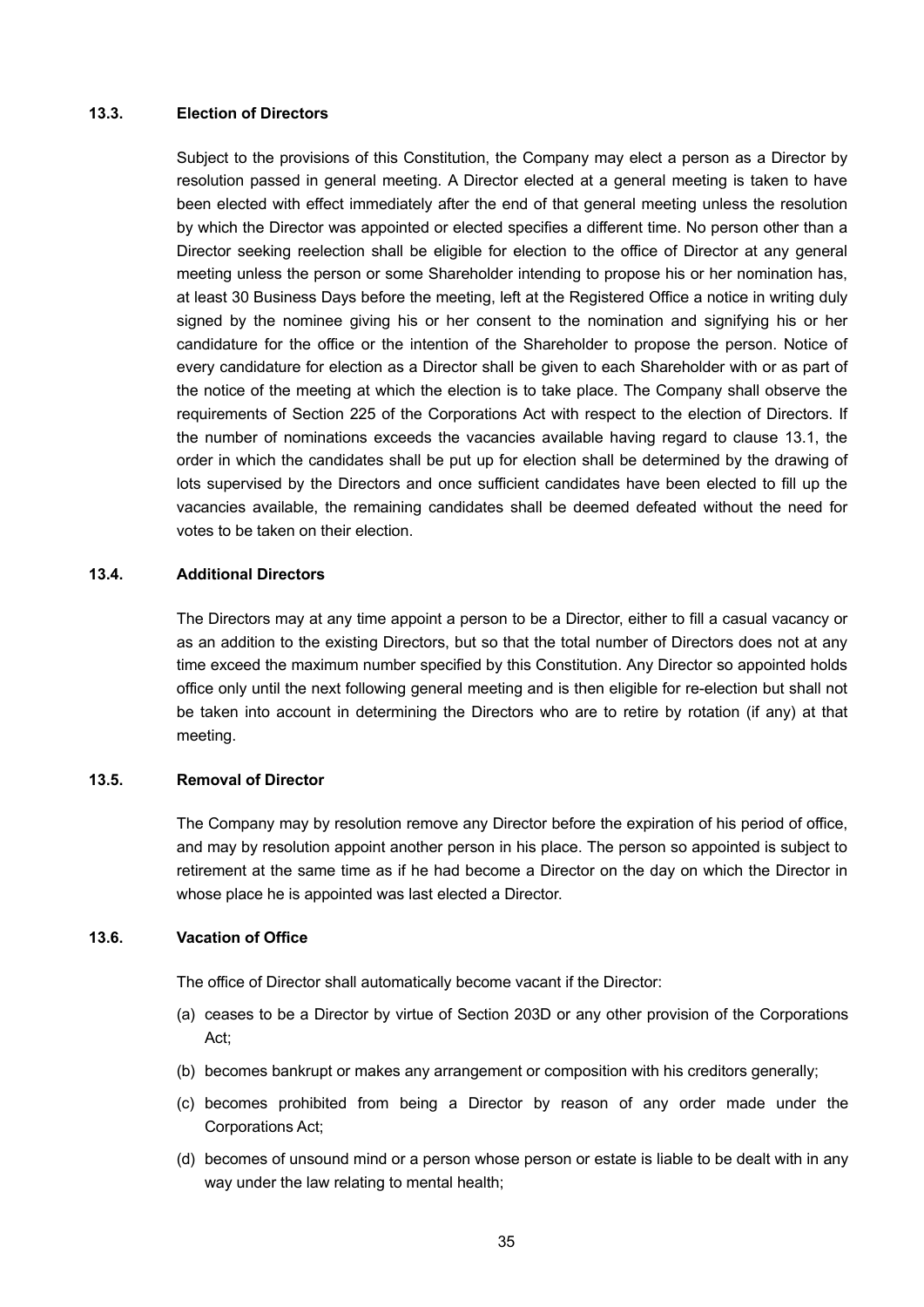- (e) resigns his or her office by notice in writing to the Company;
- (f) is removed from office under clause 13.5; or
- (g) is absent for more than 6 months, without permission of the Directors, from meetings of the Directors held during that period.

# **13.7. Remuneration**

The Directors shall be paid out of the funds of the Company, by way of remuneration for their services as Directors. Subject to clause 13.8 below, the total aggregate fixed sum per annum to be paid to the Directors from time to time will not exceed the sum determined by the Shareholders in general meeting and the total aggregate fixed sum will be divided between the Directors as the Directors shall determine and, in default of agreement between them, then in equal shares. No non-executive Director shall be paid as part or whole of his remuneration a commission on or a percentage of profits or a commission or a percentage of operating revenue, and no executive Director shall be paid as whole or part of his remuneration a commission on or percentage of operating revenue. The remuneration of a Director shall be deemed to accrue from day to day. Any increase in the remuneration of Directors shall be in accordance with the Corporations Act and the Listing Rules.

#### **13.8. Initial Fees to Directors**

The total aggregate fixed sum per annum to be paid to Directors in accordance with clause 13.7 shall initially be \$150,000 and may be varied by ordinary resolution of the Shareholders in General Meeting.

#### **13.9. Expenses**

The Directors shall be entitled to be paid reasonable travelling, hotel and other expenses incurred by them respectively in or about the performance of their duties as Directors. If any of the Directors being willing are called upon to perform extra services or make any special exertions on behalf of the Company or its business, the Directors may remunerate this Director in accordance with such services or exertions, and this remuneration may be either in addition to or in substitution for his or her share in the remuneration provided for by clause 13.7.

## **13.10. No Share Qualification**

A Director is not required to hold any Shares.

### **14. POWERS AND DUTIES OF DIRECTORS**

#### **14.1. Management of the Company**

Subject to the Corporations Act and the Listing Rules and to any other provision of this Constitution, the business of the Company shall be managed by the Directors, who may pay all expenses incurred in promoting and forming the Company, and may exercise all such powers of the Company as are not, by the Corporations Act or the Listing Rules or by this Constitution, required to be exercised by the Company in general meeting.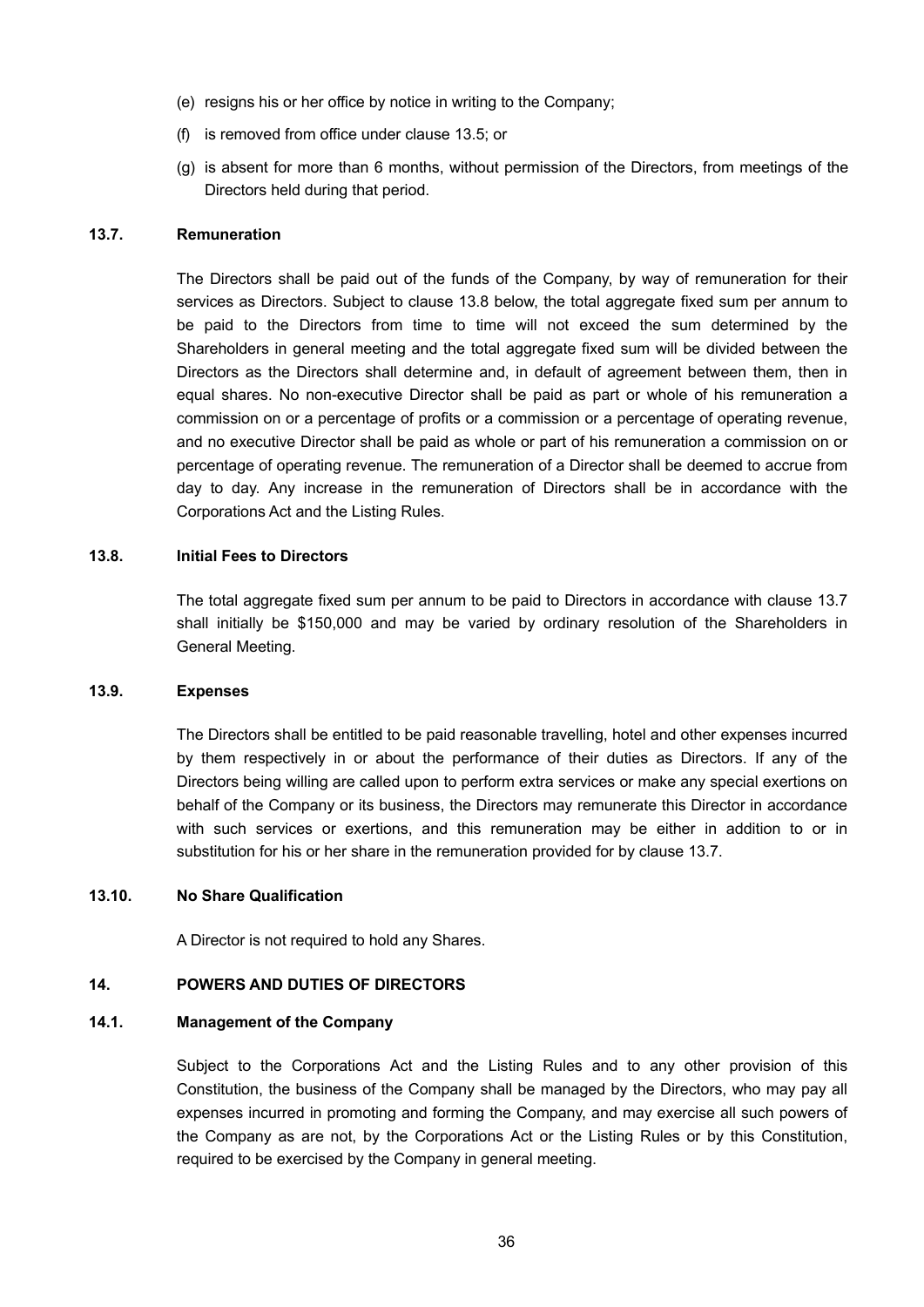### **14.2. Borrowings**

Without limiting the generality of clause 14.1, the Directors may at any time:

- (a) exercise all powers of the Company to borrow money, to charge any property or business of the Company or all or any of its uncalled capital and to issue debentures or give any other security for a debt, liability or obligation of the Company or of any other person;
- (b) subject to Shareholder approval, sell or otherwise dispose of the whole or any part of the assets, undertakings and other properties of the Company or any that may be acquired on such terms and conditions as they may deem advisable, but:
	- i. if the Company is listed on ASX, the Company shall comply with the Listing Rules which relate to the sale or disposal of a company's assets, undertakings or other properties; and
	- ii. on the sale or disposition of the Company's main undertaking or on the liquidation of the Company, no commission or fee shall be paid to any Director or Directors or to any liquidator of the Company unless it shall have been ratified by the Company in general meeting, with prior notification of the amount of such proposed payments having been given to all Shareholders at least 7 days prior to the meeting at which any such payment is to be considered; and
- (c) take any action necessary or desirable to enable the Company to comply with the Listing Rules.

### **14.3. Attorneys**

The Directors may, by power of attorney, appoint any person or persons to be the attorney or attorneys of the Company for the purposes, with the powers, authorities and discretions (being powers, authorities and discretions vested in or exercisable by the Directors), for the period and subject to the conditions as they think fit. This power of attorney may contain provisions for the protection and convenience of persons dealing with the attorney as the Directors may determine and may also authorise the attorney to delegate all or any of the powers, authorities and discretions vested in the person.

### **14.4. Cheques, etc.**

All cheques, promissory notes, bankers drafts, bills of exchange and other negotiable instruments, and all receipts for money paid to the Company, shall be signed, drawn, accepted, endorsed or otherwise executed, as the case may be, by any two Directors or in any other manner as the Directors determine.

### **14.5. Retirement Benefits for Directors**

The Directors may at any time, subject to the Listing Rules, adopt any scheme or plan which they consider to be in the interests of the Company and which is designed to provide retiring or superannuation benefits for both present and future non-executive Directors, and they may from time to time vary this scheme or plan. Any scheme or plan may be effected by agreements entered into by the Company with individual Directors, or by the establishment of a separate trust or fund, or in any other manner the Directors consider proper. The Directors may attach any terms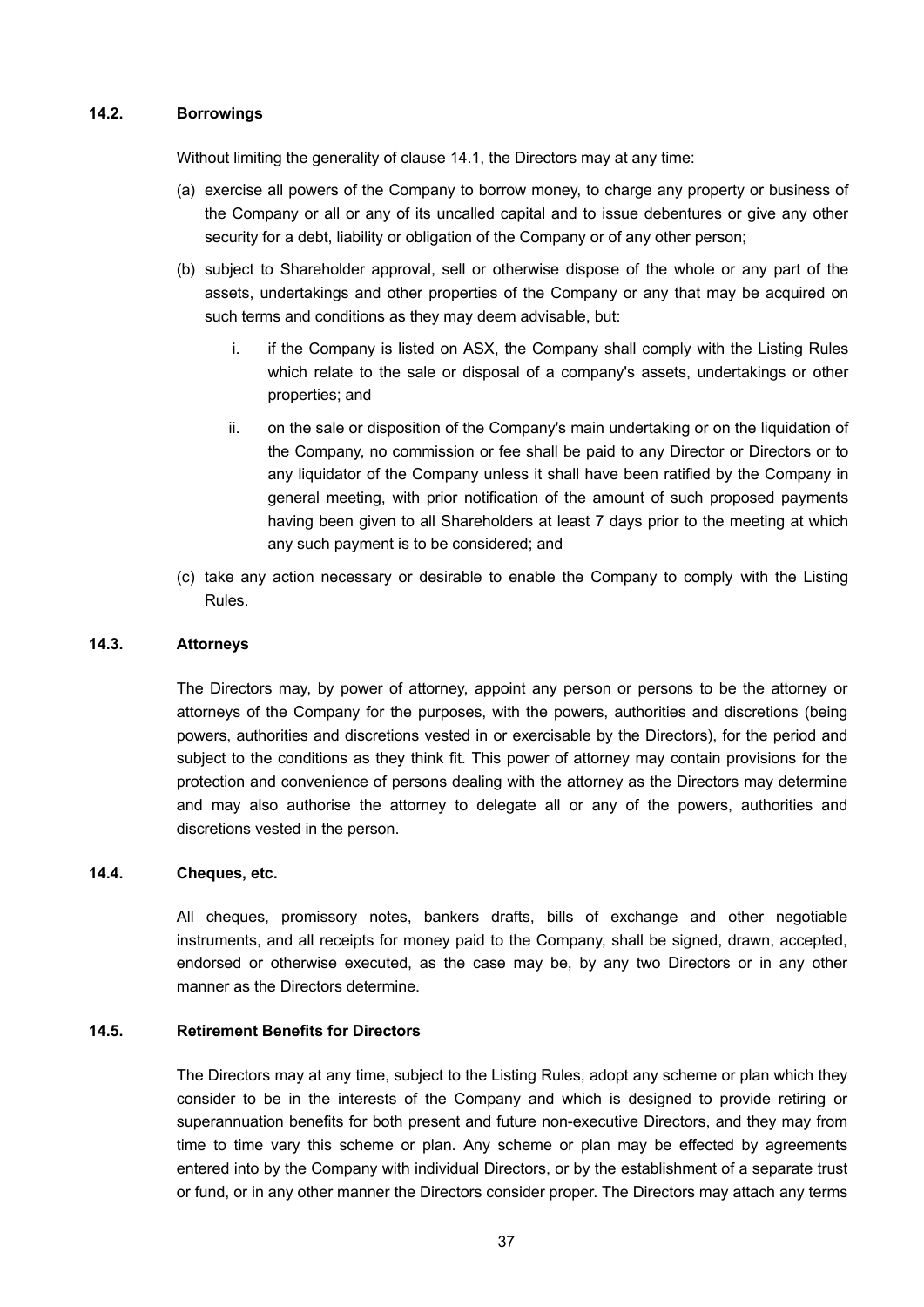and conditions to any entitlement under any such scheme or plan that they think fit, including, without limitation, a minimum period of service by a Director before the accrual of any entitlement and the acceptance by the Directors of a prescribed retiring age. No scheme or plan shall operate to confer upon any Director or on any of the dependants of any Director any benefits exceeding those contemplated in Section 200F of the Corporations Act or the Listing Rules, except with the approval of the Company in general meeting.

#### **14.6. Securities to Directors or Shareholders**

If a Director acting solely in the capacity of Director of the Company shall become personally liable for the payment of any sum primarily due by the Company, the Directors may create any mortgage, charge or security over or affecting the whole or any part of the assets of the Company by way of indemnity to secure the persons or person so becoming liable from any loss in respect of such liability.

### **15. PROCEEDINGS OF DIRECTORS**

#### **15.1. Convening a Meeting**

A Director may at any time, and a Secretary shall, whenever requested to do so by one or more Directors, convene a meeting of the Directors, but not less than 24 hours' notice of every such meeting shall be given to each Director either by personal telephone contact or in writing by the convenor of the meeting. The Directors may by unanimous resolution agree to shorter notice. An accidental omission to send a notice of a meeting of Directors to any Director or the non-receipt of such a notice by any Director does not invalidate the proceedings, or any resolution passed, at the meeting.

#### **15.2. Procedure at Meetings**

The Directors may meet together for the despatch of business and adjourn and, subject to this clause 15, otherwise regulate the meetings as they think fit.

### **15.3. Quorum**

No business shall be transacted at any meeting of Directors unless a quorum is present, comprising 2 Directors present in person, or by instantaneous communication device, notwithstanding that less than 2 Directors may be permitted to vote on any particular resolution or resolutions at that meeting for any reason whatsoever. Where a quorum cannot be established for the consideration of a particular matter at a meeting of Directors, one or more of the Directors may call a general meeting of the Company to deal with the matter.

# **15.4. Secretary May Attend and Be Heard**

The Secretary is entitled to attend any meeting of Directors and is entitled to be heard on any matter dealt with at any meeting of Directors.

### **15.5. Majority Decisions**

Questions arising at any meeting of Directors shall be decided by a majority of votes. A resolution passed by a majority of Directors shall for all purposes be deemed a determination of "the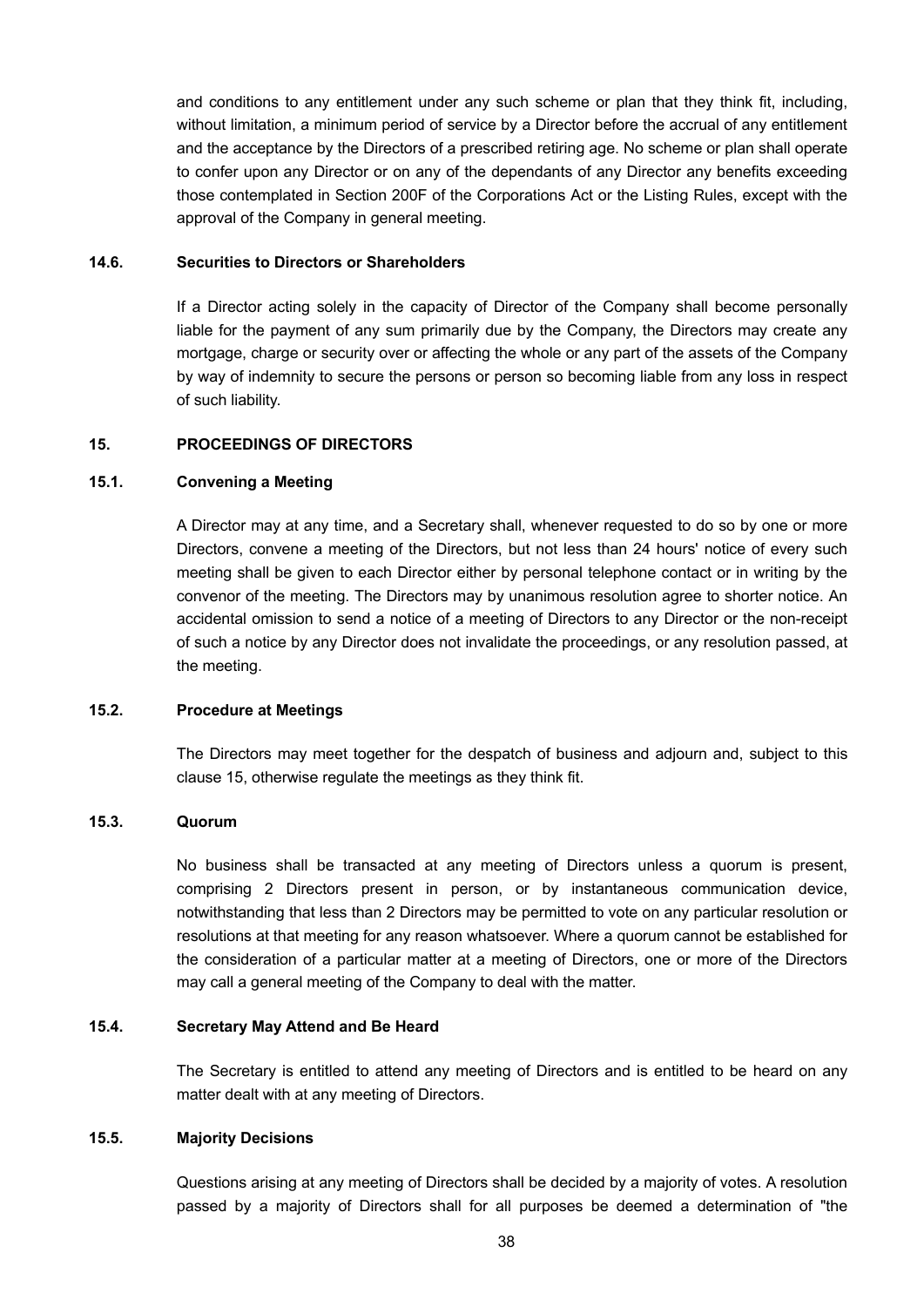Directors". An Alternate Director has one vote for each Director for whom he or she is an alternate. If an Alternate Director is also a Director, he or she also has a vote as a Director.

# **15.6. Casting Votes**

In the case of an equality of votes, the chairman of the meeting shall have a second or casting vote, but the chairman shall have no casting vote where only 2 Directors are competent to vote on the question.

#### **15.7. Alternate Directors**

A Director may appoint any person to be an alternate Director in his or her place during any period as he or she thinks fit, and the following provisions shall apply with respect to any alternate Director:

- (d) he or she is entitled to notice of meetings of the Directors and, if his or her appointor Director is not present at such a meeting, he or she is entitled to attend and vote in the place of the absent Director;
- (e) he or she may exercise any powers that his or her appointor Director may exercise, and the exercise of any such power by the alternate Director shall be deemed to be the exercise of the power by his or her appointor Director;
- (f) he or she is subject to the provisions of this Constitution which apply to Directors, except that Alternate Directors are not entitled in that capacity to any remuneration from the Company;
- (g) he or she is not required to hold any Shares;
- (h) his or her appointment may be terminated at any time by his or her appointor Director notwithstanding that the period of the appointment of the alternate Director has not expired, and the appointment shall terminate in any event if his or her appointor Director vacates office as a Director; and
- (i) the appointment, or the termination of an appointment, of an alternate Director shall be effected by a written notice signed by the Director who made the appointment given to the Company.

#### **15.8. Continuing Directors May Act**

In the event of a vacancy or vacancies in the office of a Director, the remaining Directors may act but, if the number of remaining Directors is not sufficient to constitute a quorum at a meeting of Directors, they may act only for the purposes of appointing a Director or Directors, or in order to convene a general meeting of the Company.

#### **15.9. Chairman**

The Directors shall elect from their number a chairman of their meetings and may determine the period for which he or she is to hold office. Where a Directors' meeting is held and a chairman has not been elected or is not present at the meeting within 10 minutes after the time appointed for the meeting to begin, the Directors present shall elect one of their number to be the acting chairman of the meeting. The Directors may elect a Director as deputy chairman to act as chairman in the chairman's absence.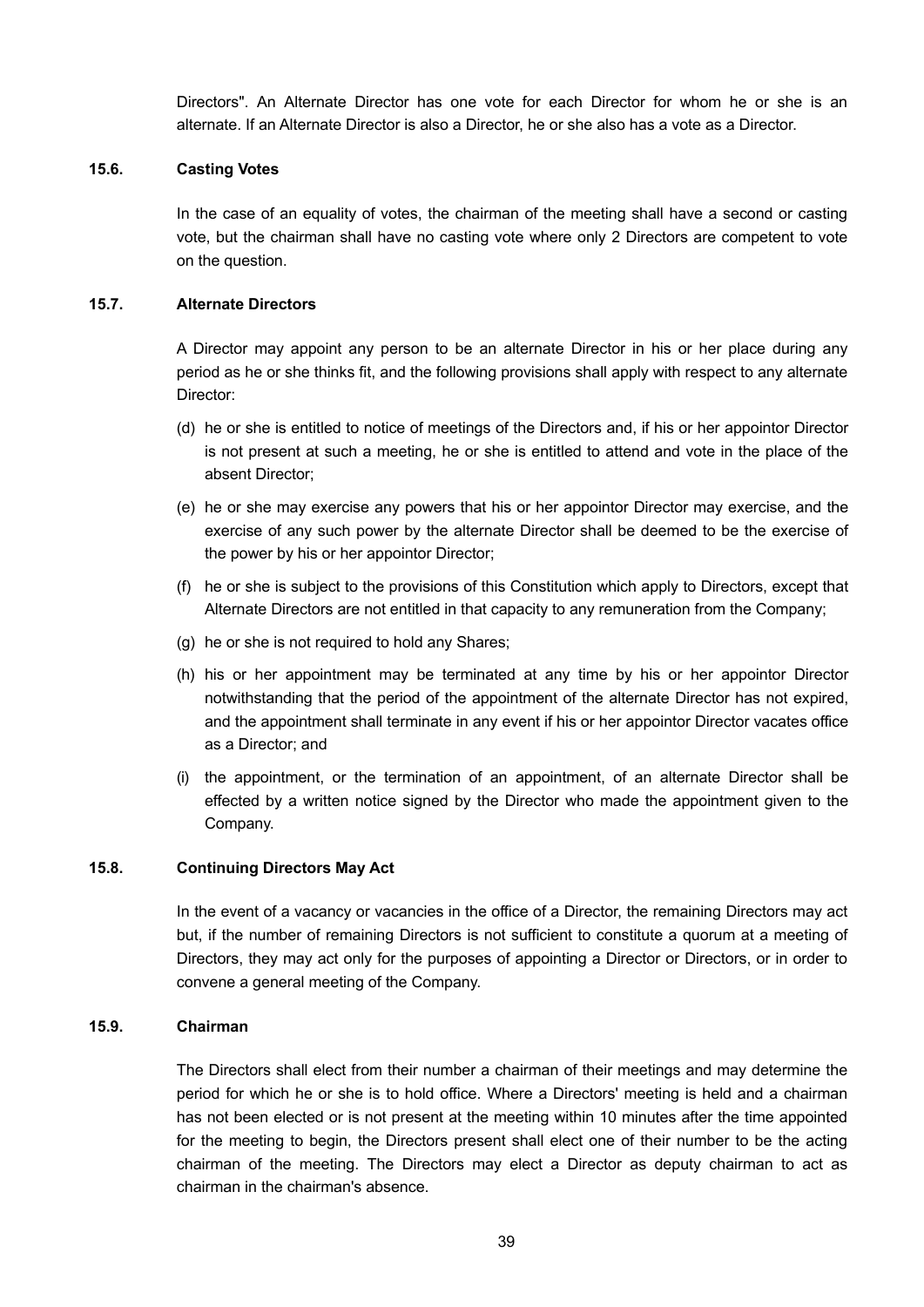#### **15.10. Committees**

The Directors may delegate any of their powers to a committee or committees consisting of such of their number as they think fit. The Directors may at any time revoke any such delegation of power. A committee to which any powers have been so delegated shall exercise the powers delegated in accordance with any directions of the Directors, and a power so exercised shall be deemed to have been exercised by the Directors. The members of such a committee may elect one of their number as chairman of their meetings. Questions arising at a meeting of a committee shall be determined by a majority of votes of the members present and voting. In the case of an equality of votes, the chairman shall have a casting vote.

### **15.11. Written Resolutions**

A resolution in writing signed by all the Directors for the time being (or their respective alternate Directors), except those Directors (or their alternates) who expressly indicate their abstention in writing to the Company and those who would not be permitted, by virtue of Section 195 of the Corporations Act to vote, shall be as valid and effectual as if it had been passed at a meeting of the Directors duly convened and held. This resolution may consist of several documents in like form, each signed by one or more Directors. Copies of the documents to be signed under this clause must be sent to every Director who is entitled to vote on the resolution. The resolution is taken to have been passed when the last Director signs the relevant documents. A telex, telegram, facsimile transmission or other document produced by mechanical means and bearing the signature of the Director, printed mechanically and with his authority, shall be deemed to be a document in writing signed by the Directors.

#### **15.12. Defective Appointment**

All acts done by any meeting of the Directors or of a committee of Directors or by any person acting as a Director are, notwithstanding that it is afterwards discovered that there was some defect in the appointment of a person to be, or to act as, a Director, or that a person so appointed was disqualified, as valid as if the person had been duly appointed and was qualified to be a Director or to be a member of the committee.

#### **15.13. Directors May Hold Other Offices**

A Director may hold any other office or place of profit in or in relation to the Company (except that of auditor) in conjunction with his or her office of Director and on any terms as to remuneration or otherwise that the Directors shall approve.

#### **15.14. Directors May Hold Shares, etc.**

A Director may be or become a shareholder in or director of or hold any other office or place of profit in or in relation to any other company promoted by the Company or in which the Company may be interested, whether as a vendor, shareholder or otherwise.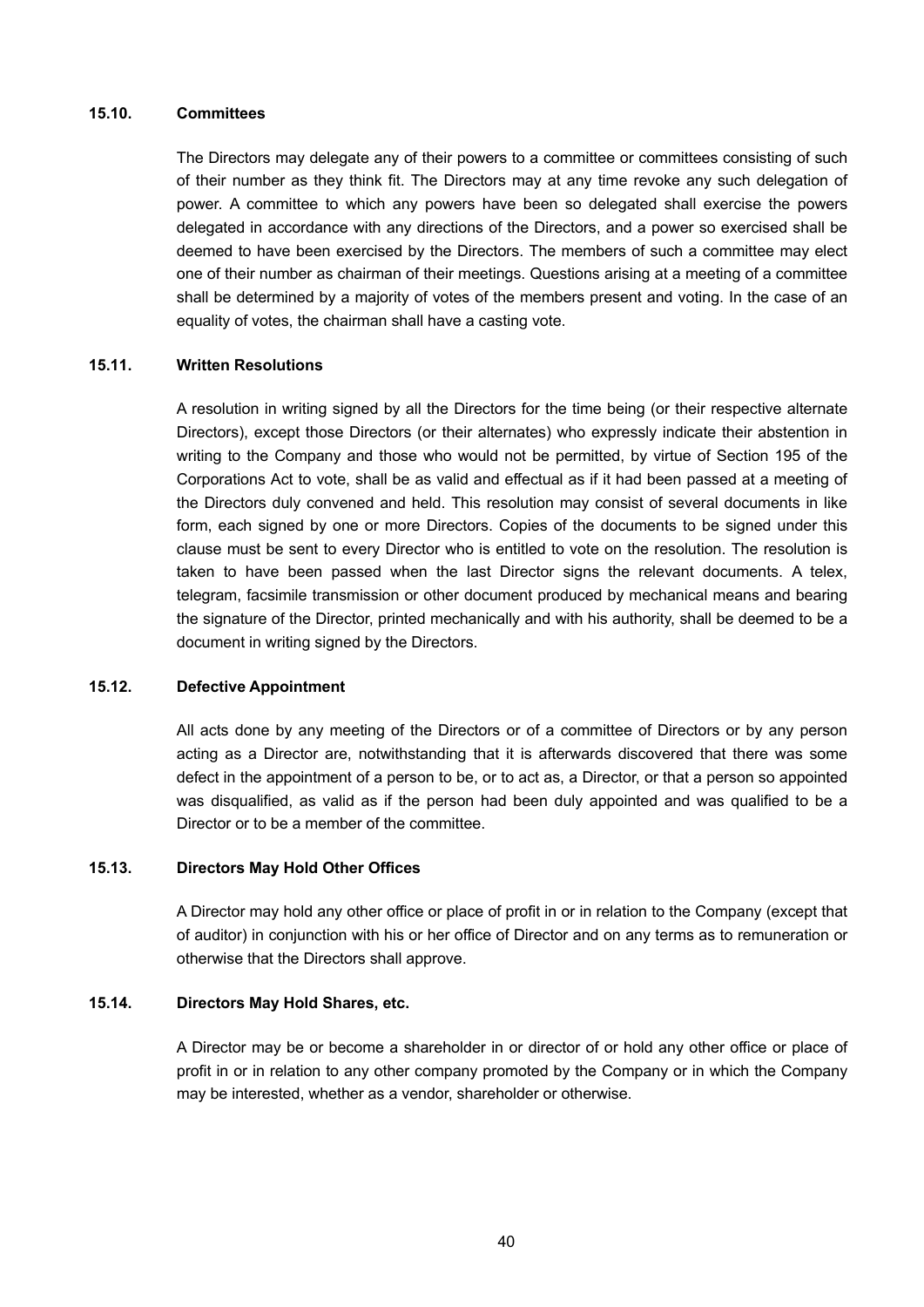#### **15.15. Directors Not Accountable for Benefits**

No Director shall be accountable for any benefits received as the holder of any other office or place of profit in or in relation to the Company or any other company referred to in clause 15.13 or as a shareholder in or director of any such company.

#### **15.16. Disclosure of Interests in Related Matters**

As required by the Corporations Act, a Director must give the Directors notice of any material personal interest in a matter that relates to the affairs of the Company. No Director shall be disqualified by his office from contracting with the Company whether as vendor, purchaser or otherwise, nor shall any such contract or any contract or arrangement entered into by or on behalf of the Company in which any Director shall be in any way interested be avoided or prejudiced on that account, nor shall any Director be liable to account to the Company for any profit arising from any such contract or agreement by reason only of such Director holding that office or of the fiduciary relationship thereby established, but a Director who has a material interest in a matter that is being considered at a meeting of the Directors must not vote on the matter (or in relation to a proposed resolution under Section 195(2) of the Corporations Act in relation to the matter) and must not be present while the matter (or a proposed resolution of that kind) is being considered at the meeting, except where the material interest is an interest that the Director has as a Shareholder of the Company and in common with the other Shareholders of the Company or where a resolution has been passed in accordance with Section 195(2) of the Corporations Act, in which cases the Director may be present but may not vote. Nothing in this Constitution shall be read or construed so as to place on a Director any restrictions other than those required by Section 195 of the Corporations Act or the Listing Rules.

### **15.17. Disclosure of Shareholding**

A Director must give to the Company such information about the Shares or other securities in the Company in which the Director has a relevant interest and at the times that the Secretary requires, to enable the Company to comply with any disclosure obligations it has under the Corporations Act or the Listing Rules.

### **15.18. Related Body Corporate Contracts**

A Director shall not be deemed to be interested or to have been at any time interested in any contract or arrangement by reason only that in a case where the contract or arrangement has been or will be made with, for the benefit of, or on behalf of a Related Body Corporate, he or she is a shareholder in that Related Body Corporate.

#### **15.19. Voting, Affixation of Seal**

A Director may in all respects act as a Director in relation to any contract or arrangement in which he or she is interested, including, without limiting the generality of the above, in relation to the use of the Company's common seal, but a Director may not vote in relation to any contract or proposed contract or arrangement in which the Director has directly or indirectly a material interest.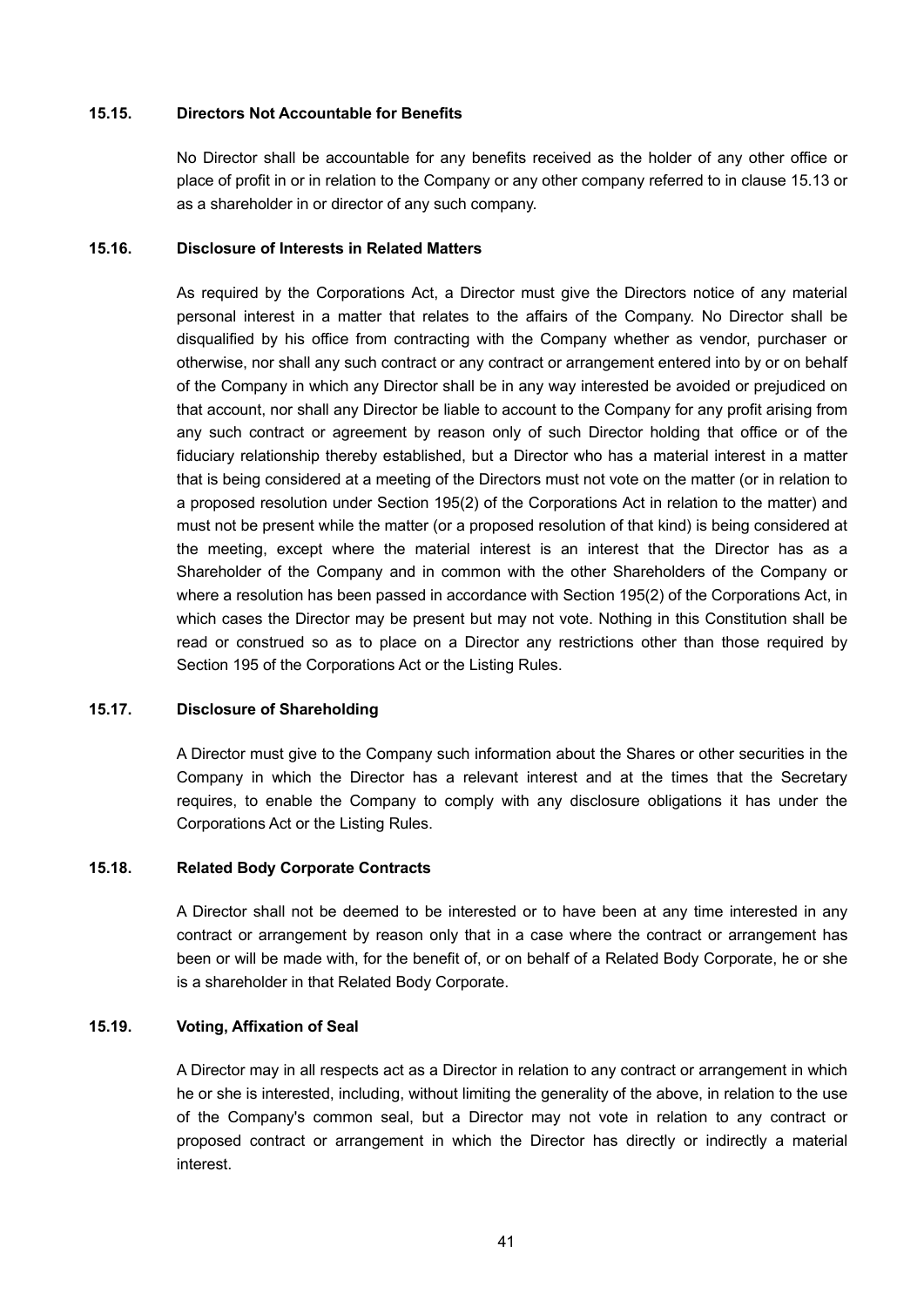### **15.20. Home Branch to be Advised**

The Directors shall advise the Home Branch without delay of any material contract involving Director's or Directors' interests. The advice shall include at least the following information:

- (a) the names of the parties to the contract;
- (b) the name or names of the Director or Directors who has or have any material interest in the contract;
- (c) particulars of the contract; and
- (d) particulars of the relevant Director's or Directors' interest or interests in that contract.

#### **16. MEETING BY INSTANTANEOUS COMMUNICATION DEVICE**

# **16.1. Meetings to be Effectual**

A Director shall be entitled to attend a Directors' meeting by means of an instantaneous communication device rather than in person. In those circumstances, a Director shall still receive all materials and information to be made available for the purposes of the Directors' meeting.

For the purposes of this Constitution, the contemporaneous linking together by instantaneous communication device of a number of consenting Directors not less than the quorum, whether or not any one or more of the Directors is out of Australia, shall be deemed to constitute a Directors' meeting and all the provisions of this Constitution as to the Directors' meetings shall apply to such meetings held by instantaneous communication device so long as the following conditions are met:

- (a) all the directors for the time being entitled to receive notice of the Directors' meeting (including any alternate for any Director) shall be entitled to notice of a meeting by instantaneous communication device for the purposes of such meeting. Notice of any such Directors' meeting shall be given on the instantaneous communication device or in any other manner permitted by the clause;
- (b) each of the Directors taking part in the Directors' meeting by instantaneous communication device must be able to hear each of the other Directors taking part at the commencement of the Directors' meeting; and

(c) at the commencement of the Directors' meeting each Director must acknowledge his or her presence for the purpose of a Directors' meeting of the Company to all the other Directors taking part.

A Directors' meeting held by instantaneous communication device shall be deemed to have been held at the Registered Office.

### **16.2. Procedure at Meetings**

A Director may leave a Directors' meeting held under clause 16.1 by informing the Chairman of the Directors' meeting and then disconnecting his instantaneous communication device. Unless this procedure has been followed a Director shall be conclusively presumed to have been present and to have formed part of the quorum at all times during the Directors' meeting by instantaneous communication device.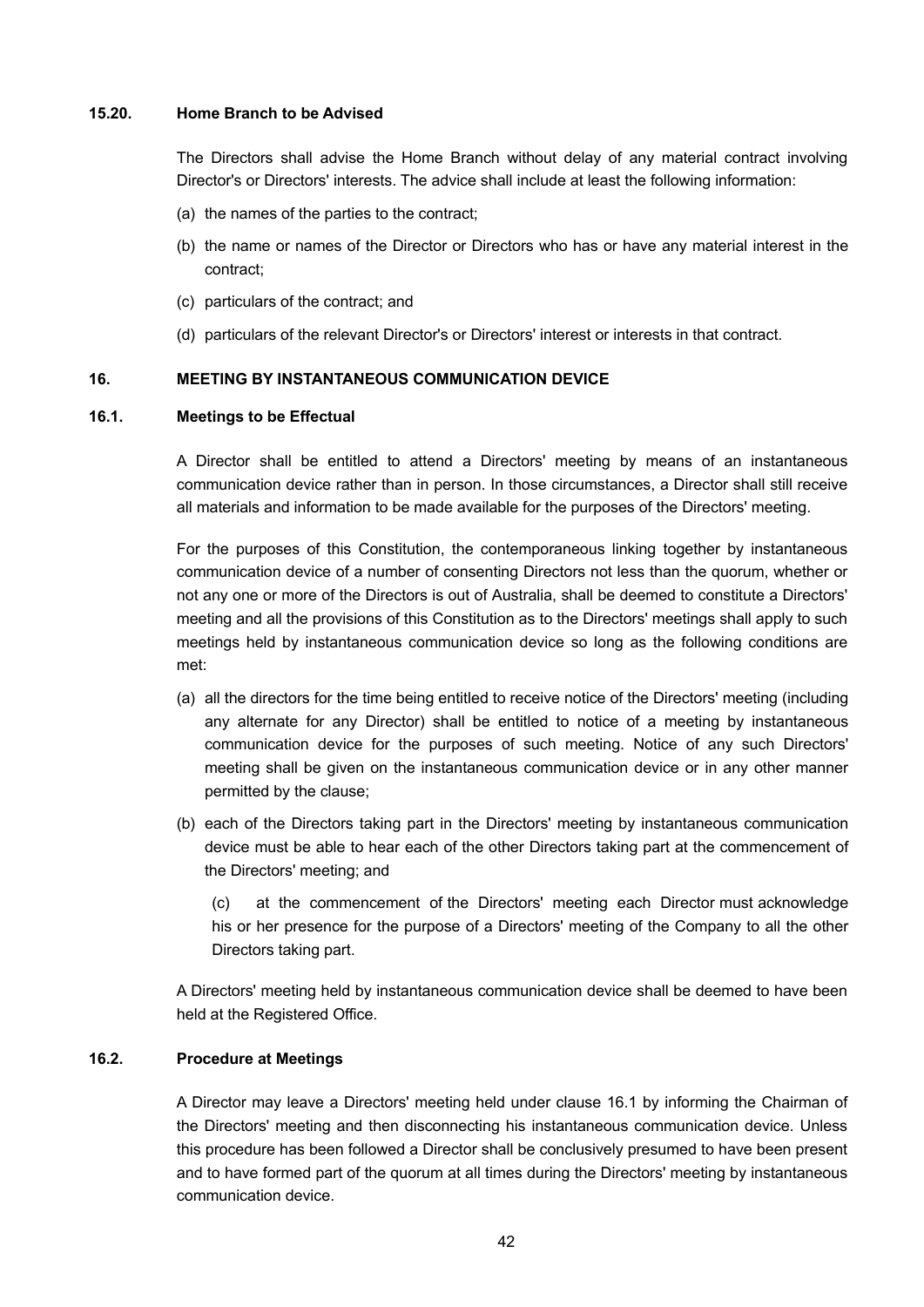### **16.3. Minutes**

A minute of the proceedings at a meeting held under clause 16.1 shall be sufficient evidence of such proceedings and of the observance of all necessary formalities if certified as a correct minute by the chairman or the person taking the chair at the meeting under clause 16.1.

#### **16.4. Definition**

For the purposes of this Constitution, "instantaneous communication device" shall include telephone, television or any other audio or visual device which permits instantaneous communication.

# **17. MANAGING AND EXECUTIVE DIRECTORS**

### **17.1. Appointment**

The Directors may from time to time appoint one of their number to the office of managing director **("Managing Director")** of the Company or to any other office, (except that of auditor), or employment under the Company, either for a fixed term or at will, but not for life and, subject to the terms of any agreement entered into in a particular case, may revoke any such appointment. A Director other than a Managing Director so appointed is in this Constitution referred to as an executive director **("Executive Director").** The appointment of a Managing Director or Executive Director so appointed automatically terminates if he ceases for any reason to be a Director.

#### **17.2. Remuneration**

Subject to clause 13.7, a Managing Director or Executive Director shall, subject to the terms of any agreement entered into in a particular case, receive remuneration (whether by way of salary, commission or participation in profits, or partly in one way and partly in another) as the Directors may determine.

#### **17.3. Powers**

The Directors may, upon such terms and conditions and with such restrictions as they think fit, confer upon a Managing Director or Executive Director any of the powers exercisable by them. Any powers so conferred may be concurrent with, or be to the exclusion of, the powers of the Directors. The Directors may at any time withdraw or vary any of the powers so conferred on a Managing Director.

#### **17.4. Rotation**

A Managing Director shall not retire by rotation in accordance with clause 13.2, but Executive Directors shall.

# **17.5. Secretary**

A Secretary of the Company shall hold office on such terms and conditions, as to remuneration and otherwise, as the Directors determine. There must be at least one Secretary of the Company at all times.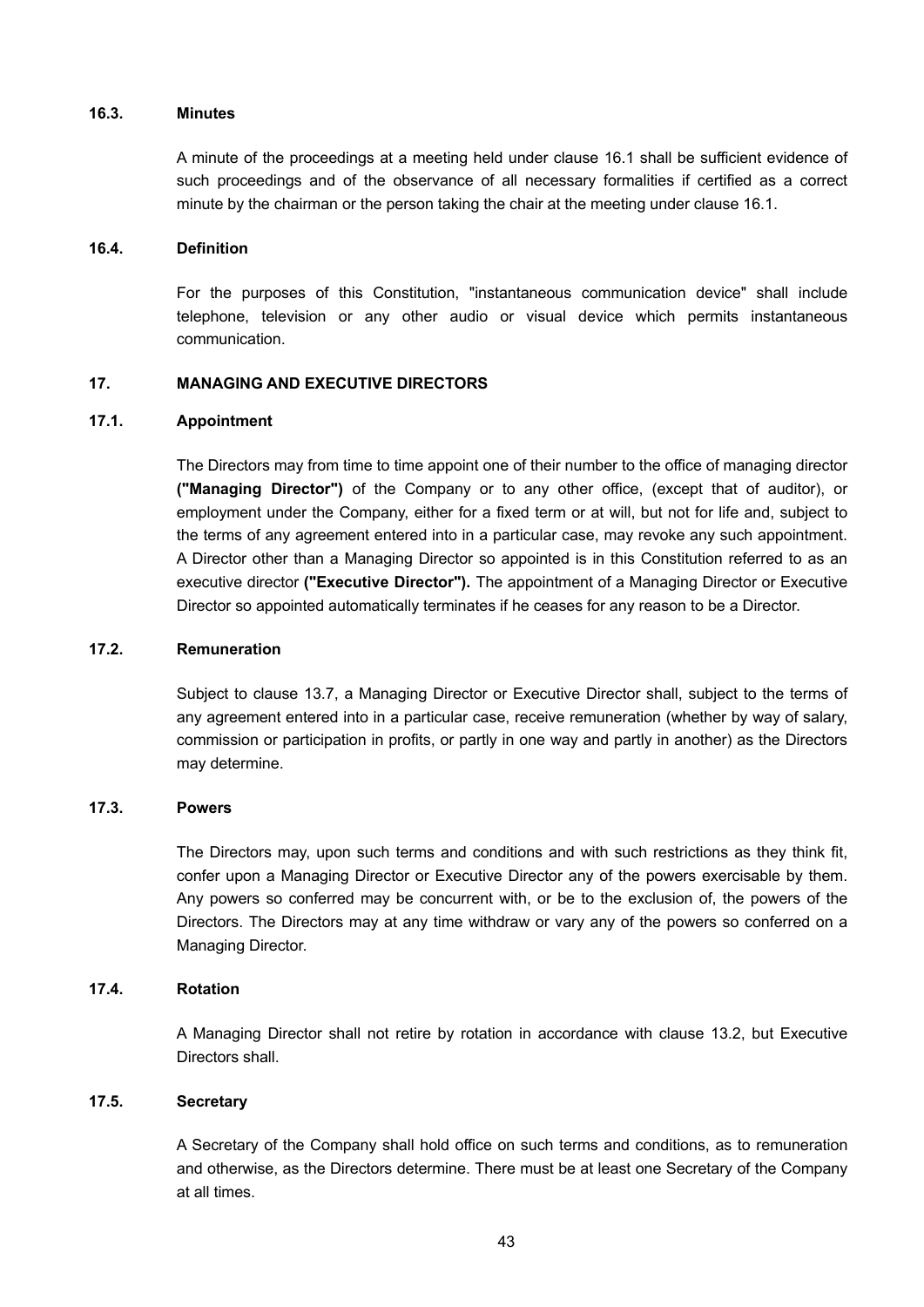#### **18. SEALS**

#### **18.1. Common Seal**

Subject to the Corporations Act, the Company may have a Seal. The Directors shall provide for the safe custody of the Seal. The Seal shall only be used by the authority of the Directors, or of a committee of the Directors authorised by the Directors to authorise the use of the Seal. Every document to which the Seal is affixed shall be signed by a Director and countersigned by another Director, (who may be an alternate Director) a Secretary or another person appointed by the Directors to countersign that document or a class of documents in which that document is included.

#### **18.2. Execution of Documents Without a Seal**

The Company may execute a document without using the Seal if the document is signed by:

- (c) two Directors; or
- (d) a Director and a Secretary.

#### **18.3. Share Seal**

Subject to the Corporations Act, the Company may have a duplicate Seal, known as the Share Seal, which shall be a facsimile of the Seal with the addition on its face of the words **"Share Seal",** and the following provisions shall apply to its use:

- (a) any certificate for Shares may be issued under the Share Seal and if so issued shall be deemed to be sealed with the Seal;
- (b) subject to the following provisions of this clause 18.3, the signatures required by clause 18.1 on a document to which the Seal is affixed may be imposed by some mechanical means;
- (c) subject to the following provisions of this clause 18.3, the Directors may determine the manner in which the Share Seal shall be affixed to any document and by whom a document to which the Share Seal is affixed shall be signed, and whether any signature so required on such a document must be actually written on the document or whether it may be imposed by some mechanical means;
- (d) the only documents on which the Share Seal may be used shall be Share or stock unit certificates, debentures or certificates of debenture stock, secured or unsecured notes, option certificates and any certificates or other documents evidencing any Share Options or rights to take up any Shares in or debenture stock or debentures or notes of the Company; and
- (e) signatures shall not be imposed by mechanical means nor (except when the requirements of clause 18.1 as to signatures are complied with) shall the Share Seal be used on any certificate or other document mentioned in clause 18.3(d) unless the certificate or other document has first been approved for sealing or signature (as the case may be) by the Board or other authorised person or persons.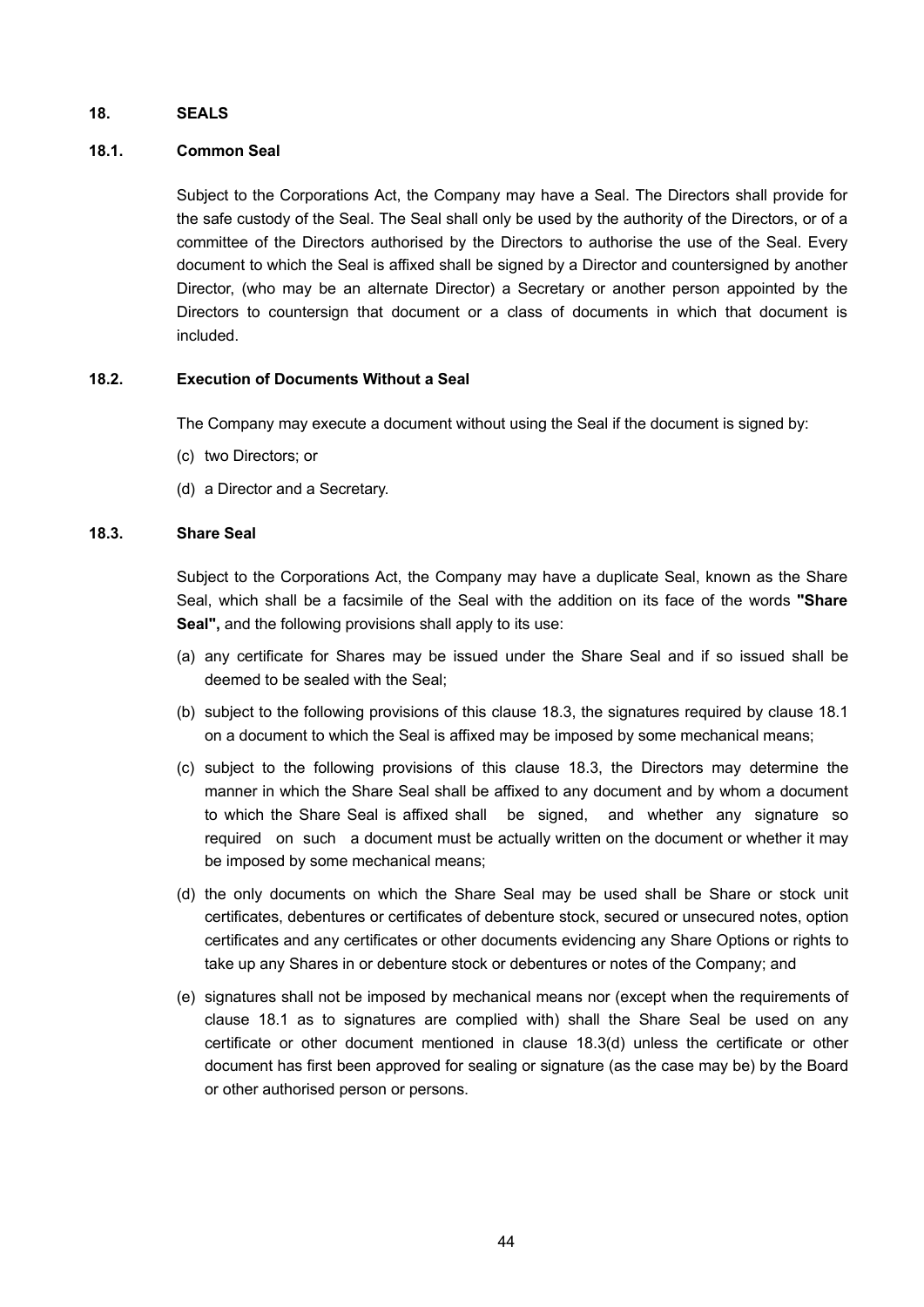# **19. ACCOUNTS, AUDIT AND RECORDS**

#### **19.1. Accounting records to be kept**

The Directors shall cause proper accounting and other records to be kept by the Company and shall distribute copies of the Company's accounts and reports as required by the Corporations Act and the Listing Rules.

### **19.2. Audit**

The Company shall comply with the requirements of the Corporations Act and the Listing Rules as to the audit of accounts, registers and records.

#### **19.3. Inspection**

The Directors shall determine whether and to what extent, and at what time and places and under what conditions, the accounting records and other documents of the Company or any of them will be open to the inspection of Shareholders other than Directors. A Shareholder other than a Director shall not be entitled to inspect any document of the Company except as provided by law or authorised by the Directors or by the Company in general meeting.

#### **20. MINUTES**

#### **20.1. Minutes to be Kept**

The Directors shall cause to be kept, in accordance with Section 1306 of the Corporations Act, minutes of:

- (a) all proceedings of general meetings and Directors meetings; and
- (b) all appointments of Officers and persons ceasing to be Officers.

# **20.2. Signature of Minutes**

All minutes shall be signed by the chairman of the meeting at which the proceedings took place or by the chairman of the next succeeding meeting.

# **20.3. Requirements of the Corporations Act**

The Company and the Officers shall comply with the requirements of Part 2G.3 of Chapter 2G of the Corporations Act.

### **21. DIVIDENDS AND RESERVES**

#### **21.1. Dividends**

The Directors may from time to time declare a dividend to be paid to the Shareholders entitled to the dividend. Subject to clause 6.5 and subject to the rights of any preference Shareholders and to the rights of the holders of any shares created or raised under any special arrangement as to dividend, the dividend as declared shall be payable on all Shares according to the proportion that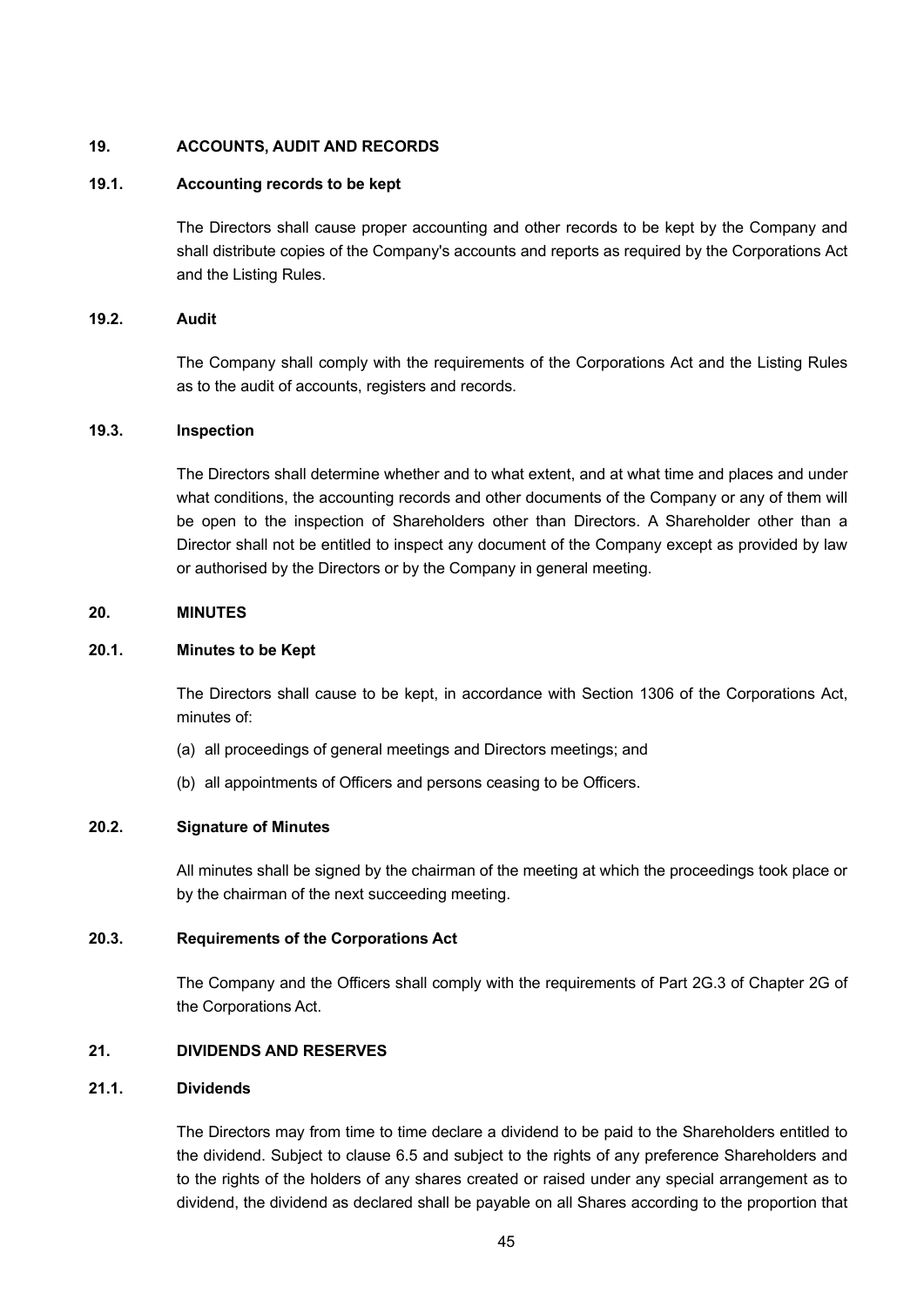the amount paid (not credited) is of the total amounts paid and payable (excluding amounts credited) in respect of such Shares in accordance with Part 2H.5 of Chapter 2H of the Corporations Act.

#### **21.2. Interim Dividend**

The Directors may from time to time pay to the Shareholders any interim dividends that they may determine.

#### **21.3. Dividends only Payable from Profits**

No dividend shall be payable except out or profits. A determination by the Directors as to the profits of the Company shall be conclusive.

# **21.4. No Interest**

No dividend shall carry interest as against the Company.

# **21.5. Reserves**

The Directors may set aside out of the profits of the Company any amounts that they may determine as reserves, to be applied at the discretion of the Directors, for any purpose for which the profits of the Company may be properly applied. Pending any application of the reserves, the Directors may invest or use the reserves in the business of the Company or in other investments as they think fit.

# **21.6. Alternative Method of Payment of Dividend**

When declaring any dividend and subject at all times to the Corporations Act and the Listing Rules, the Directors may:

- (a) direct payment of the dividend to be made wholly or in part by the distribution of specific assets or documents of title (including, without limitation, paid-up Shares, debentures or debenture stock of this or any other company, gold, gold or mint certificates or receipts and like documents) or in any one of more of these ways, and where any difficulty arises with regard to the distribution the Directors may settle it as they think expedient and in particular may issue fractional certificates and may fix the value for distribution of specific assets or any part of them and may determine that cash payments shall be made to any Shareholders upon the basis of the value so fixed in order to adjust the rights of all parties and may vest any of these specific assets in trustees upon trusts for the persons entitled to the dividend as may seem expedient to the Directors; or
- (b) direct that a dividend be payable to particular Shareholders wholly or partly out of any particular fund or reserve or out of profits derived from any particular source and to the remaining Shareholders wholly or partly or of any other particular fund or reserve or out of profits derived from any other particular source and may so direct notwithstanding that by so doing the dividend will form part of the assessable income for taxation purposes of some Shareholders and will not form part of the assessable income of others.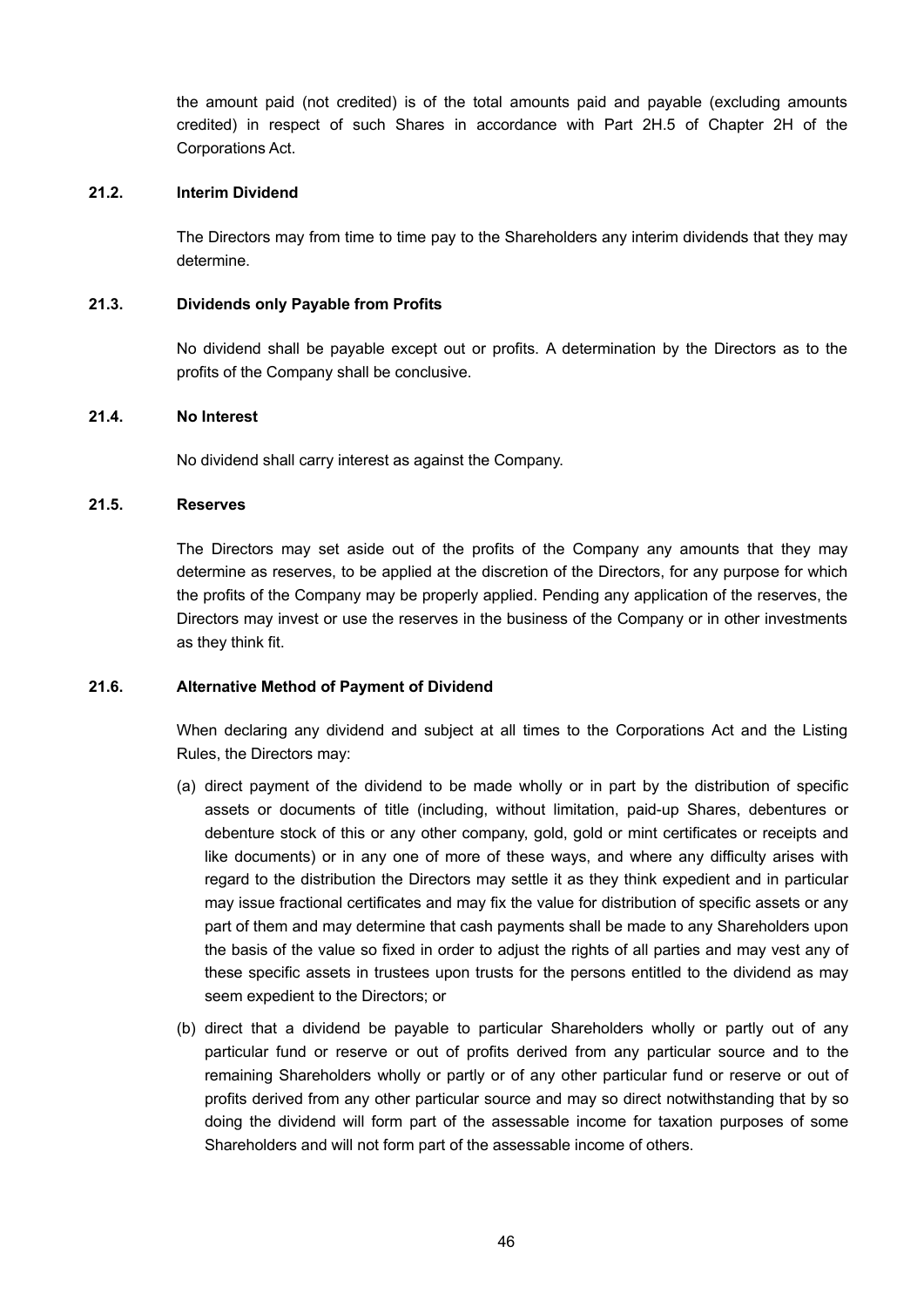For the purposes of this clause, the Company is authorised to distribute securities of another body corporate by way of dividend and, on behalf of the shareholders, provide the consent of each shareholder to becoming a member of that body corporate and the agreement of each shareholder to being bound by the constitution of that body corporate.

### **21.7. Payment of Dividends**

All dividends shall be dispatched simultaneously to the Shareholders entitled to the dividend. Any dividend payable may be paid by:

- (a) cheque sent through the mail directed to:
	- i. the address of the Shareholder shown in the Register or to the address of the joint holders of Shares shown first in the Register; or
	- ii. an address which the Shareholder has, or joint holders have, in writing notified the Company as the address to which dividends should be sent;
- (b) electronic funds transfer to an account with a bank or other financial institution nominated by the Shareholder and acceptable to the Company; or
- (c) any other means determined by the Directors.

### **21.8. Unclaimed Dividends**

Except as otherwise provided by statute, all dividends unclaimed for one year after having been declared may be invested or otherwise made use of by the Directors for the benefit of the Company until claimed.

### **21.9. Breach of Restriction Agreement**

In the event of a breach of the Listing Rules relating to Restricted Securities or of any escrow arrangement entered into by the Company under the Listing Rules in relation to any Shares which are classified under the Listing Rules or by ASX as Restricted Securities, the Shareholder holding the Shares in question shall cease to be entitled to be paid any dividends in respect of those Shares for so long as the breach subsists.

# **22. CAPITALISATION OF PROFITS**

### **22.1. Capitalisation**

The Directors, subject to the Listing Rules, may from time to time determine to capitalise any amount, being the whole or a part of the amount for the time being standing to the credit of any reserve account or the profit and loss account or otherwise available for distribution to Shareholders, and that that amount be applied, in any of the ways mentioned in clause 22.2 for the benefit of Shareholders in the proportions to which those Shareholders would have been entitled in a distribution of that amount by way of dividend.

### **22.2. Application of Capitalised Amounts**

The ways in which an amount may be applied for the benefit of Shareholders under clause 22.1 are: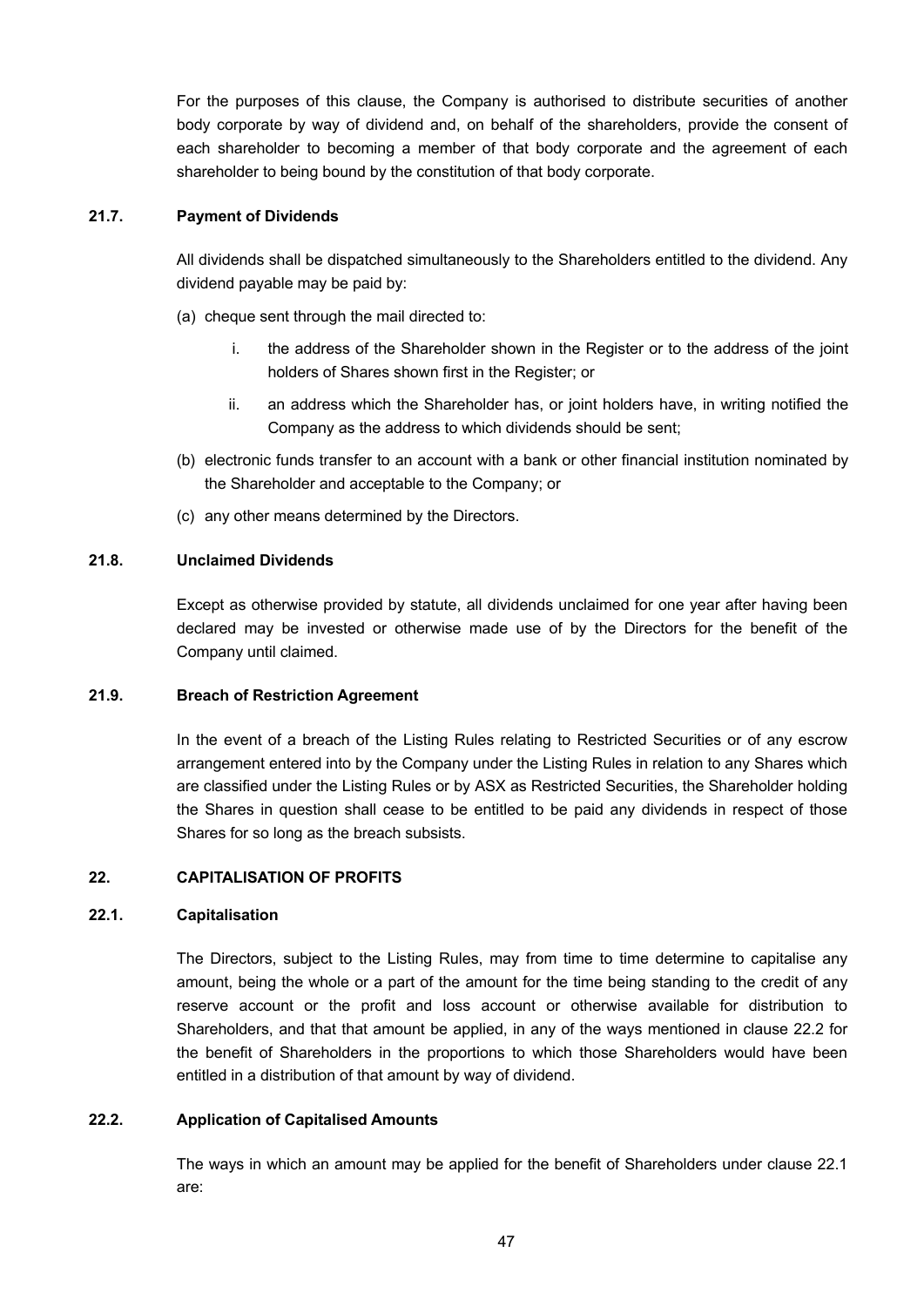- (a) in paying up any amounts unpaid on Shares held by Shareholders;
- (b) in paying up in full unissued Shares or debentures to be issued to Shareholders as fully paid; or
- (c) partly as mentioned in paragraph (a) and partly as mentioned in paragraph (b).

# **22.3. Procedures**

The Directors shall do all things necessary to give effect to the resolution referred to in clause 22.1 and, in particular, to the extent necessary to adjust the rights of the Shareholders among themselves, may:

- (a) issue fractional certificates or make cash payments in cases where Shares or debentures could only be issued in fractions; and
- (b) authorise any person to make, on behalf of all the Shareholders entitled to any further Shares or debentures upon the capitalisation, an agreement with the Company providing for the issue to them, credited as fully paid up, of any further Shares or debentures or for the payment up by the Company on their behalf of the amounts or any part of the amounts remaining unpaid on their existing Shares by the application of their respective proportions of the sum resolved to be capitalised,

and any agreement made under an authority referred to in paragraph (b) is effective and binding on all the Shareholders concerned.

# **23. BONUS SHARE PLAN**

# **23.1. Authorisation of Bonus Share Plan**

Subject to the Listing Rules and the Corporations Act, the Company may, by ordinary resolution in general meeting, authorise the Directors to implement a Bonus Share Plan on such terms and conditions as are referred to in the resolution and which plan provides for any dividend which the Directors may declare from time to time under clause 21, less any amount which the Company shall either pursuant to this Constitution or any law be entitled or obliged to retain, not to be payable on Shares which are participating Shares in the Bonus Share Plan but for those Shares to carry instead an entitlement to receive an allotment of additional fully paid ordinary Shares to be issued as bonus Shares.

#### **23.2. Amendment and Revocation**

Any resolution passed by the Company in general meeting pursuant to clause 23.1 may, at any time, be amended or revoked by the Company by ordinary resolution in general meeting.

#### **24. DIVIDEND REINVESTMENT PLAN**

### **24.1. Authorisation of Dividend Reinvestment Plan**

Subject to the Listing Rules and the Corporations Act, the Company may, by resolution of the Directors, implement a Dividend Reinvestment Plan on such terms and conditions as are referred to in the resolution and which plan provides for any dividend which the Directors may declare from time to time under clause 21 and payable on Shares which are participating Shares in the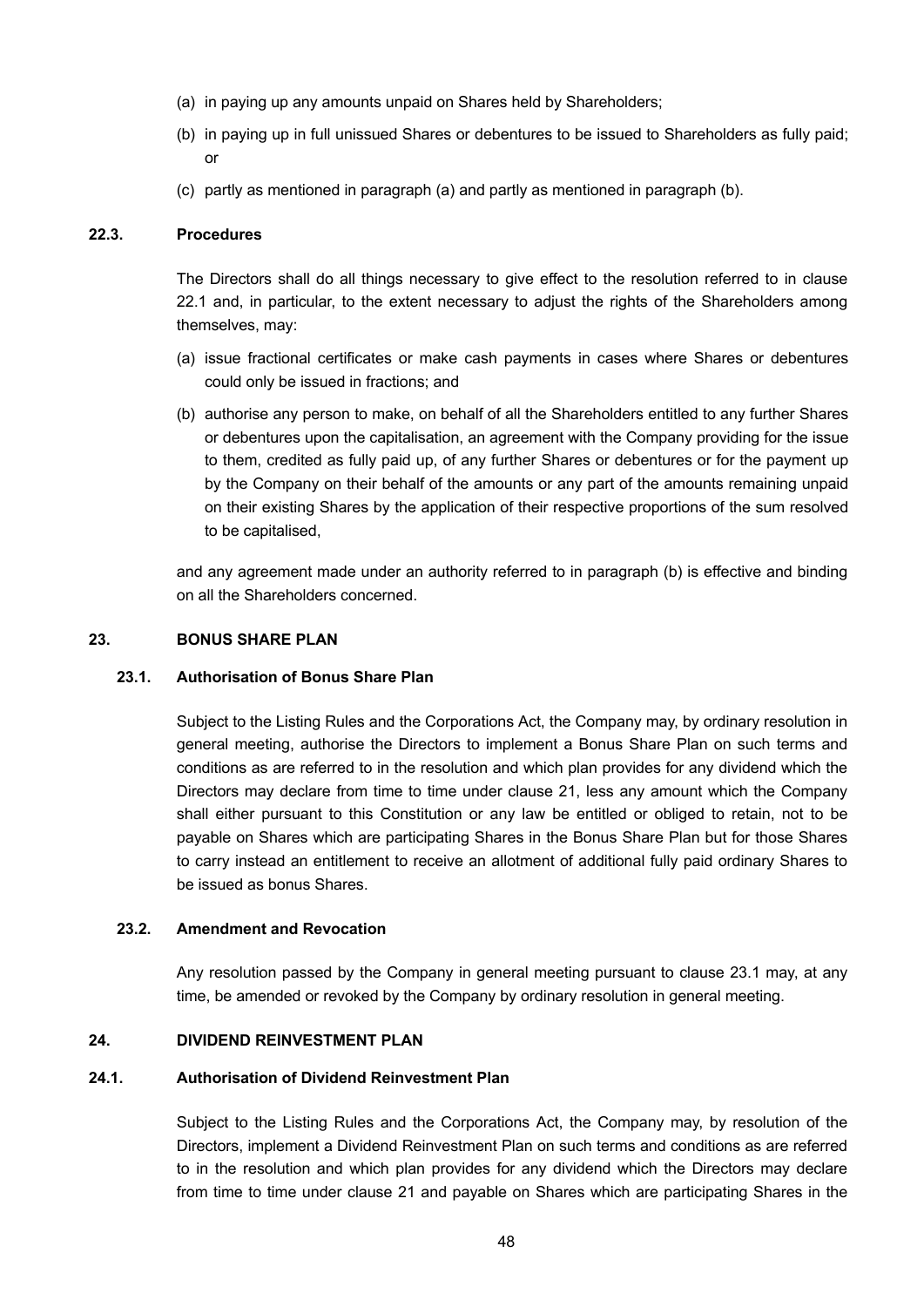Dividend Reinvestment Plan, less any amount which the Company shall either pursuant to this Constitution or any law be entitled or obliged to retain, to be applied by the Company to the payment of the subscription price of ordinary fully paid Shares.

#### **24.2. Amendment and Revocation**

Any resolution passed by the Company in general meeting pursuant to clause 24.1 may, at any time, be amended or revoked by the Company by ordinary resolution in general meeting.

### **25. NOTICES**

#### **25.1. Service**

A notice may be given by the Company to any Shareholder either by:

- (a) serving it on him or her personally; or
- (b) by sending it by post to the Shareholder at his or her address as shown in the Register of Shareholders or the address supplied by the Shareholder to the Company for the giving of notices to this person. Notices to Shareholders whose registered address is outside Australia shall be sent by airmail or, where applicable, by the means provided for by clause 25.7; or
- (c) be sending it to the fax number or electronic address (if any) nominated by the member.

#### **25.2. Deemed receipt of Notice**

A notice will be deemed to be received by a Shareholder when:

- (a) where a notice is served personally, service of the notice shall be deemed to be effected when hand delivered to the member in person;
- (b) where a notice is sent by post, service of the notice shall be deemed to be effected by properly addressing, pre-paying and posting a letter containing the notice, and to have been effected, in the case of a notice of a meeting, on the date after the date of its posting and, in any other case, at the time at which the letter would be delivered in the ordinary course of post;
- (c) where a notice is sent by facsimile, service of the notice shall be deemed to be effected upon confirmation being received by the Company that all pages of the notice have been successfully transmitted to the member's facsimile machine at the facsimile number nominated by the member; and
- (d) where a notice is sent to an electronic address by electronic means, service of the notice shall be deemed to be effected once sent by the Company to the electronic address nominated by the member (regardless of whether or not the notice is actually received by the member).

## **25.3. Notice to Joint Holders**

A notice may be given by the Company to the joint holders of a Share by giving the notice to the joint holder first named in the Register of Shareholders in respect of the Share.

#### **25.4. Notices to Personal Representatives and Others**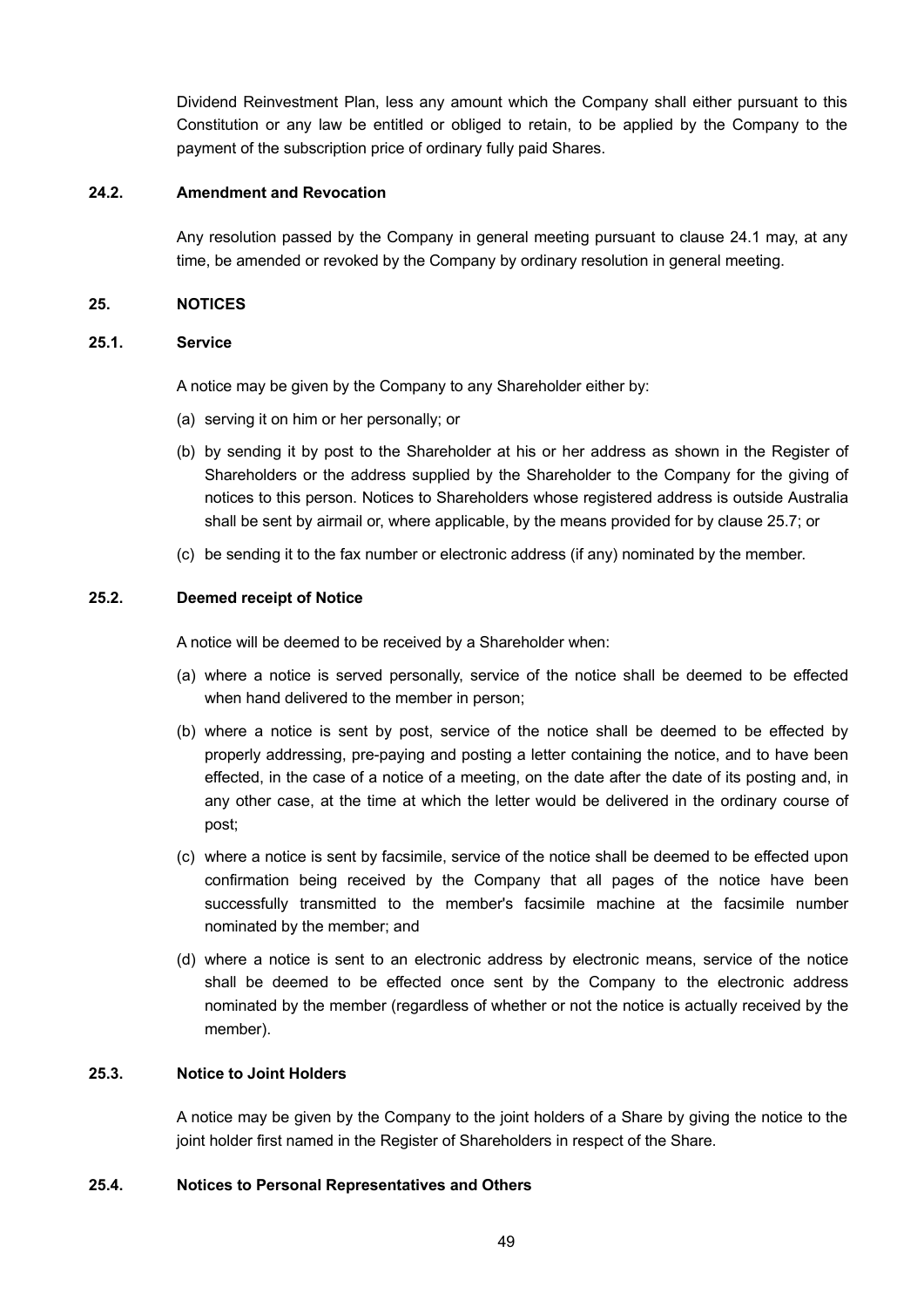A notice may be given by the Company to a person entitled to a Share in consequence of the death or bankruptcy of a Shareholder by serving it on him or her or by sending it to him or her by post addressed to the person by name or by the title or representative of the deceased or assignee of the bankrupt, or by any like description, at the address (if any) supplied for the purpose by the person or, if such an address has not been supplied, at the address to which the notice might have been sent if the death or bankruptcy has not occurred.

### **25.5. Persons Entitled to Notice**

Notice of every general meeting shall be given to:

- (a) every Shareholder;
- (b) every person entitled to a Share in consequence of the death or bankruptcy of a Shareholder who, but for his death or bankruptcy, would be entitled to receive notice of the meeting;
- (c) every Director or Alternate Director;
- (d) the auditor for the time being of the Company; and
- (e) if the Company has issued and there are currently any Listed Securities, the Home Branch.

No other person is entitled to receive notices of general meetings.

#### **25.6. Change of Address**

The Company shall acknowledge receipt of all notifications of change of address by **Shareholders** 

#### **25.7. Incorrect Address**

Where the Company has bona fide reason to believe that a Shareholder is not known at his or her registered address, and the Company has subsequently made an enquiry in writing at that address as to the whereabouts of the Shareholder and this enquiry either elicits no response or a response indicating that the Shareholder or his present whereabouts are unknown, all future notices will be deemed to be given to the Shareholder if the notice is exhibited in the Registered Office (or, in the case of a member registered on a Branch Register, in a conspicuous place in the place where the Branch Register is kept) for a period of 48 hours (and shall be deemed to be duly served at the commencement of that period) unless and until the Shareholder informs the Company of a new address to which the Company may send him notices (which new address shall be deemed his registered address).

#### **26. WINDING UP**

### **26.1. Distribution in Kind**

If the Company is wound up, the liquidator may, with the authority of a special resolution, divide among the Shareholders in kind the whole or any part of the property of the Company, and may for that purpose set a value as the liquidator considers fair upon any property to be so decided, and may determine how the division is to be carried out as between the Shareholders or different classes of Shareholders.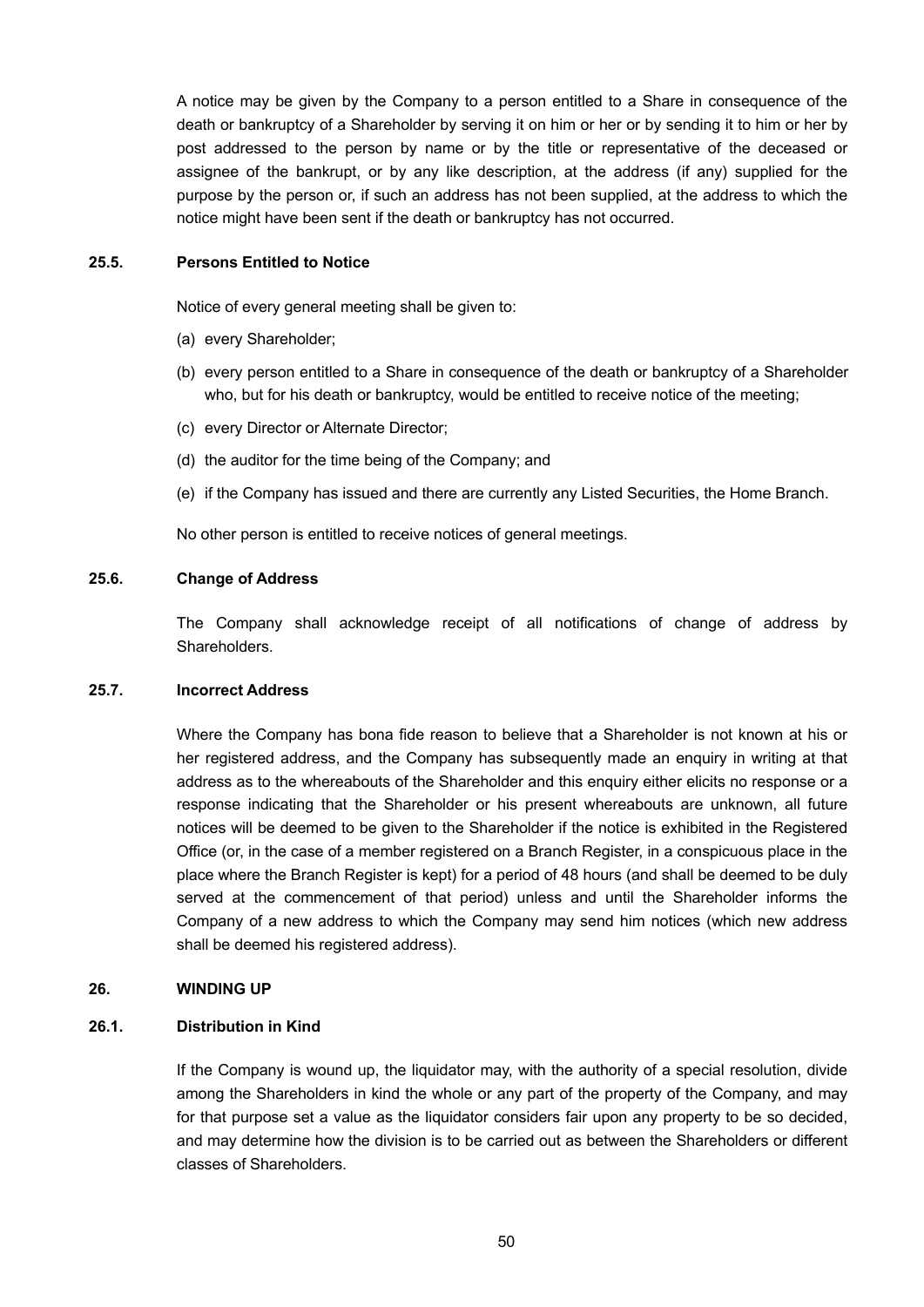# **26.2. Trust for Shareholders**

The liquidator may, with the authority of a special resolution, vest the whole or any part of any property in trustees upon such trusts for the benefit of the contributories as the liquidator thinks fit, but so that no Shareholder is compelled to accept any Shares or other securities in respect of which there is any liability.

### **26.3. Distribution in Proportion to Shares Held**

Subject to the rights of Shareholders (if any) entitled to Shares with special rights in a winding-up and the Corporations Act all monies and property that are to be distributed among Shareholders on a winding-up, shall be distributed in proportion to the Shares held by them respectively, irrespective of the amount paid-up or credited as paid-up on the Shares.

### **26.4. Order for winding up**

Where an order is made for the winding up of the Company or it is resolved by special resolution to wind up the Company, then on a distribution of assets to Shareholders, Shares classified by ASX as Restricted Securities at the time of the commencement of the winding up shall rank in priority after all other Shares.

# **27. INDEMNITIES AND INSURANCE**

### **27.1. Liability to Third Parties**

The Company:

- (a) indemnifies and agrees to keep indemnified every director, principal executive officer or secretary of the Company;
- (b) may, by deed, indemnify or agree to indemnify an officer (other than a director, principal executive officer or secretary) of the Company, against a liability to another person, other than the Company or a related body corporate of the Company, PROVIDED THAT:
- (c) the provisions of the Corporations Act (including, but not limited to, Chapter 2E) are complied with in relation to the giving of the indemnity; and
- (d) the liability does not arise in respect of conduct involving a lack of good faith on the part of the officer.

# **27.2. Defending Proceedings**

The Company:

- (a) hereby indemnifies and agrees to keep indemnified every director, principal executive officer and secretary of the Company; and
- (b) may, by deed, indemnify or agree to indemnify an officer of the Company (other than a director, principal executive officer or secretary);

out of the property of the Company in relation to the period during which that officer held his or her office against a liability for costs and expenses incurred by that officer in that capacity: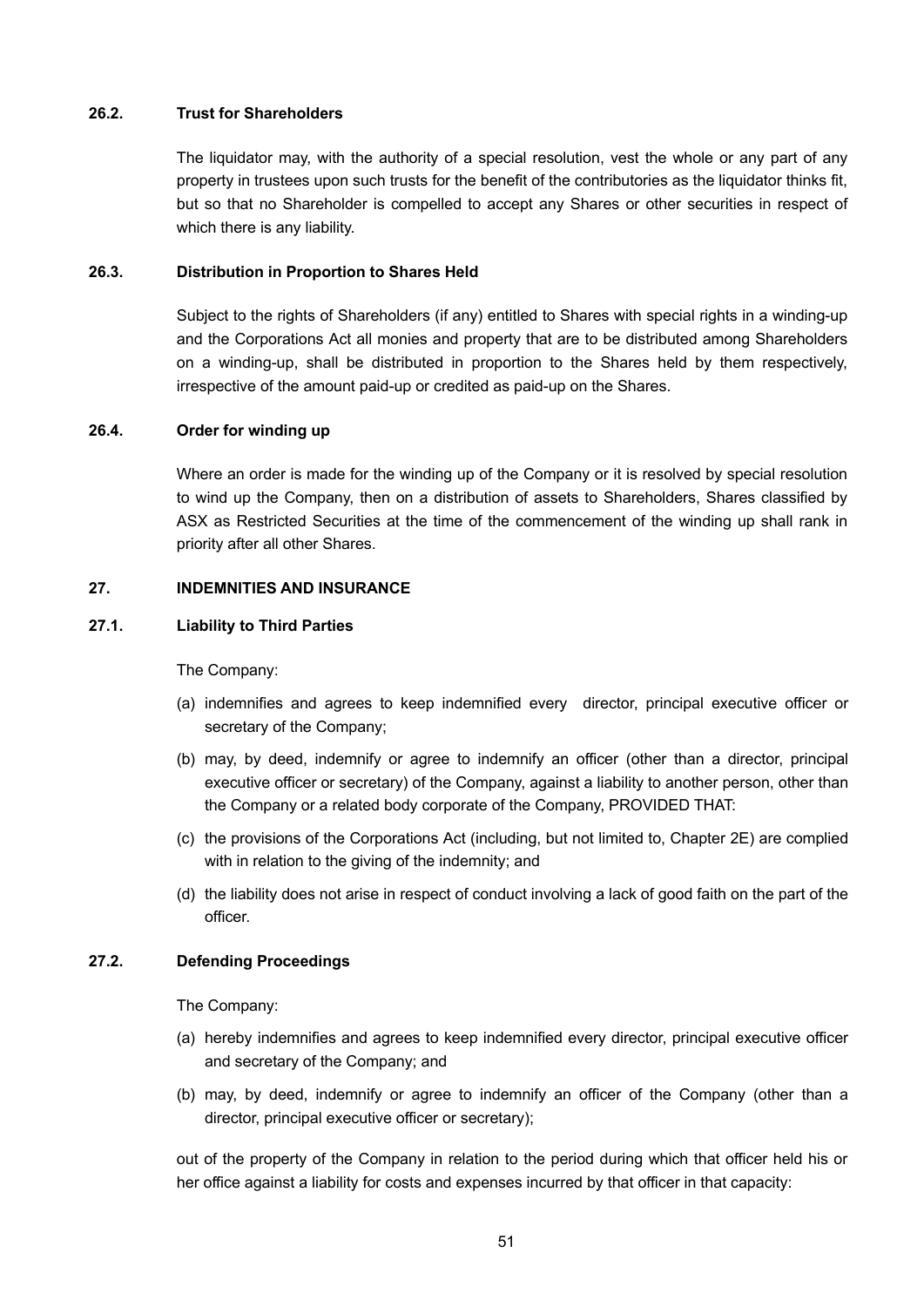- (c) in defending proceedings, whether civil or criminal, in which:
	- i. judgment is given in favour of that officer; or
	- ii. that officer is acquitted; or
- (d) in connection with an application in relation to any proceedings referred to in clause 27.2(c) in which relief is granted to that officer by the Court under the Corporations Act.

# **27.3. Insurance**

The Company or a related body corporate of the Company may pay, or agree to pay, a premium under a contract insuring an officer in relation to the period during which that officer held that office, including in respect of a liability for costs and expenses incurred by a person in defending civil or criminal proceedings whether or not the officer has successfully defended himself or herself in these proceedings, provided that:

- (a) the provisions of the Corporations Act (including, but not limited to, Chapter 2E) are complied with in relation to the payment of the premium; and
- (b) the liability does not arise out of conduct involving a wilful breach of duty to the Company or a contravention of Sections 184(2) or (3) of the Corporations Act.

### **27.4. Disclosure**

Subject to any exception provided for in the Corporations Act, full particulars of the Company's indemnities and insurance premiums in relation to the officers must be included each year in the Directors' Report.

#### **27.5. Definition**

For the purposes of this clause 27, "officer" means:

- (a) a director, secretary or executive officer of the Company, whether past, present or future by whatever name called and whether or not validly appointed to occupy or duly authorised to act in such a position; and
- (b) any person who by virtue of any applicable legislation or law is deemed to be a director or officer of the Company, including without limitation, the persons defined as an officer of a company by Section 9 of the Corporations Act.

Nothing in this clause 27 precludes the Company from indemnifying employees (other than officers) and consultants or sub-contractors where the Directors consider it is necessary or appropriate in the exercise of their powers to manage the Company.

# **28. DIRECTORS ACCESS TO INFORMATION**

Where the Directors consider it appropriate, the Company may:

- (a) give a former Director access to certain papers, including documents provided or available to the Directors and other papers referred to in those documents; and
- (b) bind itself in any contract with a Director or former Director to give the access.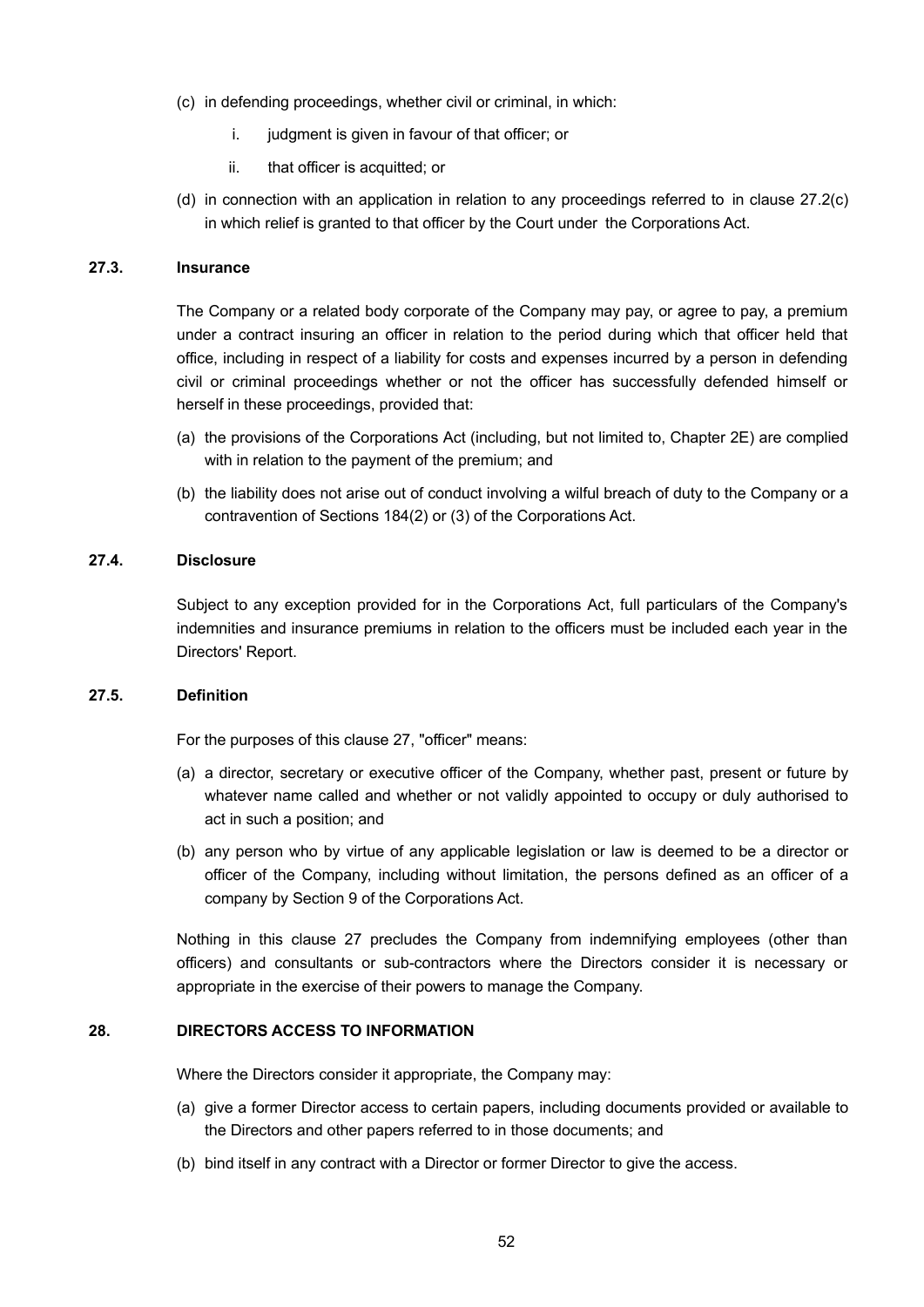### **29. OVERSEAS SHAREHOLDERS**

Each Shareholder with a registered address outside Australia acknowledges that, with the approval of the Home Branch, the Company may, as contemplated by the Listing Rules, arrange for a nominee to dispose of any of its entitlement to participate in any issue of Shares or Share Options by the Company to Shareholders.

# **30. LOCAL MANAGEMENT**

### **30.1. Local Management**

The Directors may from time to time provide for the management and transaction of the affairs of the Company in any specified locality whether in or outside the State in such manner as it thinks fit and the provisions contained in clauses 30.2, 30.3 and 30.4 shall be without prejudice to the general powers conferred by this clause 30.1.

### **30.2. Local Boards or Agencies**

The Directors may at any time and from time to time establish any local boards or agencies for managing any of the affairs of the Company in any specified locality and appoint any persons to be Shareholders of a local board or any managers or agents and may fix their remuneration. The Directors may from time to time and at any time delegate to any person so appointed any of the powers, authorities and discretions for the time being vested in the Directors other than the power of making calls and may authorise the Shareholders for the time being of any local board or any of them to fill up any vacancies on a local board and to act notwithstanding vacancies. This appointment or delegation may be made on the terms and subject to the conditions that the Directors think fit and the Directors may at any time remove any person so appointed and may annul or vary any or all of this delegation.

# **30.3. Appointment of Attorneys**

The Directors may at any time and from time to time by power of attorney under the Company's seal appoint any person or persons to be the attorney or attorneys of the Company for purposes and with powers, authorities and discretions (not exceeding those vested in or exercisable by the Directors under the clause) and for the period and subject to the conditions that the Directors may from time to time think fit. This appointment may (if the Directors think fit) be made in favour of the Shareholders or any of the Shareholders of any local board established under clause 30.2 or in favour of any company or of the Shareholders, directors, nominees or managers of any company or firm or in favour of any fluctuating body of persons whether or not nominated directly by the Directors. The power of attorney may contain any provisions for the protection or convenience of persons dealing with such attorney or attorneys that the Directors think fit.

# **30.4. Authority of Attorneys**

Any such delegates or attorneys as appointed under this Constitution may be authorised by the Directors to sub-delegate all or any of the powers, authorities and discretions for the time being vested in them.

# **31. DISCOVERY**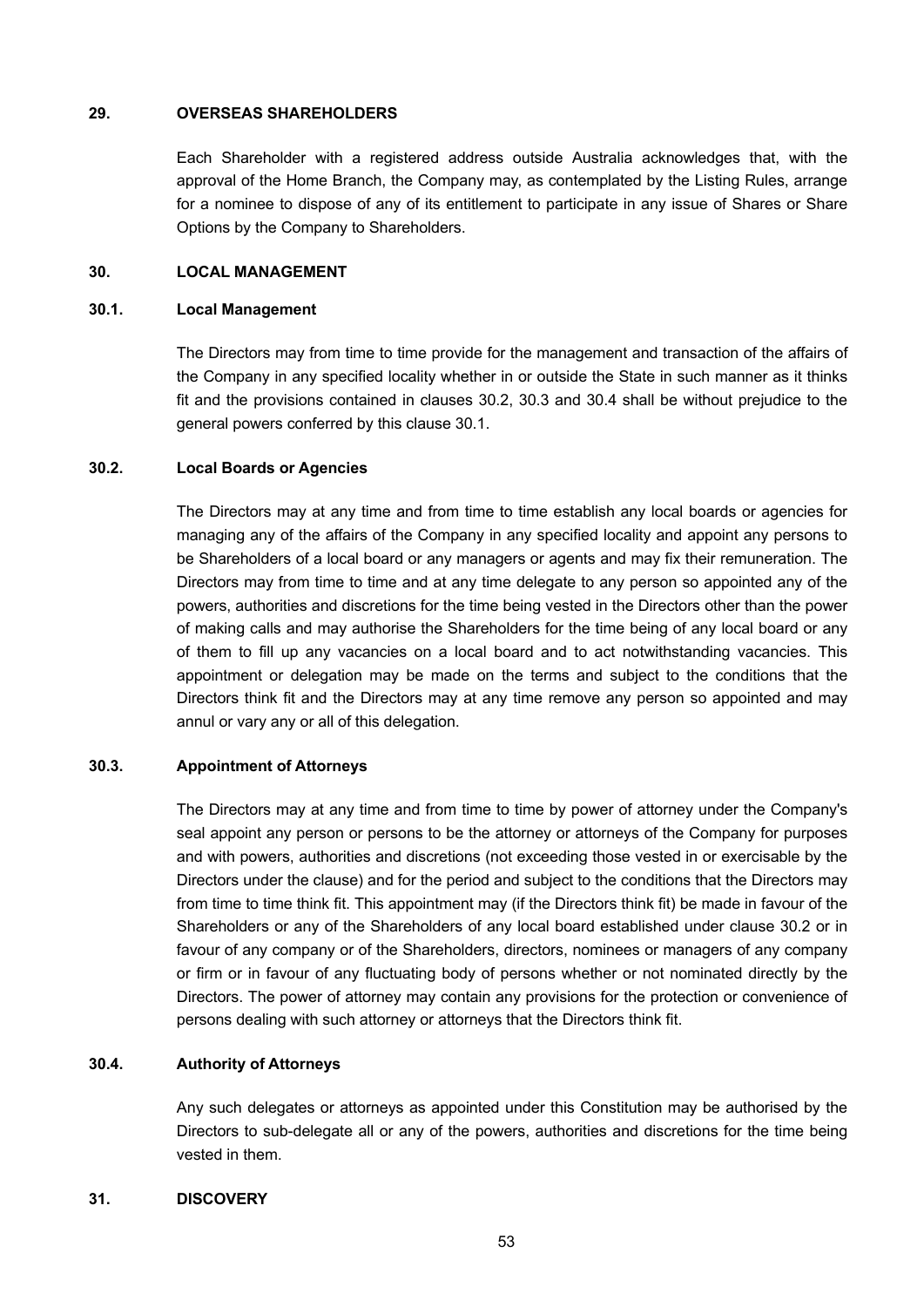Save as provided by the Corporations Act or the Listing Rules no Shareholder shall be entitled to require discovery of any information in respect of any details of the Company's trading or any matter which is or may be in the nature of a trade secret, mystery of trade or technical process which may relate to the business of the Company and which in the opinion of the Directors it would be expedient in the interests of the Shareholders of the Company to communicate.

#### **32. SALE OF THE COMPANY'S MAIN UNDERTAKING**

For so long only as any of the securities of the Company are Listed Securities then, notwithstanding anything to the contrary contained in this Constitution, any sale or disposal of the Company's main undertaking shall be conditional upon approval by an ordinary resolution of the Shareholders.

#### **33. COMPLIANCE (OR INCONSISTENCY) WITH THE LISTING RULES**

If the Company is admitted to the Official List of ASX, the following clauses apply:

- (a) notwithstanding anything contained in this Constitution, if the Listing Rules prohibit an act being done, the act shall not be done;
- (b) nothing contained in this Constitution prevents an act being done that the Listing Rules require to be done:
- (c) if the Listing Rules require an act to be done or not to be done, authority is given for that act to be done or not to be done (as the case may be);
- (d) if the Listing Rules require this Constitution to contain a provision and it does not contain such a provision, this Constitution is deemed to contain that provision;
- (e) if the Listing Rules require this Constitution not to contain a provision and it contains such a provision, this Constitution is deemed not to contain that provision; and
- (f) if any provision of this Constitution is or becomes inconsistent with the Listing Rules, this Constitution is deemed not to contain that provision to the extent of inconsistency.

### **34. CONSISTENCY WITH CHAPTER 2E OF THE CORPORATIONS ACT**

#### **34.1. Requirements of Chapter 2E**

Notwithstanding any other provision to the contrary contained in this Constitution:

- (a) the Company shall not give a financial benefit to a related party except as permitted by Chapter 2E of the Corporations Act;
- (b) all notices convening general meetings for the purposes of Section 208 of the Corporations Act shall comply with the requirements of Sections 217 to 227 of the Corporations Act;
- (c) all meetings convened pursuant to Section 221 shall be held in accordance with the requirements of Section 225 of the Corporations Act; and
- (d) no holder of Shares or person on their behalf shall be entitled to vote or vote on a proposed resolution under Part 2E.1 of the Corporations Act if that holder of Shares is a related party of the public company to whom the resolution would permit a financial benefit to be given or an associate of such a related party.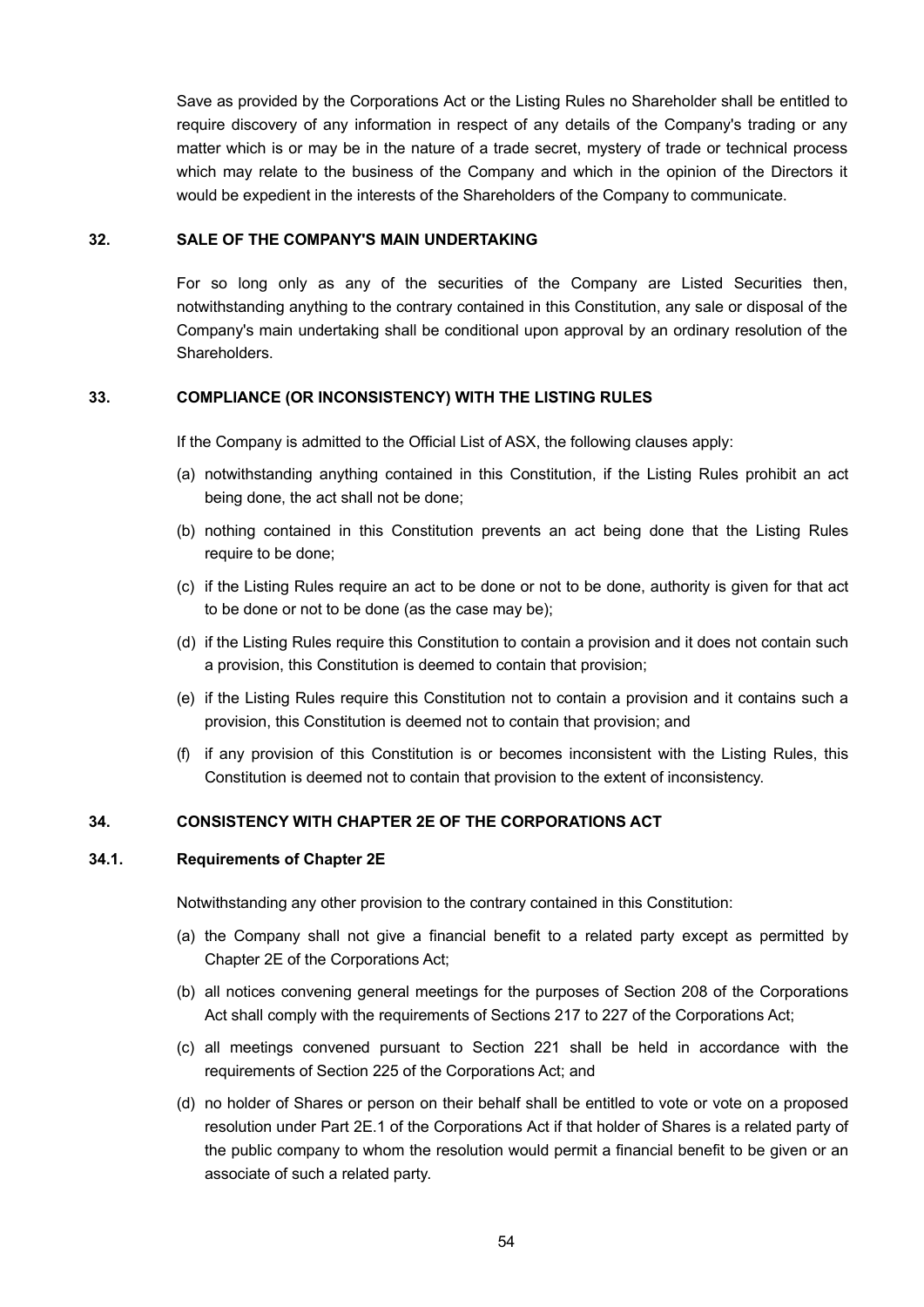# **34.2. Definitions**

For the purposes of this clause 34 the terms:

- (a) "financial benefit" and "related party" shall have the meanings given or indicated by Part 2E.1 and Part 2E.2 of the Corporations Act"; and
- (b) "associate" shall have the meaning given to it in Division 2 of Part 1.2 of the Corporations Act.

# **35. INADVERTENT OMISSIONS**

If for some formality required by this Constitution is inadvertently omitted or is not carried out the omission does not invalidate any resolution, act, matter or thing which but for the omission would have been valid unless it is proved to the satisfaction of the Directors that the omission has directly prejudiced any Shareholder financially. The decision of the Directors is final and binding on all Shareholders.

# **36. PARTIAL TAKEOVER PLEBISCITES**

# **36.1. Resolution to Approve Off-Market Bid**

Where offers have been made under an off-market bid in respect of Shares included in a class of Shares in the Company:

- (a) the registration of a transfer giving effect to a contract resulting from the acceptance of an offer made under the off-market bid is prohibited unless and until a resolution (in this clause 36.1 referred to as a **"prescribed resolution")** to approve the off-market bid is passed in accordance with the provisions of this Constitution;
- (b) a person (other than the offeror or a person associated with the offeror) who, as at the end of the day on which the first offer under the off-market bid was made, held Shares included in that class is entitled to vote on a prescribed resolution and, for the purposes of so voting, is entitled to one vote for each of the last-mentioned Shares;
	- i. the offeror or a person associated with the offeror is not entitled to vote on a prescribed resolution; and
	- ii. a prescribed resolution is to be voted on at a meeting, convened and conducted by the Company, of the persons entitled to vote on the resolution; and
- (c) a prescribed resolution, being a resolution that has been voted on, is to be taken to have been passed if the proportion that the number of votes in favour of the resolution bears to the total number of votes on the resolution is greater than one half, and otherwise is taken to have been rejected.

### **36.2. Meetings**

The provisions of this Constitution that apply in relation to a general meeting of the Company apply, with modifications as the circumstances require, in relation to a meeting that is convened pursuant to this clause 36.2 as if the last mentioned meeting was a general meeting of the Company.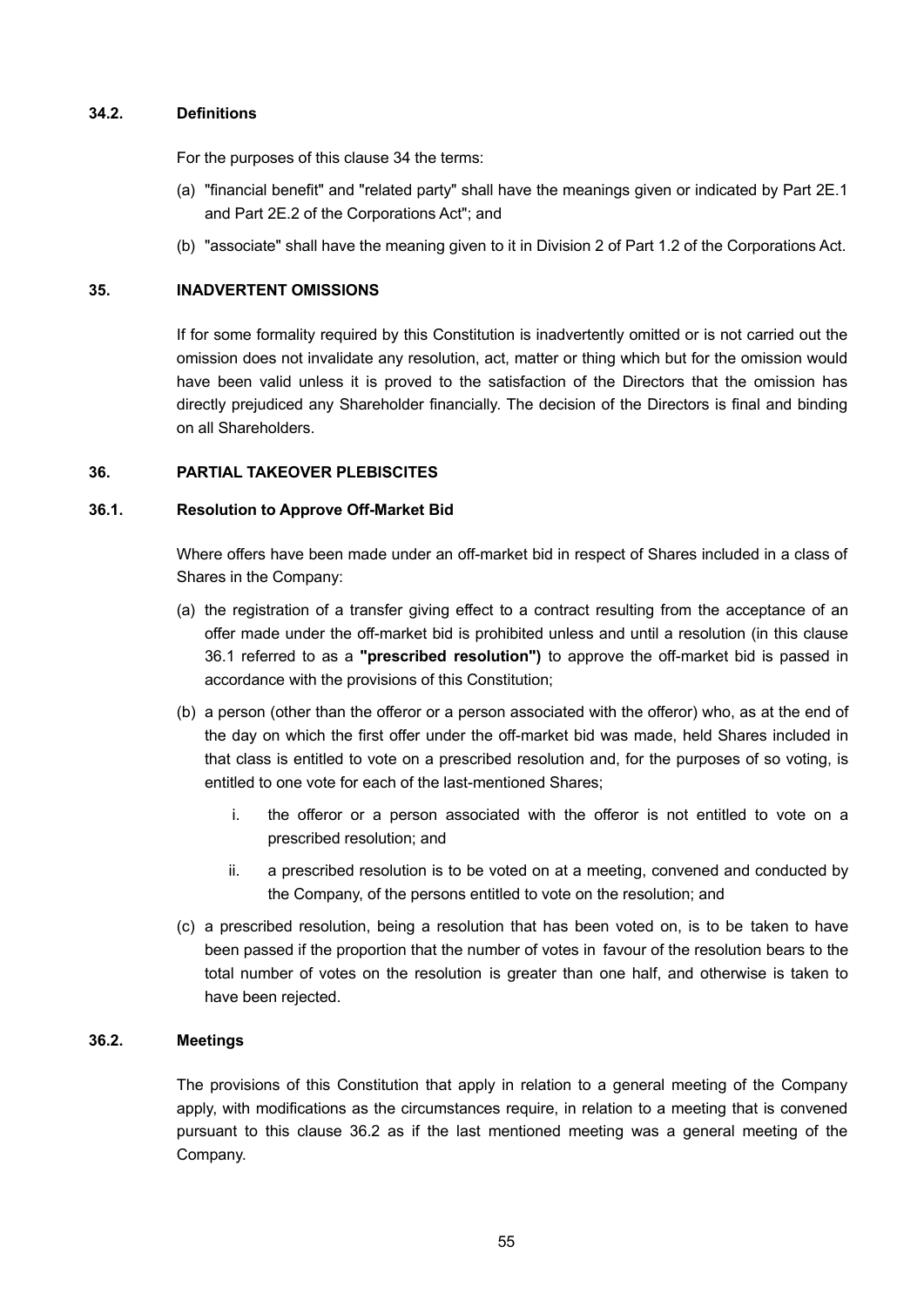Where takeover offers that have been made under an off-market bid, the Directors are to ensure that a resolution to approve the off-market bid is voted on in accordance with this clause 36 before the relevant day in relation to the off-market bid.

#### **36.3. Notice of Resolution**

Where a resolution to approve an off-market bid is voted on in accordance with this clause 36 in relation to the off-market bid, before the relevant day in relation to the off-market bid, the Company is, on or before the relevant day:

- (a) to give the offeror; and
- (b) to serve on each notifiable securities exchange in relation to the Company;

a notice in writing stating that a resolution to approve the off-market bid has been voted on and that the resolution has been passed, or has been rejected, as the case requires.

#### **36.4. Takeover Resolution Deemed Passed**

Where, at the end of the day before the relevant day in relation to the off-market bid under which offers have been made, no resolution to approve the off-market bid has been voted on in accordance with this clause 36, a resolution to approve the off-market bid is to be, for the purposes of this clause 36, deemed to have been passed in accordance with this clause 36.

#### **36.5. Takeover Resolution Rejected**

Where a resolution to approve an off-market bid under which offers have been made is voted on, in accordance with this clause 36, before the relevatnt day in relation to the off-market bid and is rejected, then:

- (a) notwithstanding Section 652A of the Corporations Act, all offers under the off-market bid that have not as at the end of the relevant day, been accepted, and all offers (in this clause 36.5 referred to as the **"accepted offers")** under the off-market bid that have not been accepted and from whose acceptance binding contracts have not, at the end tot he relevant day, resulted, are deemed to be withdrawn at the end of the relevant day;
- (b) the offeror is, forthwith after the end of the relevant day, to return to each person who has accepted any of the accepted offers any documents that were sent by the person to the offeror with the acceptance of the offer;
- (c) the offeror is entitled to rescind, and is required, forthwith after the end of the relevant day, to rescind, each contract resulting from the acceptance of an offer made under the off-market bid; and
- (d) a person who has accepted an offer made under the off-market bid is entitled to rescind the contract (if any) resulting from the acceptance.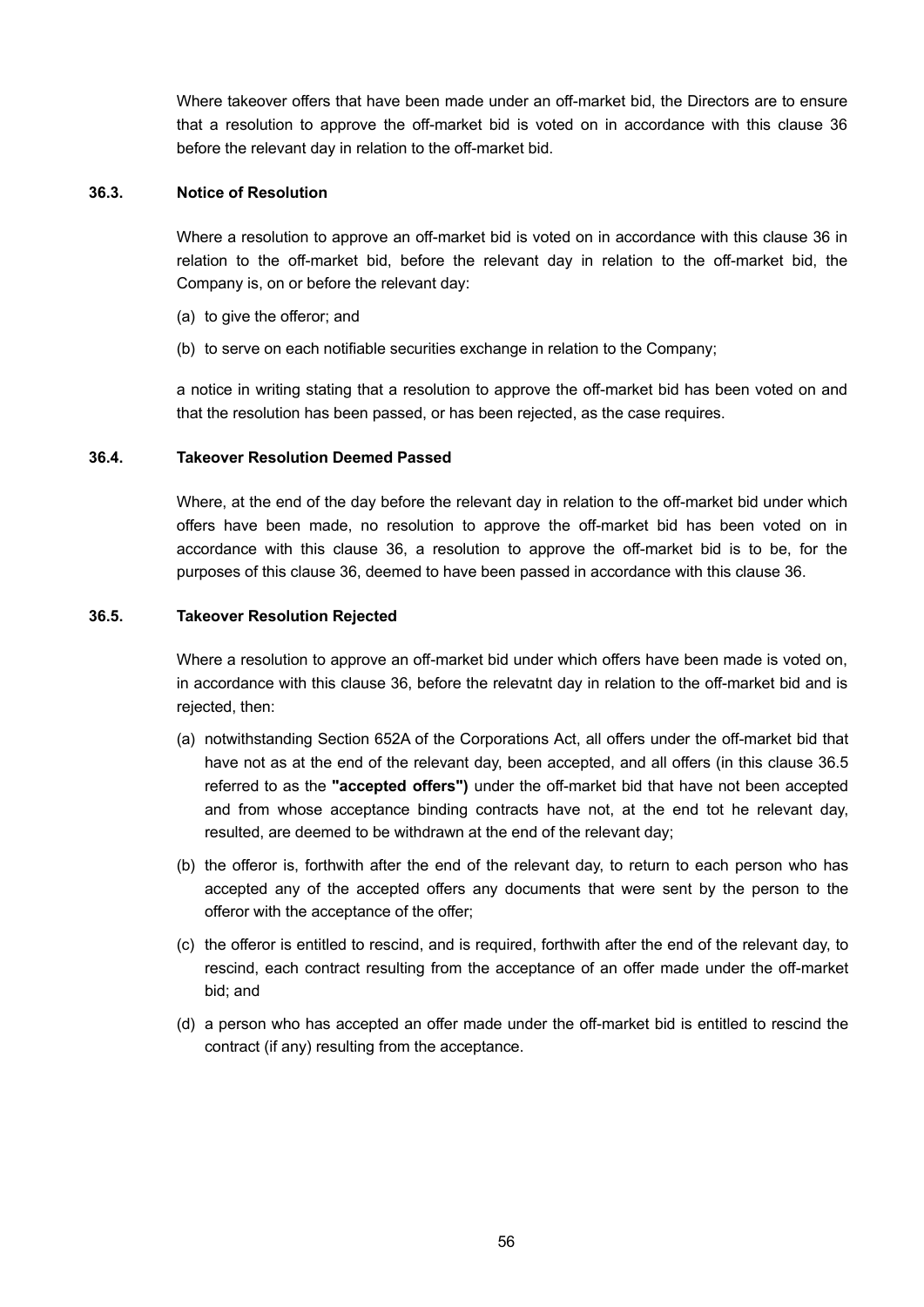# **36.6. Renewal**

This clause 36 ceases to have effect on the third anniversary of the date of the adoption of the last renewal of this clause 36.

#### **37. TRANSITIONAL**

### **37.1. Provisions Relating to Official Quotation of Securities**

Subject to clause 37.2 the provisions of this Constitution which relate to the official quotation of the Company's securities on ASX ("Official Quotation"), including but not limited to clauses which refer to ASX, the Listing Rules, the ASTC Settlement Rules, the Home Exchange, CHESS, Restricted Securities or Listed Securities shall not come into effect until such time as the Company is admitted to the official list of entities that ASX has admitted and not removed.

# **37.2. Severance**

To the extent that any of the provisions of this Constitution referred to in clause 37.1 above can continue to have effect following severance of the matters relating to Official Quotation, then such provisions shall be valid and effectual, notwithstanding clause 37.1, as from the date of adoption of this Constitution by special resolution of the members of the Company.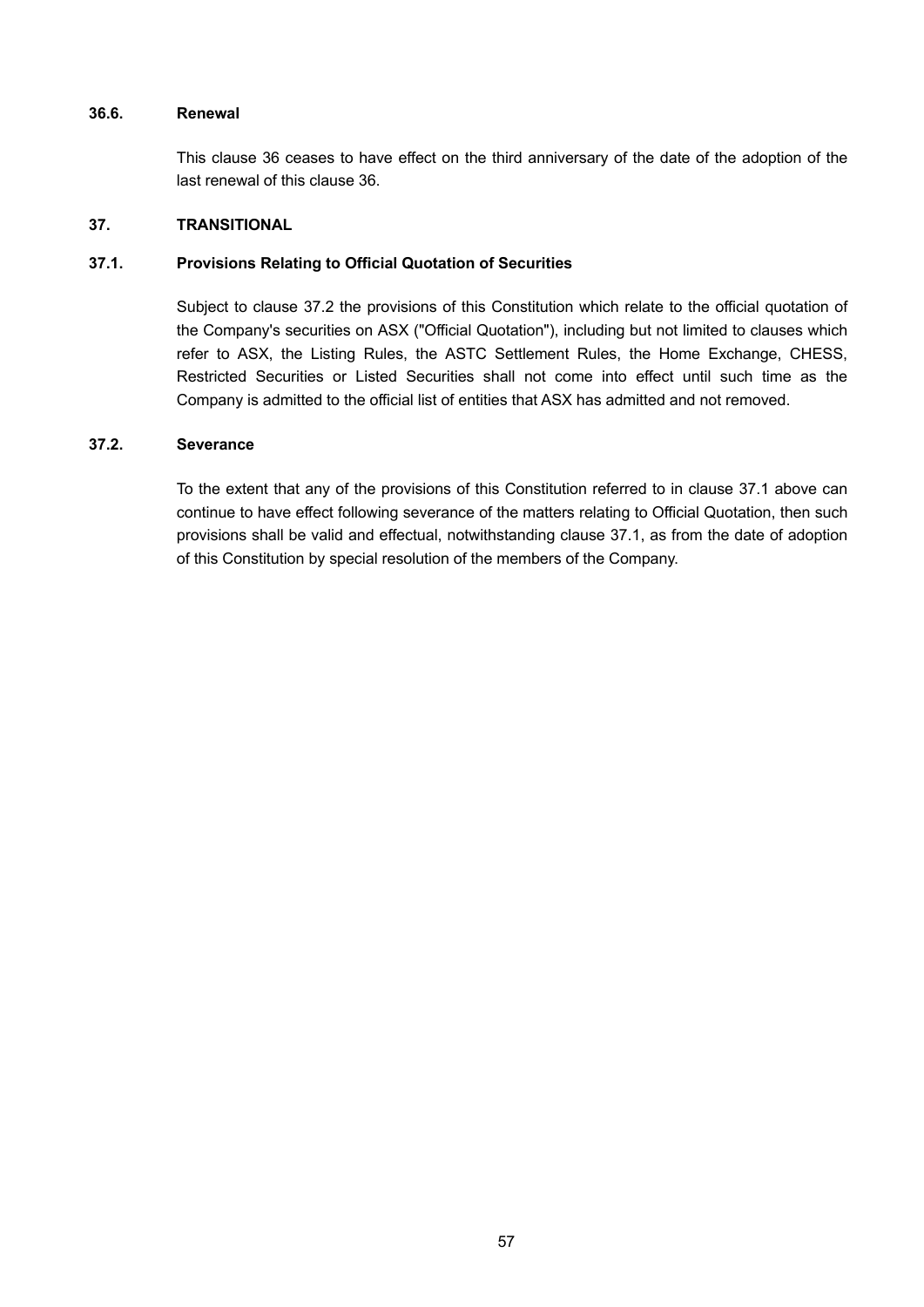#### **SCHEDULE 1**

# **(Clause 2.4)**

#### **PREFERENCE SHARES**

1. In this schedule, unless the context otherwise requires:

**Dividend Date** means, in relation to a Preference Share, a date specified in the Issue Resolution on which a Dividend in respect of that Preference Share is payable.

**Dividend Rate** means, in relation to a Preference Share, the term specified in the Issue Resolution for the calculation of the amount of Dividend to be paid in respect of that Preference Share on any Dividend Date, which calculation may be wholly or partly established by reference to an algebraic formula.

**Franked Dividend** has the same meaning ascribed to it in Section 160APA of the Tax Act.

**Issue Resolution** means the resolution specified in clause 4 of this schedule.

**Preference Share** means a preference share issued under clause 2.5.

**Redeemable Preference Share** means a Preference Share which the Issue Resolution specified as being, or being at the option of the Company to be, liable to be redeemed.

**Redemption Amount** means, in relation to a Redeemable Preference Share, the amount specified to be paid on redemption of the Redeemable Preference Share.

**Redemption Date** means, in relation to a Redeemable Preference Share, the date specified in the Issue Resolution for the redemption of that Preference Share.

**Tax Act** means the Income Tax Assessment Act 1936.

2. Each Preference Share confers upon its holder:

- (a) the right in a winding up to payment in cash of the capital (including any premium) then paid up on it, and any arrears of Dividend in respect of that Preference Share, in priority to any other class of Shares;
- (b) the right in priority to any payment of Dividend to any other class of Shares to a cumulative preferential Dividend payable on each Dividend Date in relation to that Preference Share calculated in accordance with the Dividend Rate in relation to that Preference Share; and
- (c) no right to participate beyond the extent elsewhere specified in clause 2 of this schedule in surplus assets or profits of the Company, whether in a winding up or otherwise.

3. Each Preference Share also confers upon its holder the same rights as the holders of ordinary Shares to receive notices, reports, audited accounts and balance sheets of the Company and to attend general meetings and confers upon its holder the right to vote at any general meeting of the Company in each of the following circumstances and in no others:

- (a) during a period during which a dividend (or part of a dividend) in respect of the Preference Share is in arrears;
- (b) on a proposal to reduce the Company's share capital;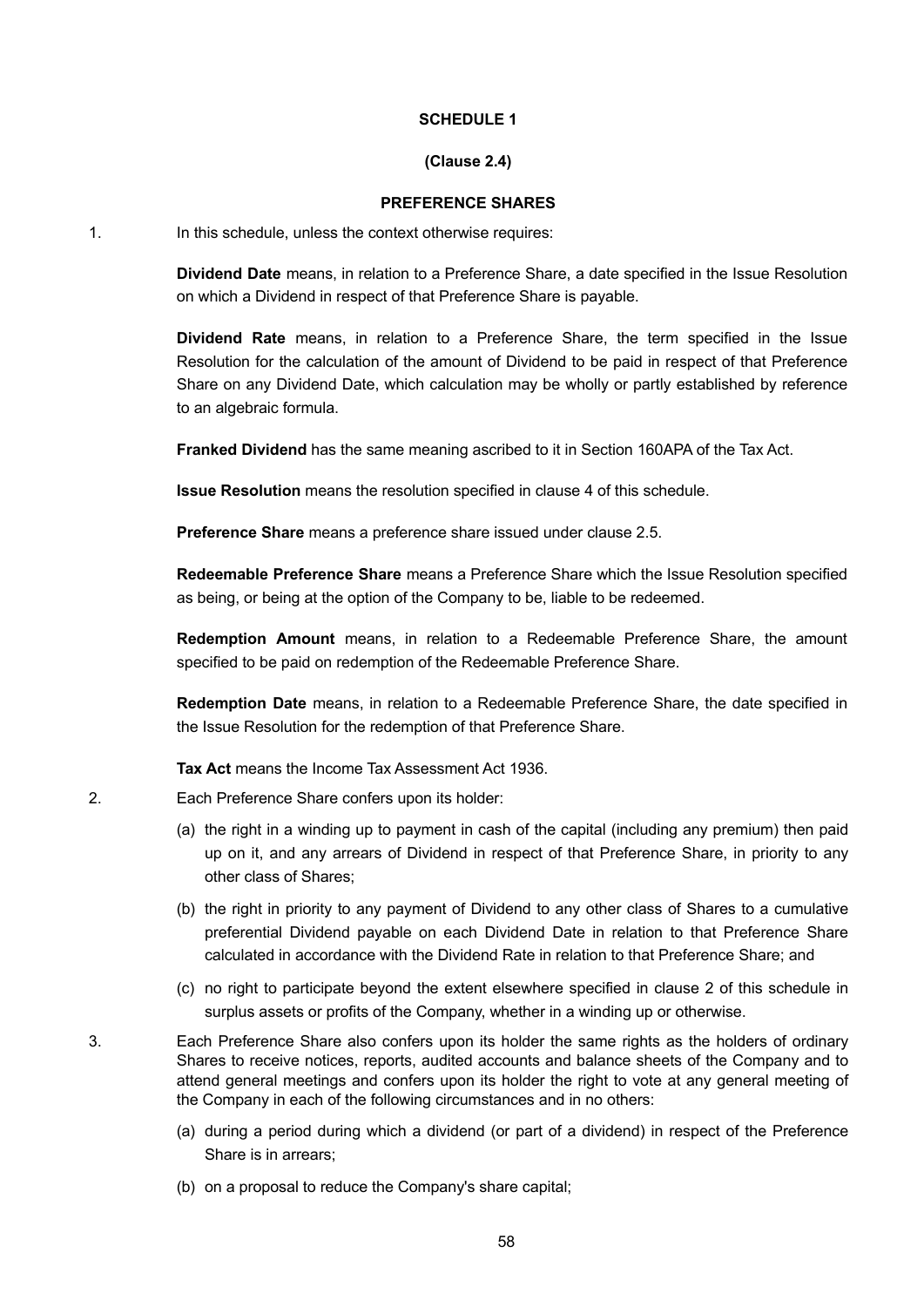- (c) on a resolution to approve the terms of a buy-back agreement;
- (d) on a proposal that affects rights attached to the Preference Share;
- (e) on a proposal to wind up the Company;
- (f) on a proposal for the disposal of the whole of the Company's property, business and undertaking; and
- (g) during the winding up of the Company.
- 4. The Board may only allot a Preference Share where by resolution it specifies the Dividend Date, the Dividend Rate, and whether the Preference Share is or is not, or at the option of the Company is to be, liable to be redeemed, and, if the Preference Share is a Redeemable Preference Share, the Redemption Amount and Redemption Date for that Redeemable Preference Share and any other terms and conditions to apply to that Preference Share.
- 5. The Issue Resolution in establishing the Dividend Rate for a Preference Share may specify that the Dividend is to be one of:
	- (a) fixed.
	- (b) variable depending upon any variation of the respective values of any factors in an algebraic formula specified in the Issue Resolution; or
	- (c) variable depending upon such other factors as the Board may specify in the Issue Resolution,

and may also specify that the Dividend is to be a Franked Dividend or not a Franked Dividend.

- 6. Where the Issue Resolution specifies that the Dividend to be paid in respect of the Preference Share is to be a Franked Dividend the Issue Resolution may also specify:
	- (a) the extent to which such Dividend is to be franked (within the meaning of the Tax Act); and
	- (b) the consequences of any Dividend paid not being so franked, which may include a provision for an increase in the amount of the Dividend to such an extent or by reference to such factors as may be specified in the Issue Resolution.
- 7. Subject to the Corporations Act, the Company must redeem a Redeemable Preference Share on issue:
	- (a) on the specified date where the Company, at least 15 Business Days before that date, has given a notice to the holder of that Redeemable Preference Share stating that the Redeemable Preference Share will be so redeemed on the specified date; and
	- (b) in any event, on the Redemption Date,

but no Redeemable Preference Share may be redeemed and no notice of redemption may be given before the second anniversary of the date upon which that Redeemable Preference Share is issued.

- 8. The certificate issued by the Company in relation to any Preference Share must specify in relation to that Preference Share:
	- (a) the date of issue of the Preference Share;
	- (b) the Dividend Rate and Dividend Dates;
	- (c) whether the Preference Share is a Redeemable Preference Share and if it is:
		- i. the Redemption Amount and Redemption Date; and
		- ii. the conditions of redemption (if any);